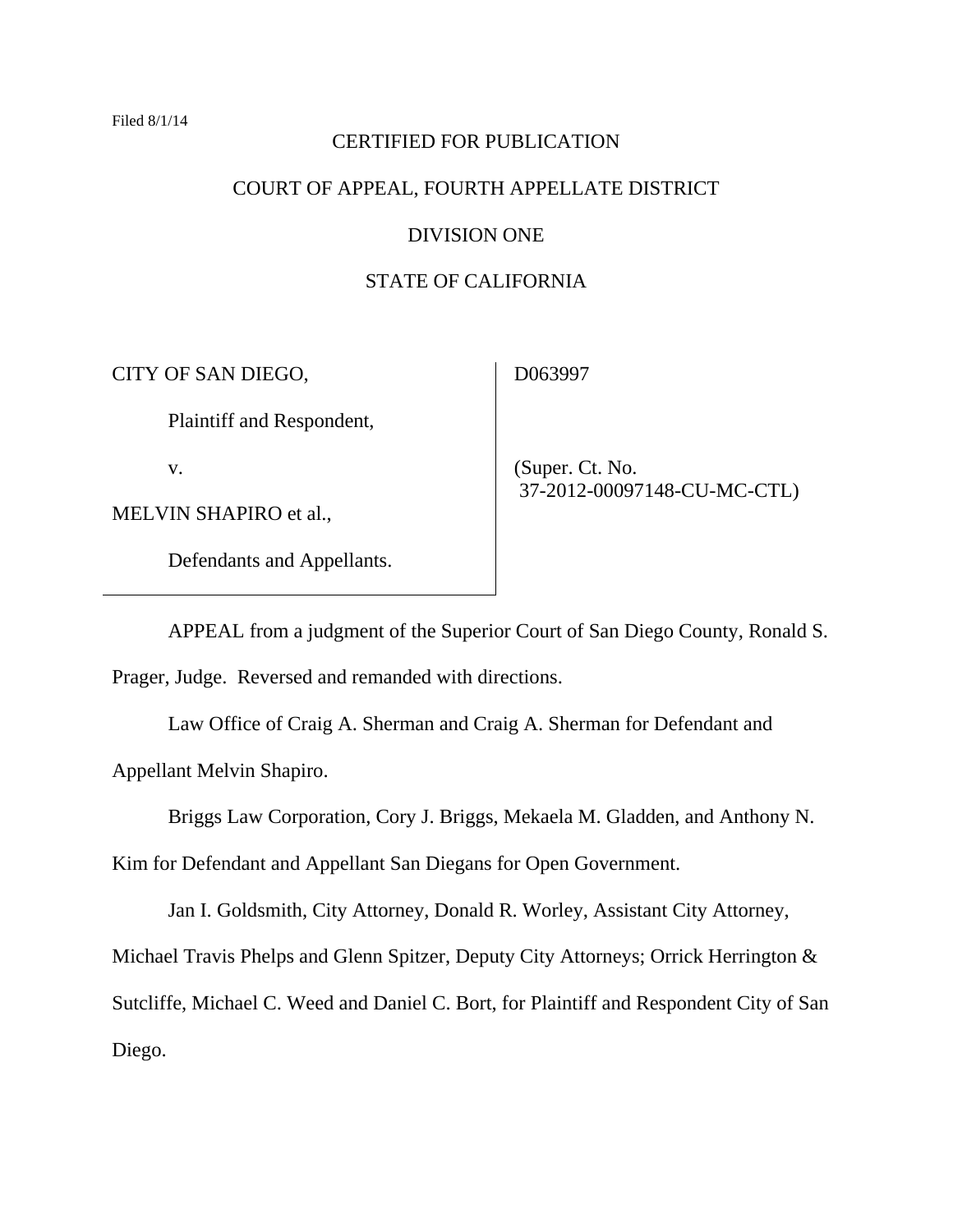I.

### INTRODUCTION

 In 1978, California voters enacted Proposition 13, which amended the California Constitution by adding article XIII A (article XIII A). The amendment "plac[ed] significant limits on the taxing power of local and state governments." (*State Building & Construction Trades Council of California v. City of Vista* (2012) 54 Cal.4th 547, 562, fn. 3.) As pertinent here, article XIII A, section 4 provides, "Cities, Counties and special districts, by a two-thirds vote of the *qualified electors of such district*, may impose special taxes on such district . . . ." (Italics added.)

 In 1996, California voters enacted Proposition 218, which added article XIII C (article XIII C) and article XIII D (article XIII D) to the California Constitution in order to "close government-devised loopholes in Proposition 13." (*Apartment Assn. of Los Angeles County, Inc. v. City of Los Angeles* (2001) 24 Cal.4th 830, 839 (*Apartment Assn. of Los Angeles County, Inc.*) Article XIII C, section 2, subdivision (d) provides, "No local government may impose, extend, or increase any special tax unless and until that tax is submitted to the *electorate* and approved by a two-thirds vote." (Italics added.)

 In this appeal, we must determine whether an election held by the City of San Diego (the City) to authorize the levying of a special tax complied with these provisions of the California Constitution. In the election at issue, the City did not permit the City's registered voters to vote on the special tax. Instead, the City passed an ordinance that specifically defined the electorate to consist solely of (1) the owners of real property in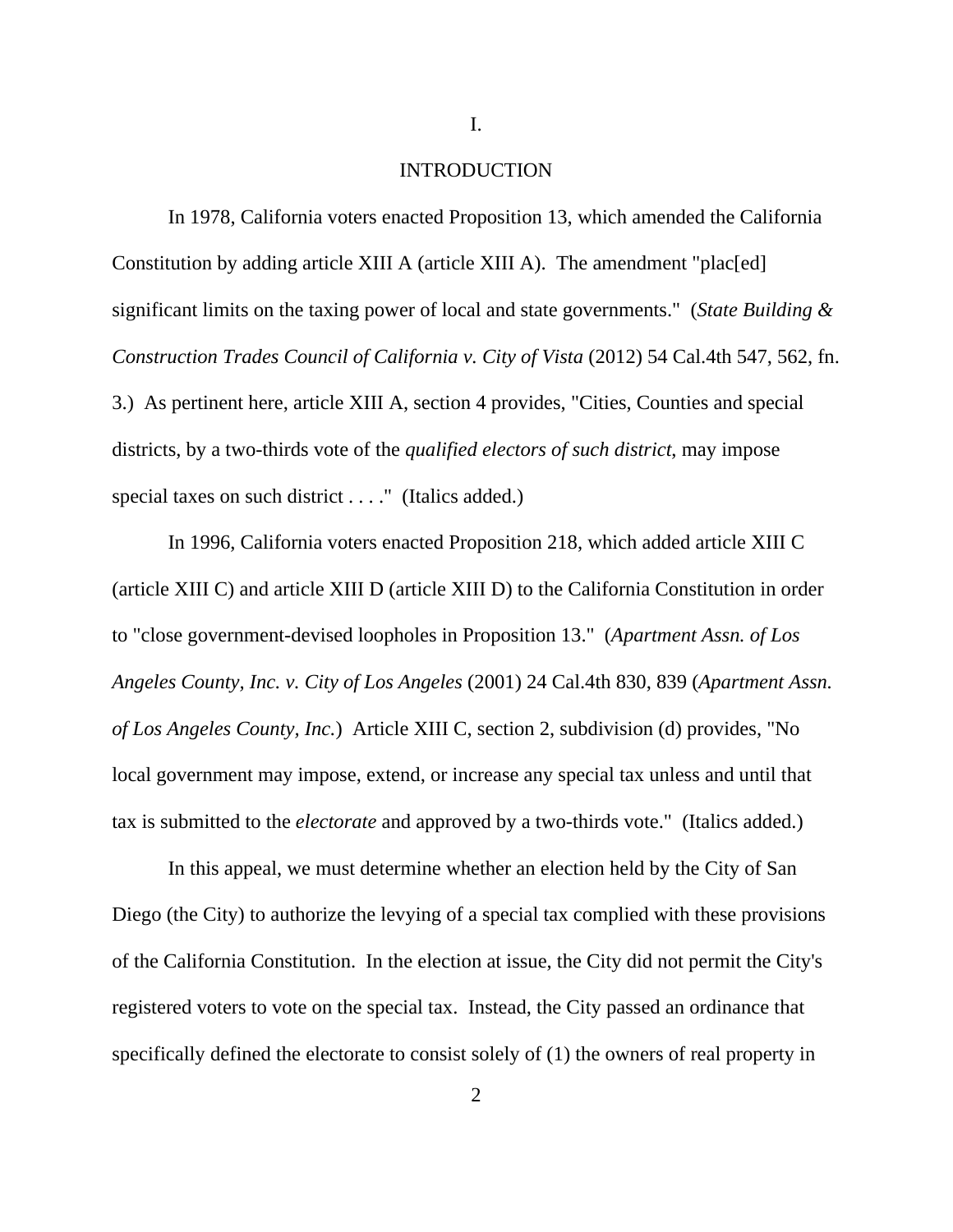the City on which a hotel is located, and (2) the lessees of real property owned by a governmental entity on which a hotel is located.

 We conclude that the election was invalid under the California Constitution because such landowners and lessees are neither "qualified electors" of the City for purposes of article XIII A, section 4 (see *Neilson v. City of California City* (2005) 133 Cal.App.4th 1296, 1313 (*Neilson*) ["the term 'qualified electors' means registered voters," quoting art. XIII A, § 4]), nor do they comprise a proper "electorate" under article XIII C, section 2, subdivision (d). (See *Greene v. Marin County Flood Control and Water Conservation Dist.* (2010) 49 Cal.4th 277, 297 (*Greene*) ["[E]lections pertaining to special . . . taxes in article XIII C, section 2, do not permit property qualifications".

We further conclude that the election was invalid under the San Diego City Charter (City Charter) because City Charter section 76.1 (section 76.1) requires the approval of two-thirds of the "qualified electors" voting in an election on a special tax, and section 6 of the City Charter (section 6) defines "[q]ualified [e]lectors" as those persons who are registered to vote in general state elections under state law. Accordingly, we reverse the trial court's judgment validating the special tax and remand the matter to the trial court with directions to enter judgment against the City.

3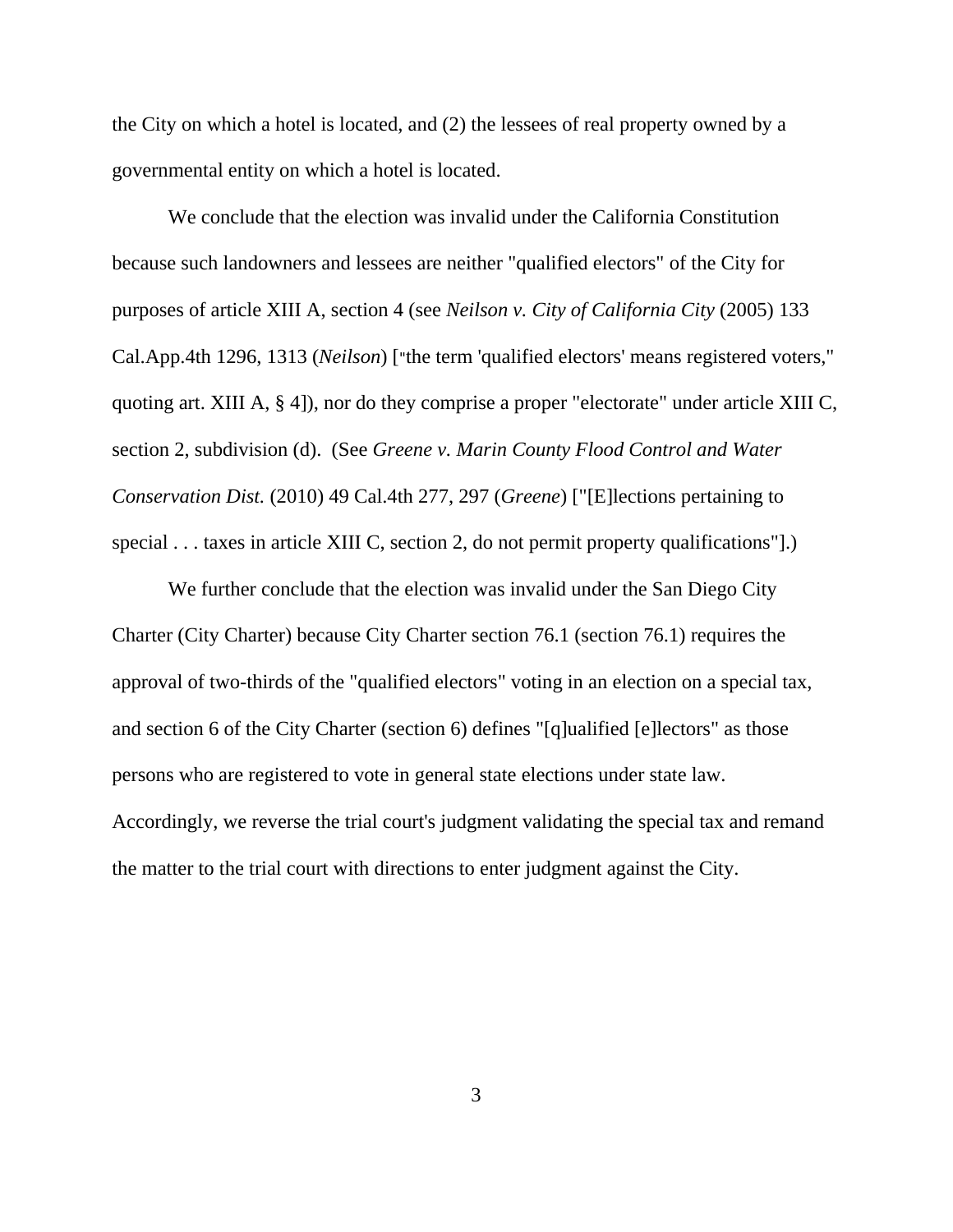#### FACTUAL AND PROCEDURAL BACKGROUND

## A. *The Convention Center Facilities District*

 $\overline{a}$ 

 The San Diego City Council (the City Council) passed an ordinance enacting a new division of the San Diego Municipal Code (the Division) in November 2011. (San Diego Mun. Code, ch. 6, art. 1, div. 27.) The Division authorizes the City to form a Convention Center Facilities District (CCFD) in order to help finance the potential expansion of the San Diego Convention Center through the imposition of a special tax. The ordinance explains that the CCFD would "compris[e] the entire City," but that only hotels within the CCFD "would be subject to [the] special tax," which would be "based upon a percentage of room revenues." (San Diego Ord. No. 20106.)

 The Division incorporates and modifies numerous provisions of the Mello-Roos Community Facilities Act of 1982 (Gov. Code,  $\S$  53311 et seq.)<sup>1</sup> (Mello-Roos Act), including portions of various "election procedures" (San Diego Mun. Code, § 61.2710) specified in the Mello-Roos Act as necessary to authorize the imposition of a special tax. The Mello-Roos Act special tax election procedures are defined in section 53326 and provide in relevant part:

> "(a) The legislative body shall . . . submit the levy of any special taxes to the qualified electors of the proposed community facilities district or to the qualified electors of the territory to be annexed by

<sup>1</sup> All subsequent statutory references are to the Government Code, unless otherwise specified.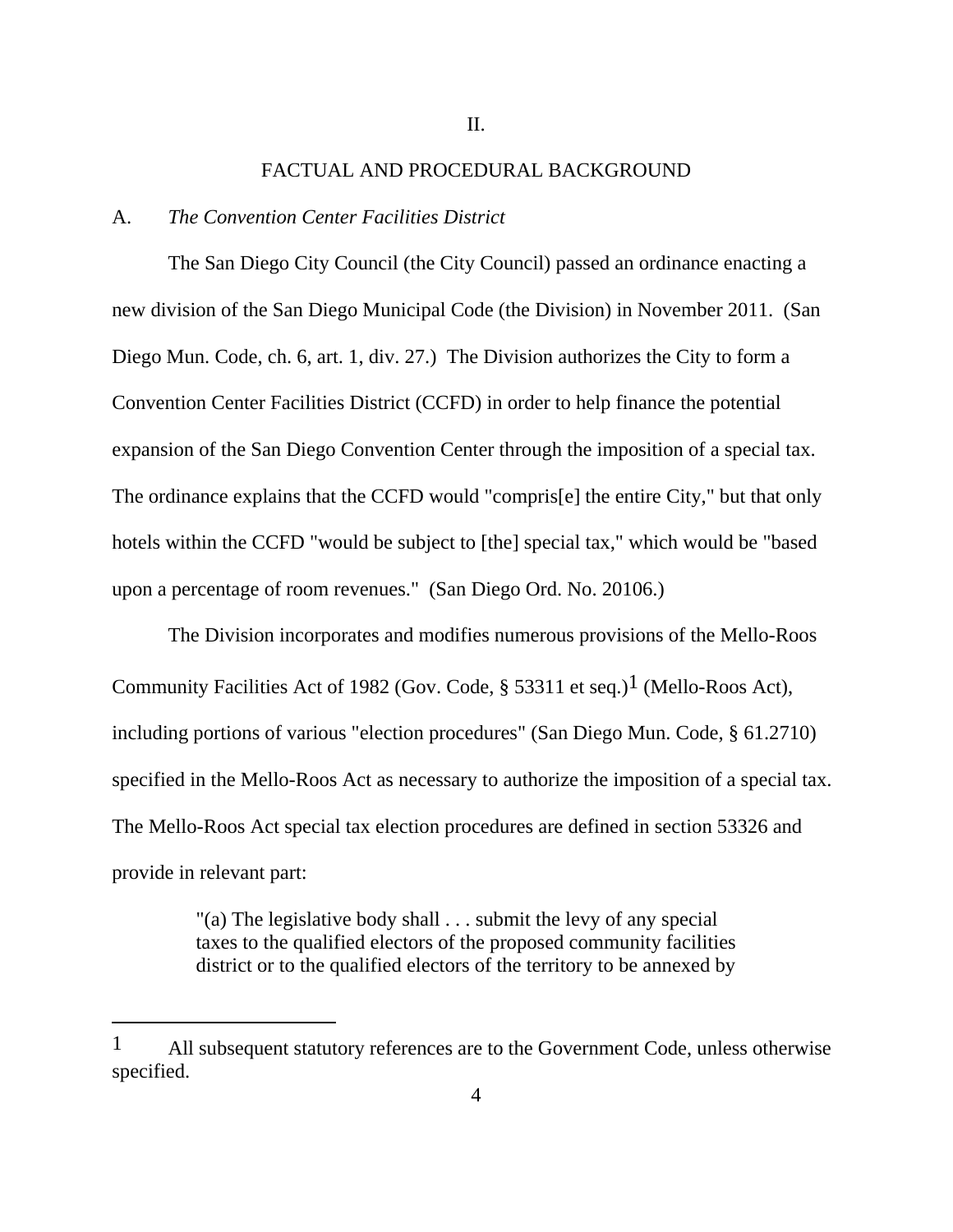the community facilities district in the next general election or in a special election . . . .

 $\Gamma$ [¶]  $\ldots$  . [¶]

"(c) If the proposed special tax will not be apportioned in any tax year on any portion of property in residential use in that tax year, as determined by the legislative body, the legislative body may provide that the vote shall be by the landowners of the proposed district whose property would be subject to the tax if it were levied at the time of the election. Each of these landowners shall have one vote for each acre, or portion thereof, that the landowner owns within the proposed district that would be subject to the proposed tax if it were levied at the time of the election."

The Division incorporates and modifies the election procedures of the Mello-Roos

Act as follows:

"All election procedures set forth in the [Mello-Roos Act] shall apply to this Division with the following exceptions:

"(a) The qualified electors shall in all cases be the *Landowners.* 

"(b) The City Clerk shall in all cases be the elections official.

"(c) Votes shall not be allocated on the basis of acreage of real property but instead shall be allocated to each *Landowner* on the basis of one vote for each dollar of special tax that would have been the obligation of that parcel as determined by the City Council if the proposed special tax had been in place for the 12-month period ending at the end of the month which is three months prior to the month in which the resolution calling the special mailed-ballot election is adopted by the City Council." (San Diego Mun. Code, § 61.2710.)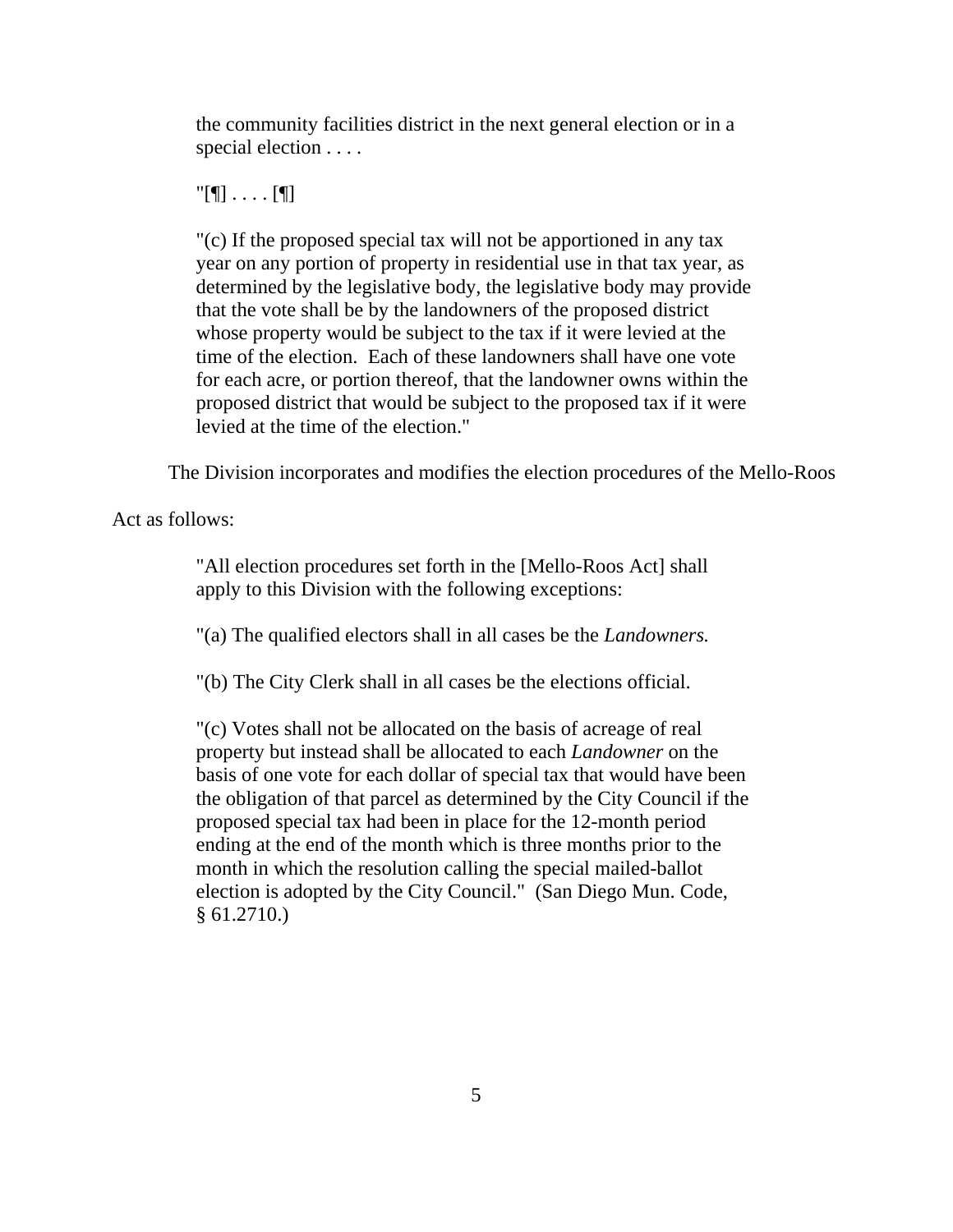The Division defines Landowner as follows: "*Landowner* means the owner of the real property upon which a *Hotel*[2] is located except that if the fee owner of the real property is a government entity, *Landowner* means the lessee of the government entity." (San Diego Mun. Code, § 61.2705.)

 The Division further provides, "Any special tax imposed pursuant to this Division shall be levied on the property for use of the property as a *Hotel* (or, as the case may be, levied on the leasehold interest of a publicly-owned *Hotel* parcel). The special tax shall not, in any year, be levied on the residential use of the property for that year. *Hotel* use is not residential use." (San Diego Mun. Code, § 61.2712.)

 The City Council passed a Resolution of Formation in January 2012, through which the City finalized the proposal to finance the CCFD. (San Diego Res. No. 307243.) The Resolution of Formation incorporates a rate and method of apportionment (RMA) of the proposed special tax to be levied upon eligible taxable parcels within the CCFD. (*Ibid*.) The RMA provides that the special tax would be calculated based on a percentage of hotel room revenues at one of three different rates, depending on the hotel's geographic location. (*Ibid*.) Hotels in the downtown area would pay three percent of

<sup>2</sup> The Division defines "*Hotel*" as having the same meaning as provided in San Diego Municipal Code section 35.0102. (San Diego Mun. Code, § 61.2705.) San Diego Municipal Code section 35.0102 provides: " 'Hotel' means any structure or any portion of any structure which is occupied, or intended or designed for occupancy, by transients for dwelling, lodging, or sleeping purposes, and is held out as such to the public. 'Hotel' does not mean any hospital, convalescent home, or sanitarium." (*Ibid*.)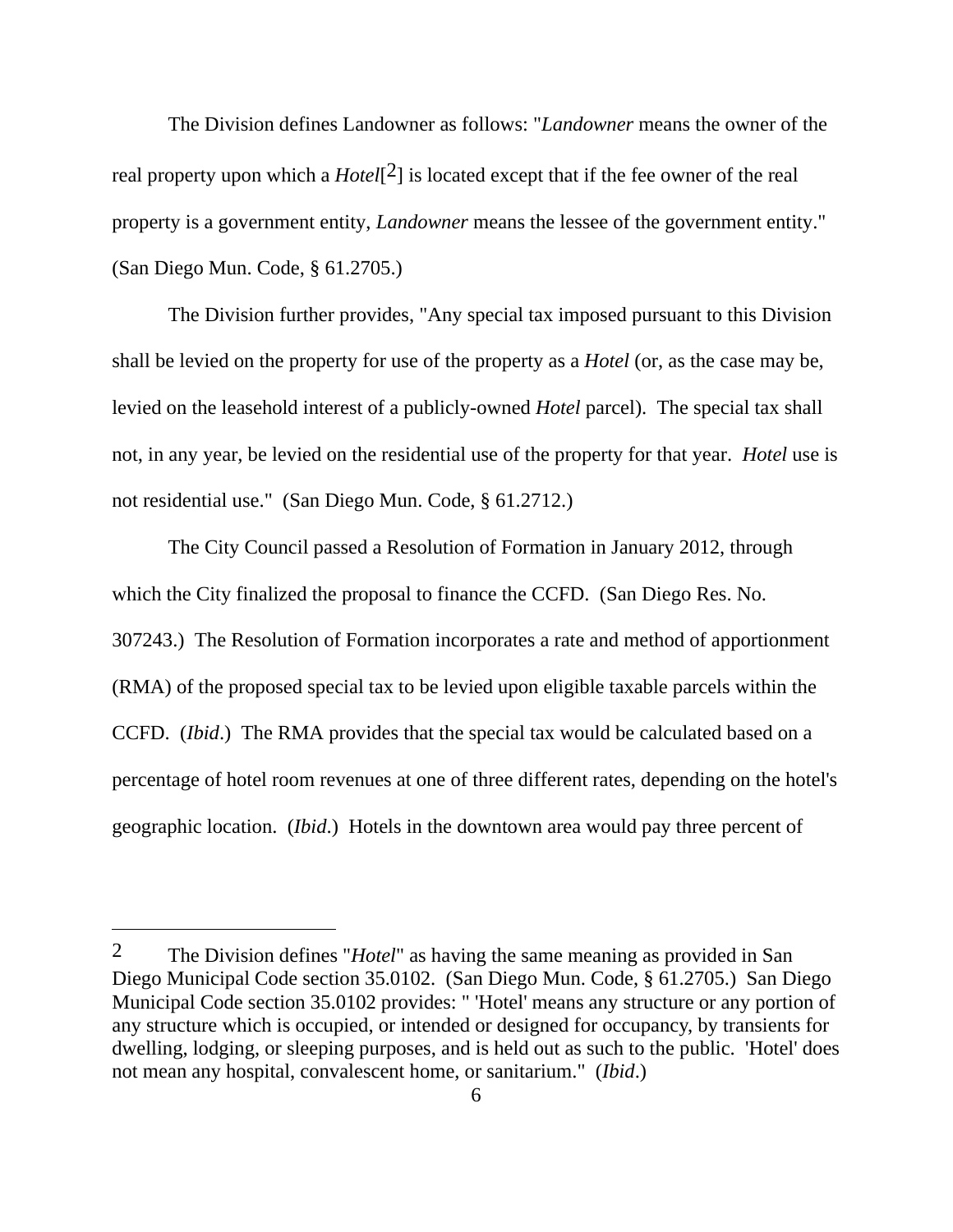room revenues, while those in other areas would pay either one or two percent of their room revenues. (*Ibid*.)

 Also in January 2012, the City Council passed a resolution proposing that the CCFD authorize the City to issue up to \$575 million in bonds to be repaid by special tax revenues levied in the CCFD. (San Diego Res. No. 307244.) The City Council adopted a resolution authorizing a special election to submit the special tax and bond authorizations to a vote of the qualified electors within the CCFD. (San Diego Res. No. 307245.) The election authorization resolution states that the qualified electors would be asked the following question:

> "Shall the San Diego Convention Center Facilities District authorize the San Diego City Council to levy a special tax, and issue not to exceed \$575,000,000 in bonds secured thereby and by other revenues, to finance the contiguous expansion, construction, reconstruction, rehabilitation, equipping, replacement and upgrade of the San Diego Convention Center and related expenditures, and establish the appropriations limit for the District . . . ?" (*Ibid*.)

### B. *The CCFD special tax election*

 The City Clerk conducted a mailed-ballot election of the Landowners in the CCFD in March and April 2012. On April 24, 2012, the City Clerk certified that 19,454,222.42 votes were cast in the election, and that 92.03 percent, or 17,904,588.30 of the total votes cast, were "Yes" votes. (San Diego Res. No. 307245.) Based on these results, the City Council declared that the special tax measure had been approved. (*Ibid*.)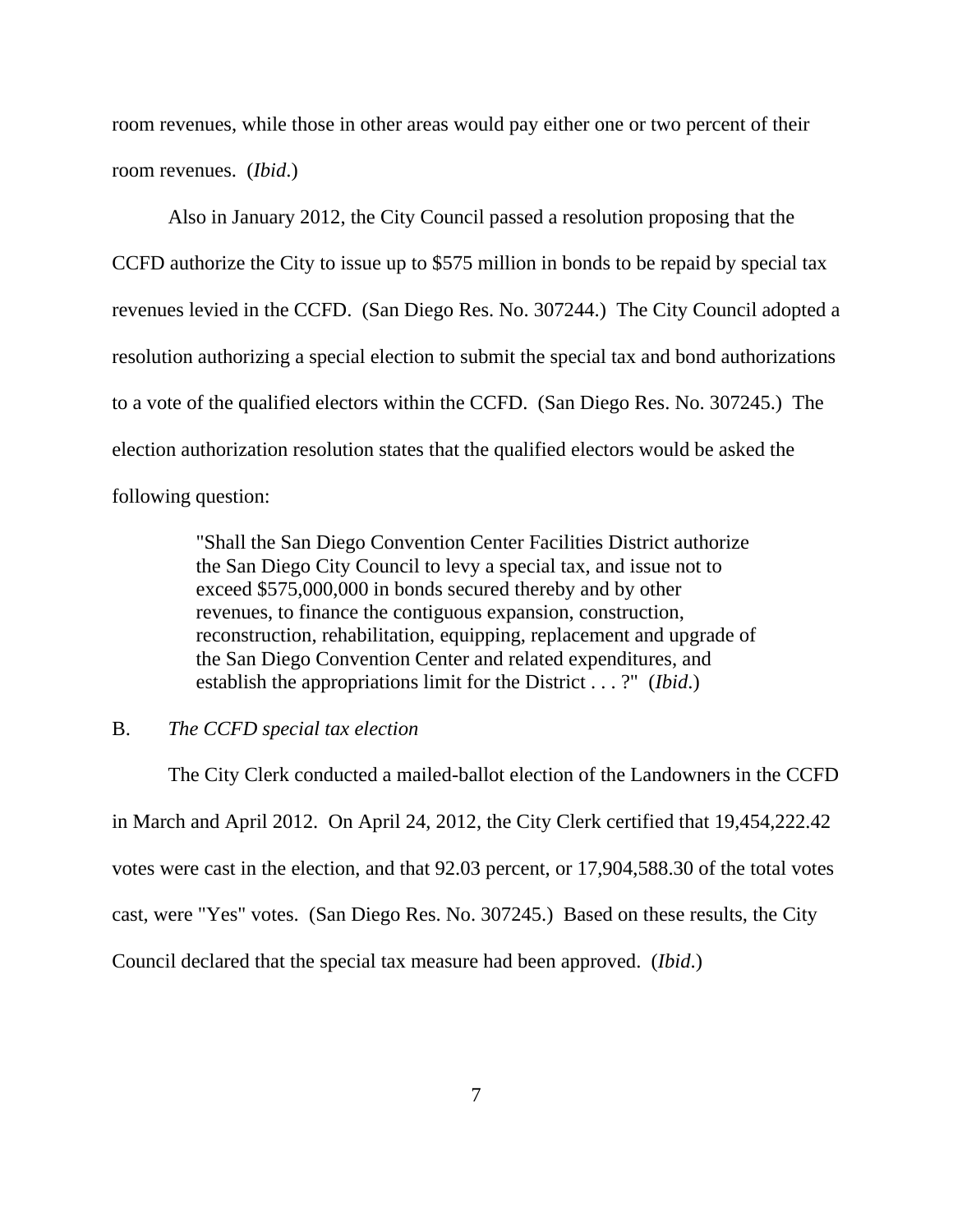C. *The City directs that the City Clerk record a notice of special tax lien and adopts an ordinance authorizing the levying of the special tax upon a final judicial determination that the special tax is valid* 

 The City Council directed the City Clerk to record a Notice of Special Tax Lien in connection with the CCFD in May 2012 that states that "no special tax shall be levied until the City has obtained a final validation judgment determining that the special tax was lawfully authorized and is valid." (San Diego Res. No. 307414.)

 In October 2012, the City Council took action to delay implementation of the special tax at issue pending a final judgment in this case by adopting an ordinance levying the special tax within the CCFD, conditioned upon, among other events, a final determination by the court "that the special tax is valid." (San Diego Ord. No. 20209.)

D. *This validation action*

## 1. *The City's complaint and appellants' answers*

 In May 2012, the City filed a complaint that contains a single cause of action seeking validation of the CCFD special tax. In its complaint, the City outlined the formation of the CCFD and the election approving the special tax, as described above. (See pt. II.A. and pt. II.B., *ante*.) The City asserted that the "passage of the ballot proposition conferred upon the City Council the authority to levy the special tax to finance the authorized facilities and issue the bonds." The City alleged that "[t]he election was in all respects valid and binding and in accordance with law," and that "[t]he special tax is in all respects legal, valid and binding."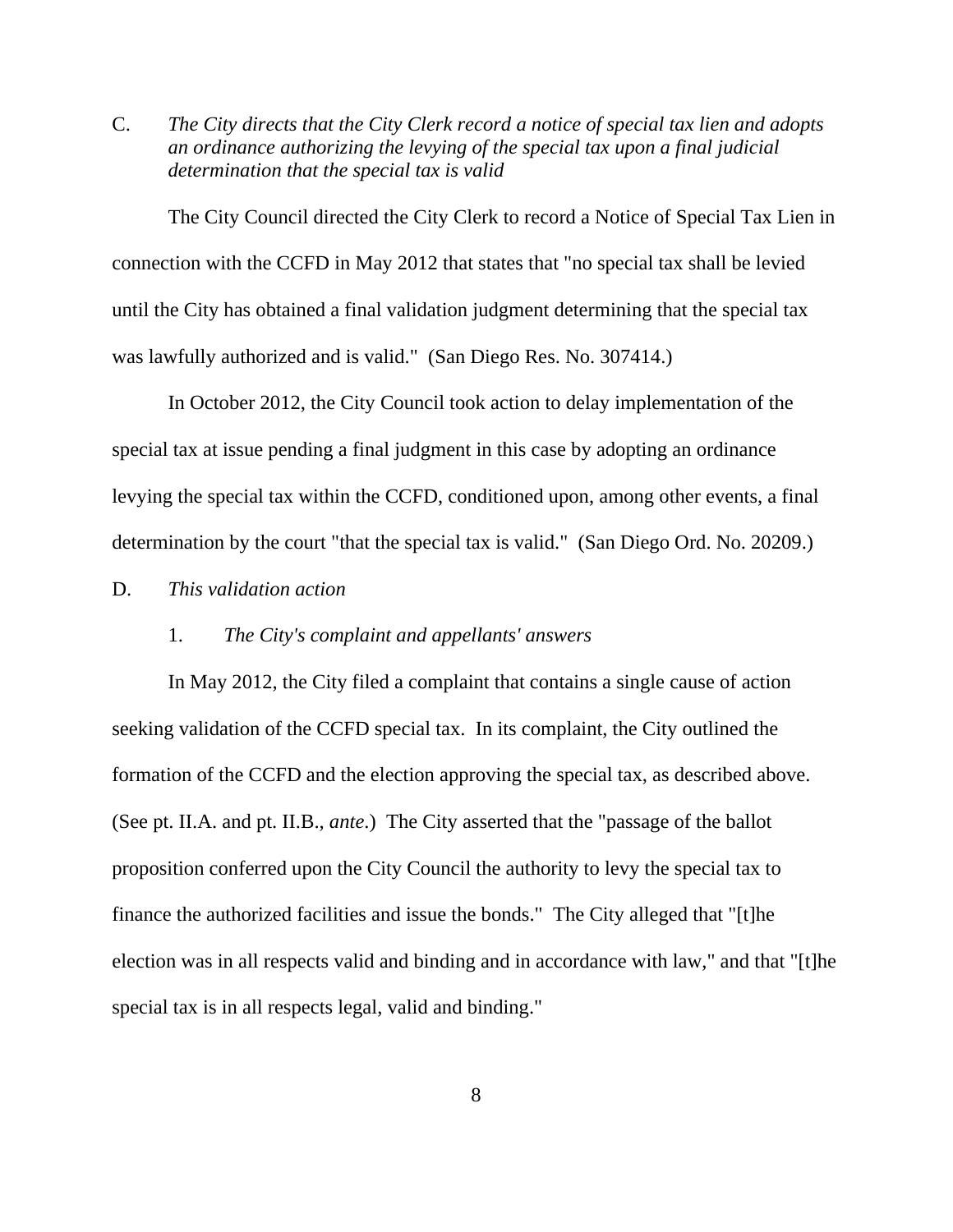Appellants Melvin Shapiro and San Diegans for Open Government (SDOG) each answered the City's complaint.

# 2. *The parties' briefing*

The parties filed briefs in the Superior Court pertaining to the validity of the

special tax.<sup>3</sup> In its opening brief, the City contended that the election approving the

special tax was valid under the California Constitution. The City argued in part:

"Under Article [XIII] A, the imposition of a special tax is subject to voter approval. Section 53326 of the [Mello-Roos] Act (adopted in 1982 after Proposition 13) establishes who or what is a qualified elector for voting purposes within a community facilities district. Subdivision (c) authorizes an election by landowners, rather than registered voters, irrespective of the number of registered voters residing with a community facilities district, in cases where the special tax will by its own terms not be apportioned in any tax year on property in residential use. [(§ 53326, subd. (c).)] Hotel property, and transitory occupancy of hotel rooms, are not residential properties or residential uses. [Citation.]

"The Division mandates that special taxes under its provisions may only be levied on hotel properties. . . . Accordingly, the hotel landowners, as defined under the Division and the [Mello-Roos] Act, are the proper qualified electors for voting purposes within the District.

"To confine the vote on a special tax to the owners of the real property that is going to be subject to the special tax is as old as 'no taxation without representation.' In fact, it is the opposite side of the same coin—no representation without taxation. Where a citizen is not going to be asked to pay the special tax, it deprives her of no constitutionally protected interest that she is not permitted to vote on

<sup>3</sup> In addition, pursuant to a stipulation among all parties, the City lodged the administrative record as well as a series of other documents related to the expansion of the convention center. The administrative record and these additional documents have been re-lodged with this court.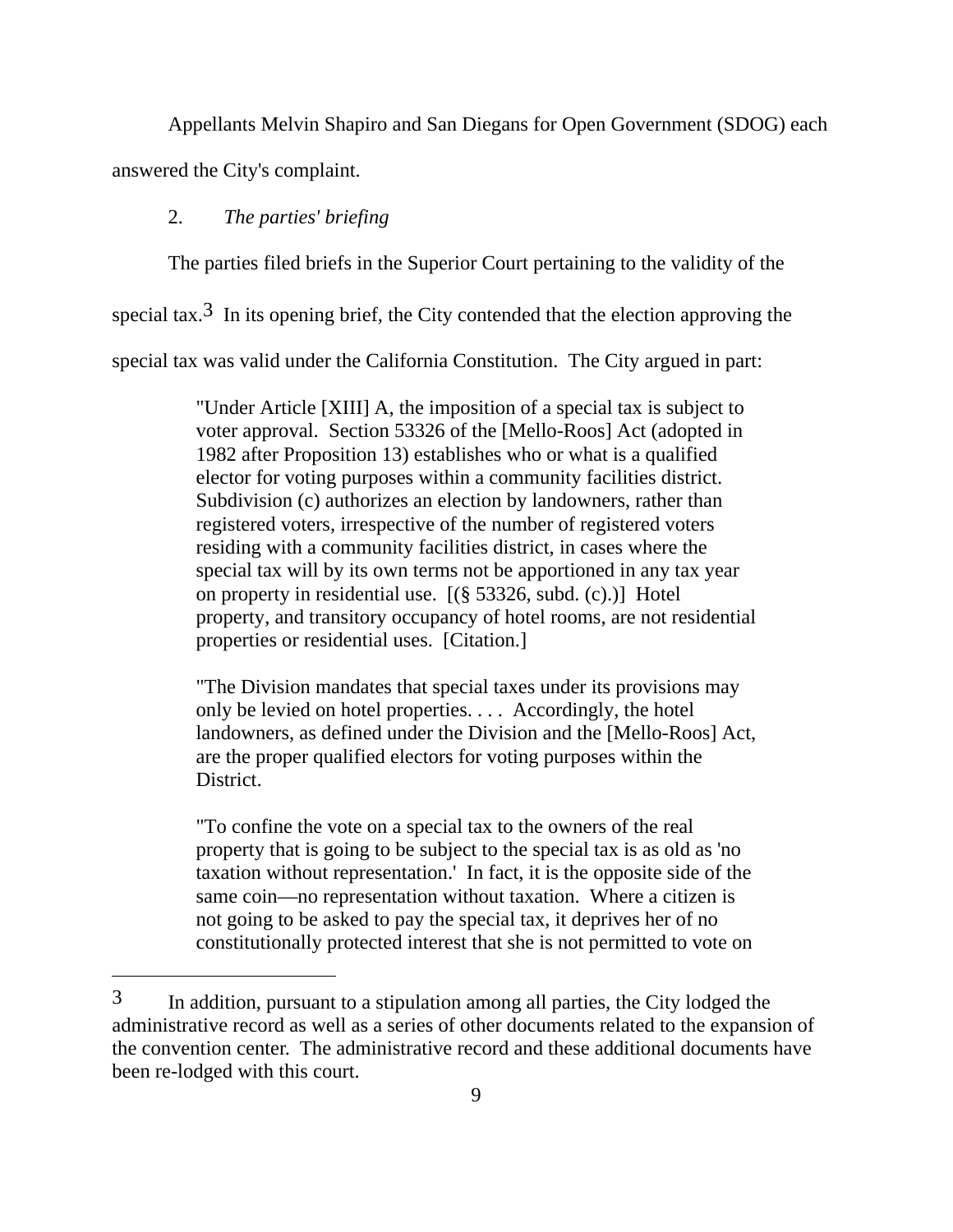it. In fact, giving the decision-making to those directly affected by a tax—those who will pay it—is the policy goal underlying taxpayer protections such as Proposition 13 that are embedded in California law." (Fn. omitted.)

 The City further argued that the special tax did not violate article XIII C, section 2, subdivision (d) (adopted by the voters in 1996 through Prop. 218) because "[t]he City sought and received a more than two-thirds affirmative vote from the landowner qualified electors within the CCFD."

 Shapiro and SDOG each filed briefs in opposition. Appellants contended that the special tax was invalid under both the California Constitution and the City Charter because the special tax had not been approved by San Diego's "registered, natural-person voters."4

 With respect to the California Constitution, SDOG argued that, "hoteliers—those who own or lease the land on which the City's hotels are located—are not U.S. Citizens or registered to vote and thus [are] not 'qualified electors.' " SDOG contended that the City's argument that the qualified electors could be comprised only of those individuals and entities that would pay the special tax was incorrect, arguing that there was "[n]othing in the California Constitution or any other controlling legal authority [that] equates 'qualified electors' with 'the persons paying the tax.' " SDOG argued that while

<sup>4</sup> Shapiro argued, "The Constitution (art. XIII A, § 4) and City Charter (§§ 6, 76.1) make clear that special taxes . . . require approval by two-thirds [of the] general electorate vote." Similarly, SDOG argued, "The special tax was not approved by San Diego's registered, natural-person voters and therefore violates the California Constitution and the San Diego City Charter."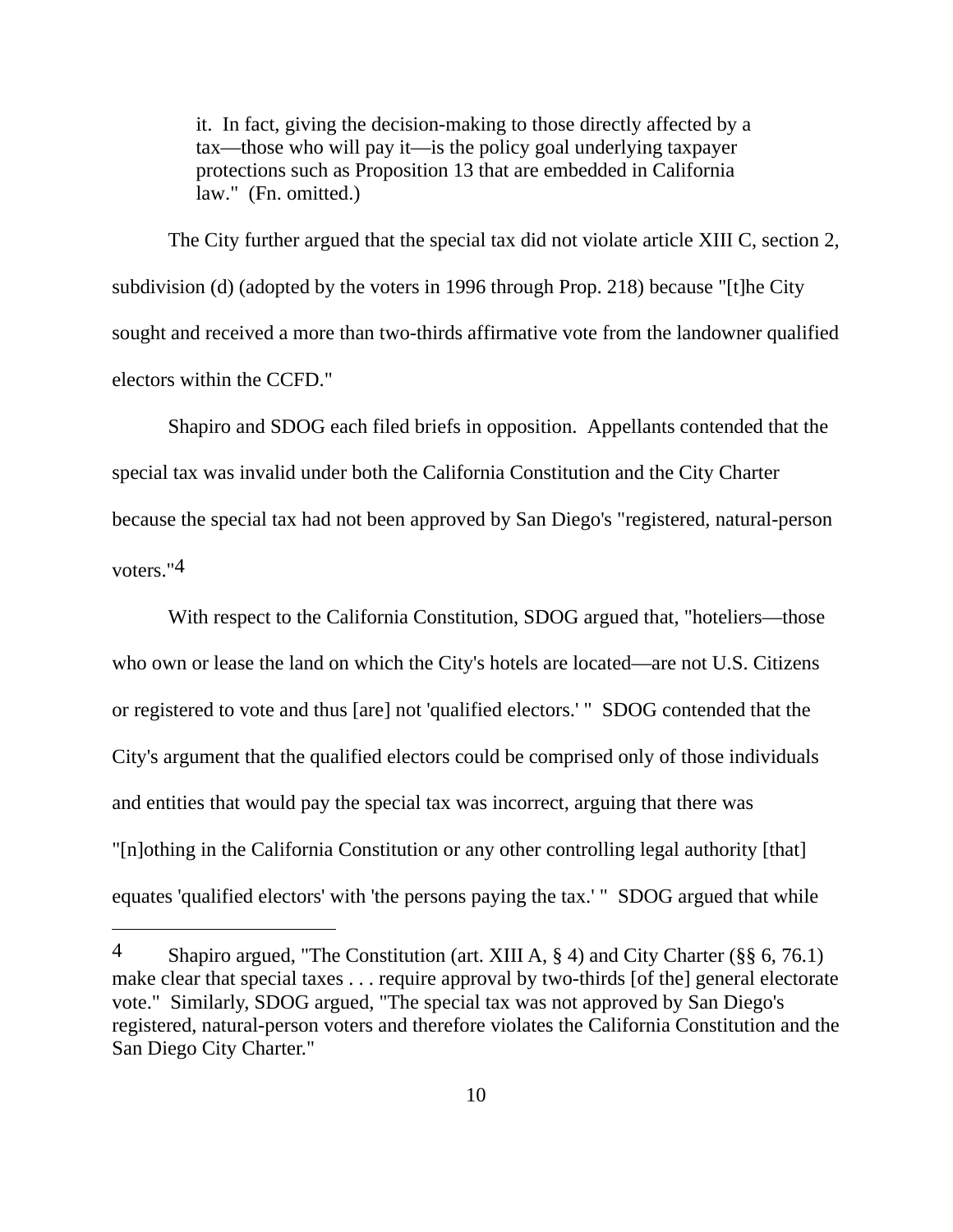weighted landowner voting was permissible under article XIII D, with respect to

*assessments*, articles XIII A and XIII C require that the general electorate vote on *taxes*.

SDOG noted that the *Neilson* court held that a municipality's registered voters comprised

the proper electorate to vote on a special tax imposed under article XIII A, section 4, and

specifically rejected the argument that the electorate should be comprised of only the

property owners who would actually pay the tax. (Citing *Neilson, supra,* 133

Cal.App.4th at pp. 1312-1313.)5

 $\overline{a}$ 

SDOG further argued:

"Also absent from the opening brief . . . is any case law that allows a local government imposing a special tax to make up its own definition of 'qualified electors' for purposes of satisfying the California Constitution. No case stands for that proposition because such a glaring loophole in the constitutional protections for taxpayers would be quickly abused by tax-crazed local governments who would raise taxes by defining 'qualified electors' in a way that ensures victory at the ballot box while circumventing the people. Nothing in the history of Proposition 13, 62, 218, or  $26[6]$  suggests that voters intended such an absurd outcome."

<sup>5</sup> Appellants raised additional arguments for invalidating the special tax that we need not discuss, in light of our reversal of the judgment on the grounds stated in the text.

<sup>6</sup> As with Propositions 13 and 218, Propositions 26 and 62 limited the ability of local governments to raise revenue without voter consent. (See, e.g., *Brooktrails Township Community Services Dist. v. Board of Supervisors of Mendocino County* (2013) 218 Cal.App.4th 195, 198 [discussing Prop. 26]; *Borikas v. Alameda Unified School Dist.* (2013) 214 Cal.App.4th 135, 144 [discussing Prop. 62].) We confine our legal analysis to those portions of the California Constitution added by Propositions 13 and 218, because we conclude that they are dispositive of the appellants' claims.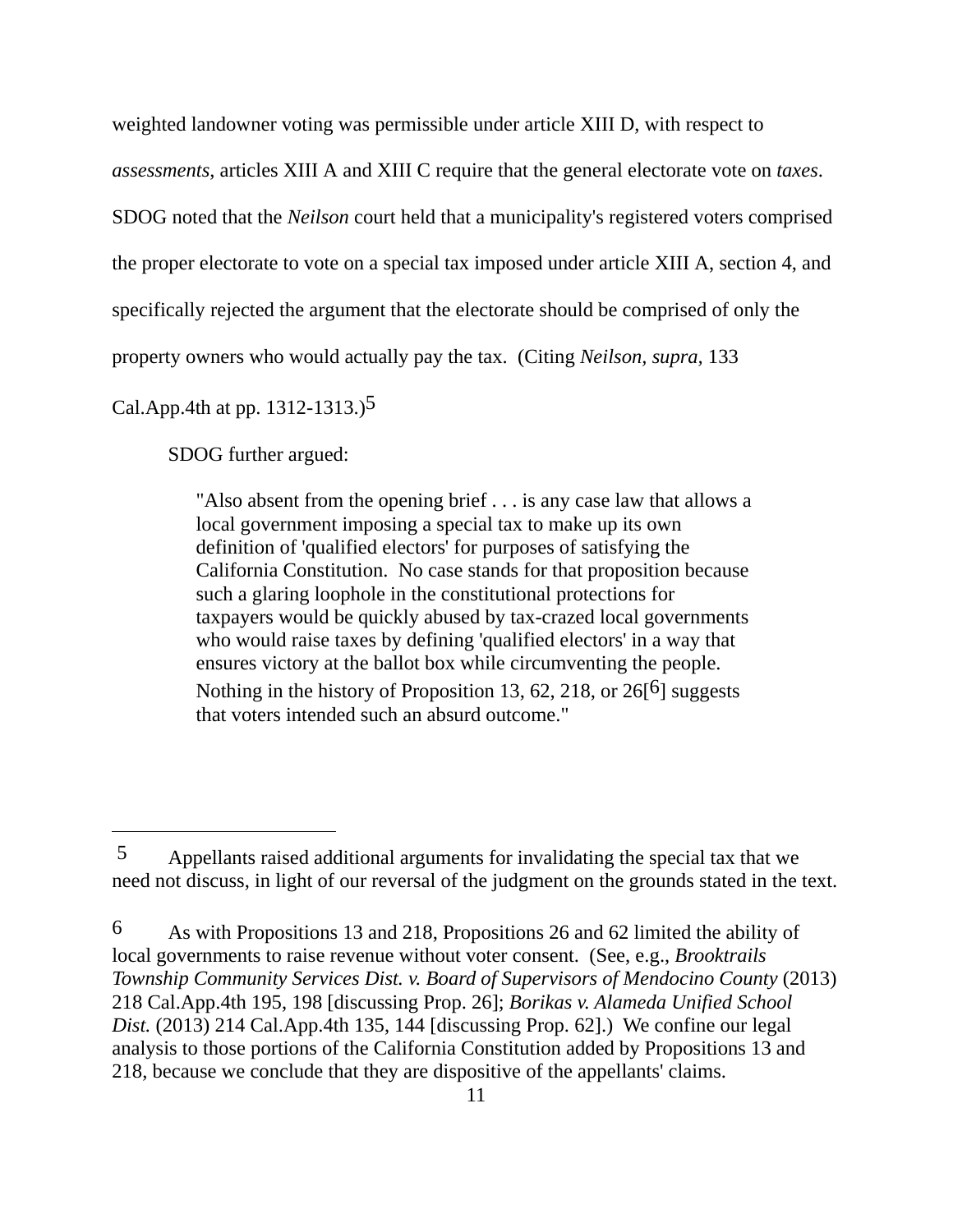With respect to the legality of the special tax election under the City Charter, both Shapiro and SDOG argued that section 76.1 provides that the "the qualified electors of the City" must approve all special taxes authorized under article XIII A, and that section 6 of the City Charter provides that the qualifications of electors for all City elections are the same as those provided under state law for the qualification of electors in general state elections. It is undisputed that state law specifies that persons who are United States citizens and residents of California are qualified electors for purposes of general state elections (Cal. Const., art. II, § 2), and thus may register to vote (Elec. Code, § 2000, subd. (a) [specifying that "[e]very person who qualifies under Section 2 of Article II of the California Constitution and who complies with this code governing the registration of electors may vote"]). According to appellants, the special tax was not validly imposed under the City Charter, because, as SDOG argued, "There can be no dispute that the City's residents who are qualified to vote in California general elections were not given the opportunity to vote on the special tax."

The City filed reply briefs to both appellants' opposing briefs. In its reply to Shapiro's opposition, the City argued that, "In adopting section 53326, subdivision (c), the Legislature determined that, in certain situations, the undefined constitutional term 'qualified electors' means landowners, not registered, natural person voters," and argued that "[t]he Legislature's definition carries great weight." (Citing *San Francisco v. Industrial Acc. Com.* (1920) 183 Cal. 273, 279 ["where a constitutional provision may well have either of two meanings, it is a fundamental rule of constitutional construction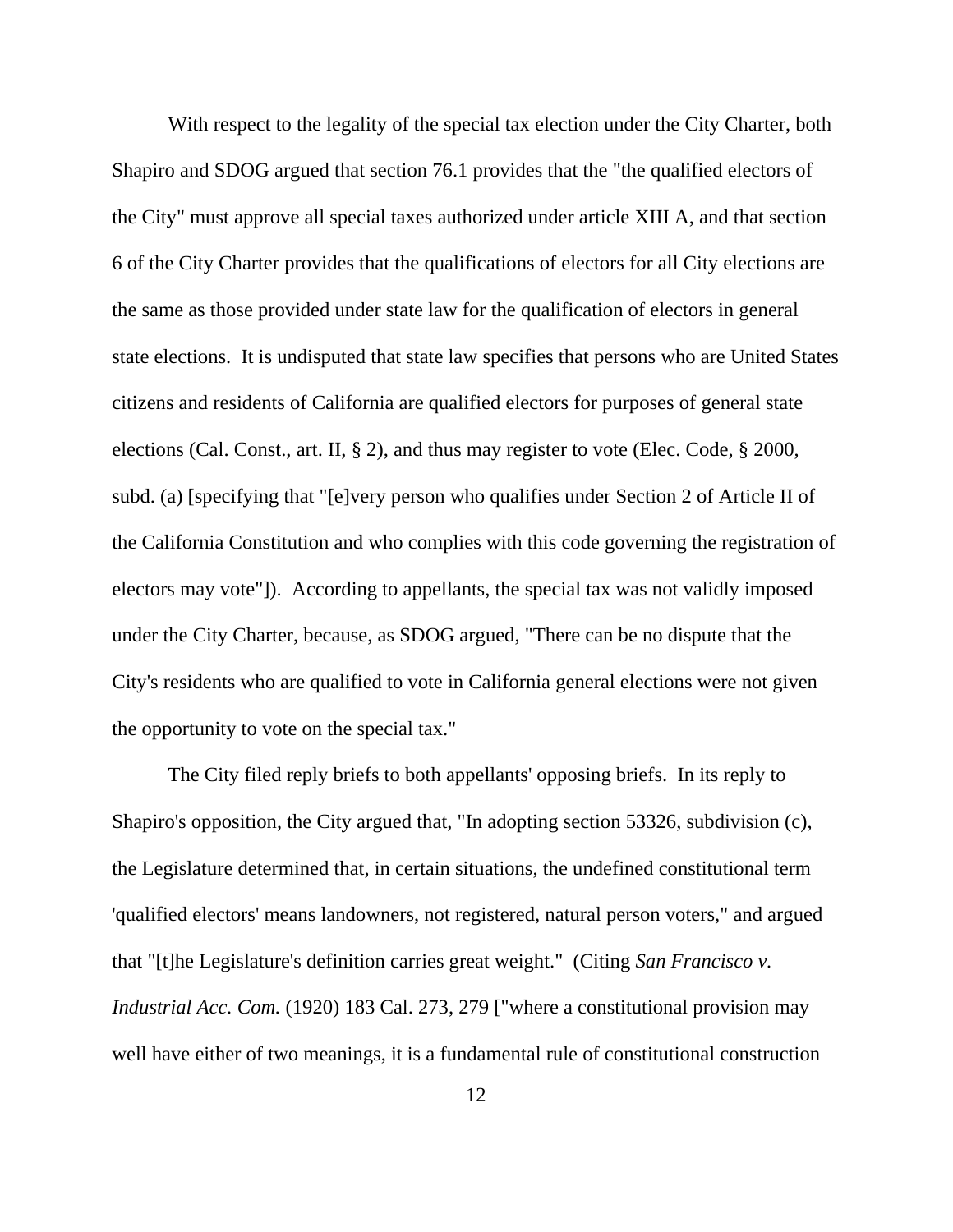that, if the legislature has by statute adopted one, its action in this respect is well nigh, if not completely, controlling"].) The City further maintained that the City's adaptation of the election procedures specified in the Mello-Roos Act was consistent with the Legislature's desire to "allocate voting power in proportion to the special tax each owner would pay if approved."

The City's summarized its argument by stating:

"[T]he CCFD voting procedures, the limitation of 'qualified electors' to CCFD 'Landowners,' and the use of a weighted vote allocation did not violate the Constitution. As discussed above, the [Mello-Roos] Act established the mechanism of weighted, landowner votes to approve special taxes in CFDs [community facilities districts].  $[(\S 53326, \text{subd. (c).})]$  Under the [Mello-Roos] Act, landowners who will pay the tax levied against their property are the qualified electors; their votes are weighted by the amount of land they own, which reflects a legislative desire to approximate voting power to proposed tax burden. The CCFD voting methodology and qualified electors are no different constitutionally. The qualified electors in the CCFD are those Landowners that will be subject to the tax; votes in the CCFD were allocated based on the amount of the special tax each Landowner is expected to pay. . . . Whether in the CCFD or a CFD formed solely under state law, landowners subject to the special tax make up the qualified electorate."7

With respect to the City Charter, the City argued in its reply to Shapiro's

opposition that the definition of "qualified elector" in section 6 does not apply to special

taxes because the first clause of section 76.1 of the City Charter provides,

"Notwithstanding any provision of this Charter to the contrary . . . ." The City also

argued that section 76.1 "explicitly permits limiting the qualified electorate for votes on

<sup>7</sup> The City presented a similar argument in its reply to SDOG's opposition.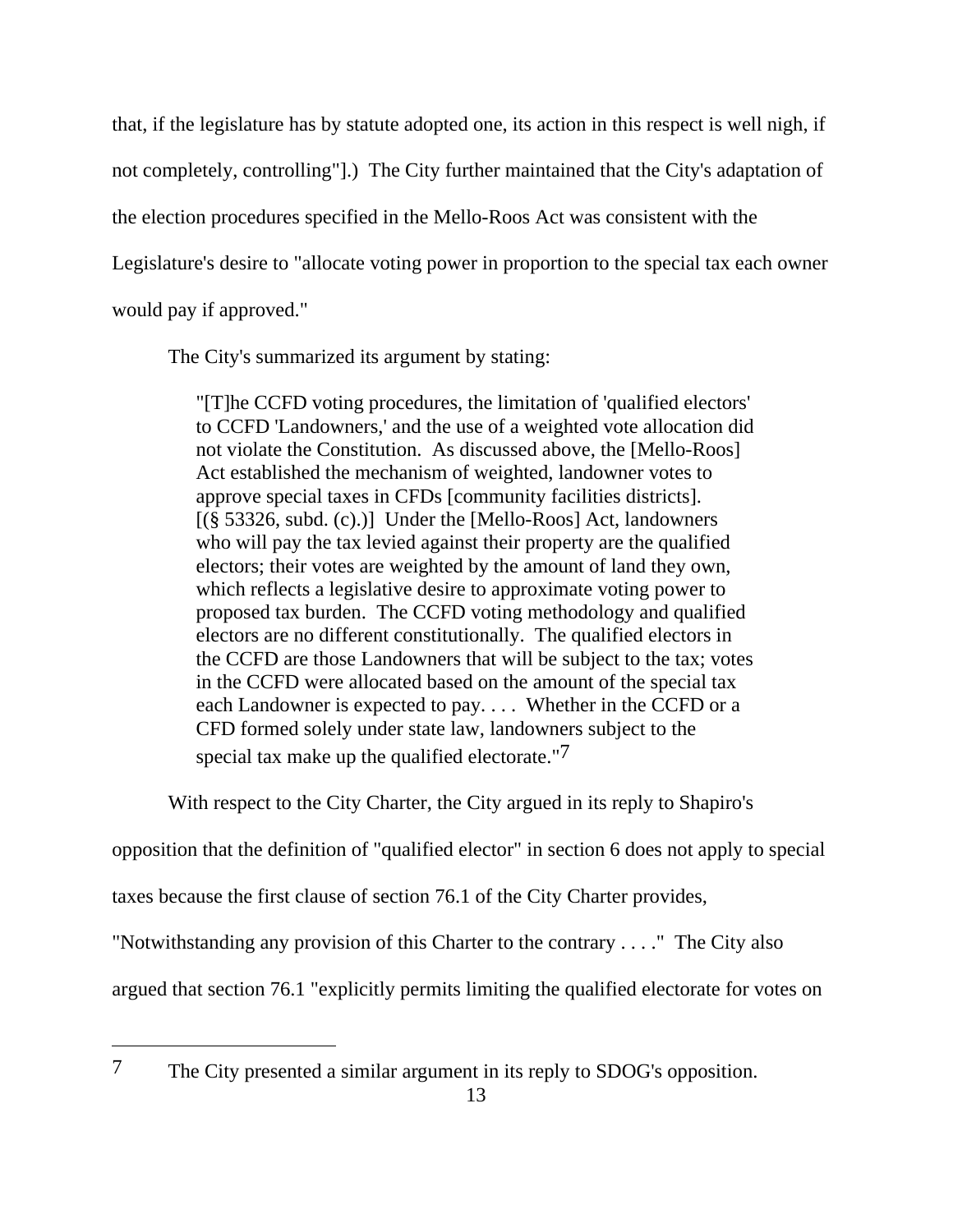special taxes within special districts" in cases in which a special tax will be " 'levied upon

less than the entire City,' " and contended that the CCFD special tax would be levied

upon less than the entire City because it would be imposed only on the "hotel

'Landowners' identified with the CFFD."8

# 3. *The trial court's ruling*

After a hearing, the court issued a ruling in favor of the City, validating the special

tax. In its ruling, the trial court first quoted the applicable provisions of the California

Constitution and the City Charter, and then stated the following:

"[Section 53326] of the [Mello-Roos] Act establishes who or what is a qualified elector for voting purposes within a community facilities district ('CFD'). Section 53326[, subdivision (c)] authorizes an election by landowners, rather than registered voters, where the special tax will not be apportioned in any tax year on property in residential use. Thus, the Legislature established that, in certain situations, qualified electors means landowners. (See *San Francisco v. Industrial Acc. Com.*[, *supra*, 183 Cal. at p. 279].) Notably, section 53326[, subdivision (c)] provides, 'the legislative body may provide that the vote shall be by the landowners of the proposed district *whose property would be subject to the tax if it were levied at the time of the election*.' (Emphasis added.) Thus, not even all landowners within a CFD must get a vote—only those whose property would be subject to the tax are eligible to vote. That is how the CCFD was structured. Hotel property and transitory occupancy of hotel rooms are not residential properties or residential uses. (See San Diego Mun. Code, §§ 61.2705, 35.0102.) The [Mello-Roos] Act provides for weighted voting allocation based on the amount of property owned, reflecting a legislative desire to allocate voting power in proportion to the special tax each owner would pay if approved. (See *California Bldg. Industry Assn. v. Governing Bd.* (1988) 206 Cal.App.3d 212, 238 [(*California Bldg. Industry Assn.*)].)

<sup>8</sup> The City incorporated this argument in its reply to SDOG's opposition.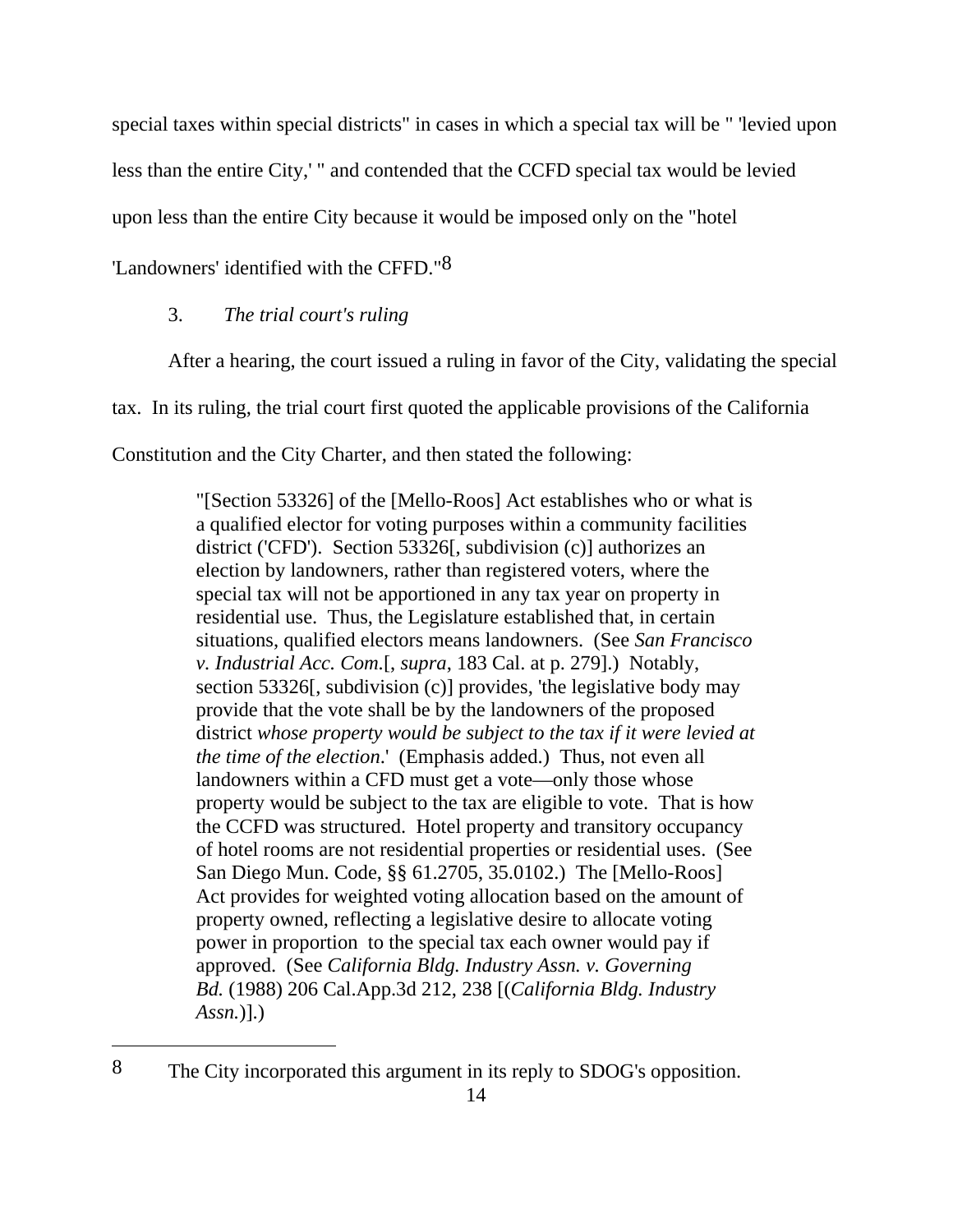"Consistent with the [Mello-Roos] 'Act', the Division defined 'qualified electors' as 'Landowners' within the CCFD, those who own or lease land on which hotels operate. (San Diego Mun. Code, § 61.2710.) The Division mandates that special taxes authorized under its provisions may only be levied on hotel properties. (See San Diego Mun. Code, §§ 61.2706(i), 61.2712), and that qualified electors 'shall in all cases be the Landowners.' (San Diego Mun. Code,  $§ 61.2710(a).$ )"

The trial court entered a validation judgment in favor of the City that states in

relevant part:

"All proceedings encompassed by this validation action by and for the City and the [CCFD] in connection with satisfaction of the voter approval requirement to authorize the [CCFD] special tax, to authorize the issuance of [CCFD] bonds, to levy the special tax, and to establish the appropriations limit for the [CCFD], were and are valid and legally effective and were and are in conformity with the applicable provisions of all laws and enactments at any time in force or controlling upon such proceedings, whether imposed by law, charter, constitution, statute or ordinance, and whether federal, state or municipal."

# 4. *The appeals*

Appellants each timely appealed the trial court's judgment. On appeal, appellants

contend that the trial court erred in concluding that the manner in which the special tax

was enacted does not violate either the California Constitution or the City Charter.<sup>9</sup>

<sup>9</sup> SDOG also contends that the judgment should be reversed because the City violated the California Environmental Quality Act (Pub. Resources Code, § 21000 et seq.) by failing to timely prepare an environmental impact report.

Shapiro maintains that the judgment should be reversed because the City's alteration of the Mello-Roos Act's voting procedures exceeded its home rule authority. Shapiro also contends, in the alternative, that the special tax is invalid because it is akin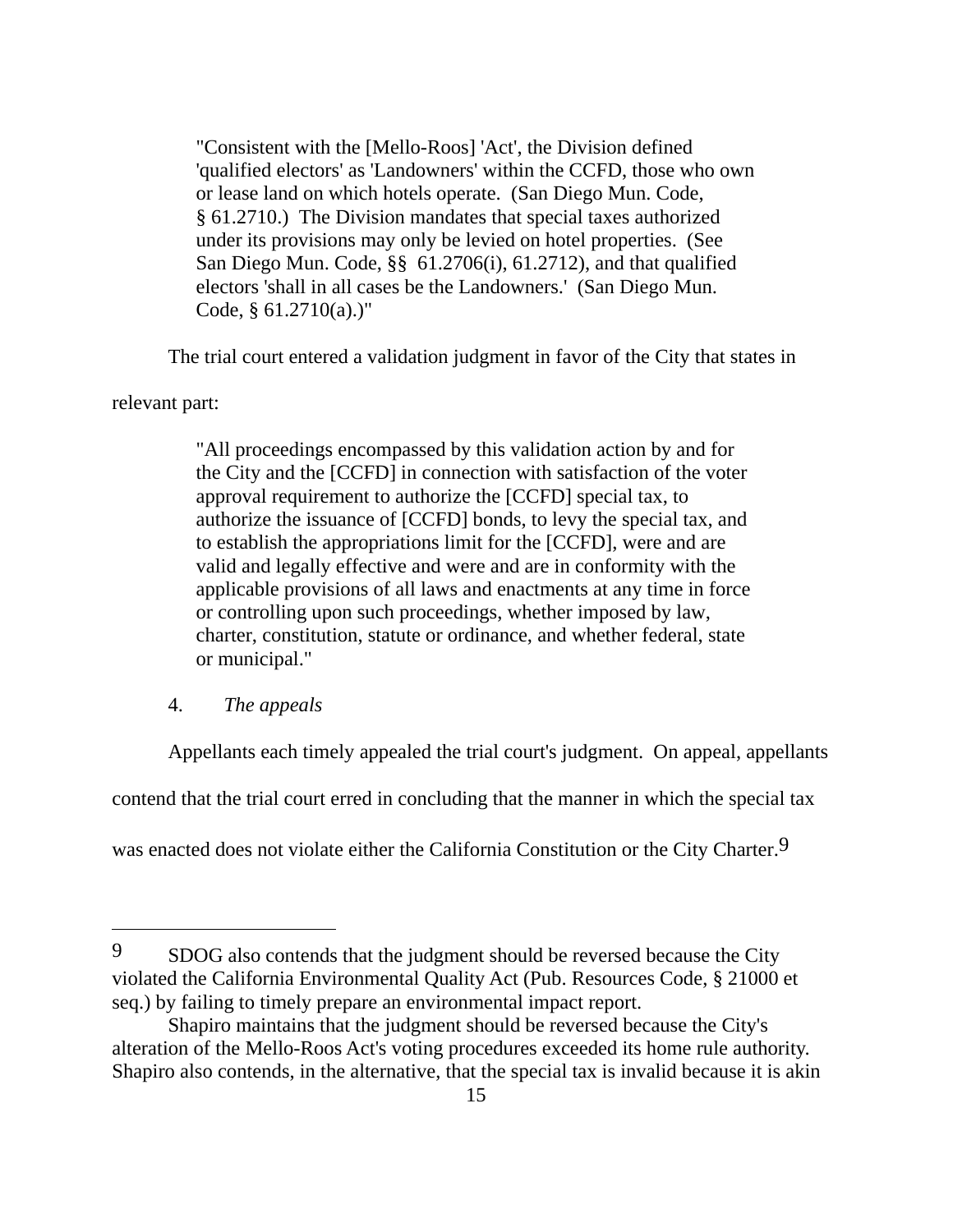### III.

### DISCUSSION

A. *The City's special tax is invalid because it was not approved by a two-thirds vote of either the "qualified electors" or the "electorate" of the City, as is required by the California Constitution* 

 Appellants claim that the City's special tax is invalid because it was not approved by a two-thirds vote of either the "qualified electors" (art. XIII A, § 4) or the "electorate" (art. XIII C, § 2, subd. (d)) of the City, as required by the California Constitution. Appellants maintain that the City's *registered voters* are the "qualified electors" (art. XIII A, § 4) of the City and are the City's "electorate" (art. XIII C, § 2, subd. (d)). In contrast, the City contends that "the qualified electors [under article XIII A, section 4] may be comprised of different constituents depending on the nature of the district and the special tax to be imposed." The City further contends that Proposition 218 (which adopted art. XIII C, § 2, subd. (d)) "does not apply to landowner qualified electors in community facilities district elections." Resolution of these issues requires that we interpret the California Constitution.

1. *Applicable principles of interpretation and standard of review*

 As our Supreme Court emphasized in *Silicon Valley Taxpayers' Assn., Inc. v. Santa Clara County Open Space Authority* (2008) 44 Cal.4th 431 (*Silicon Valley*), in a

to either an assessment or a hotel occupancy tax, and the City did not comply with the legal requirements to impose either an assessment or a hotel occupancy tax.

We need not consider these additional arguments in light of our reversal of the judgment on the grounds stated in the text.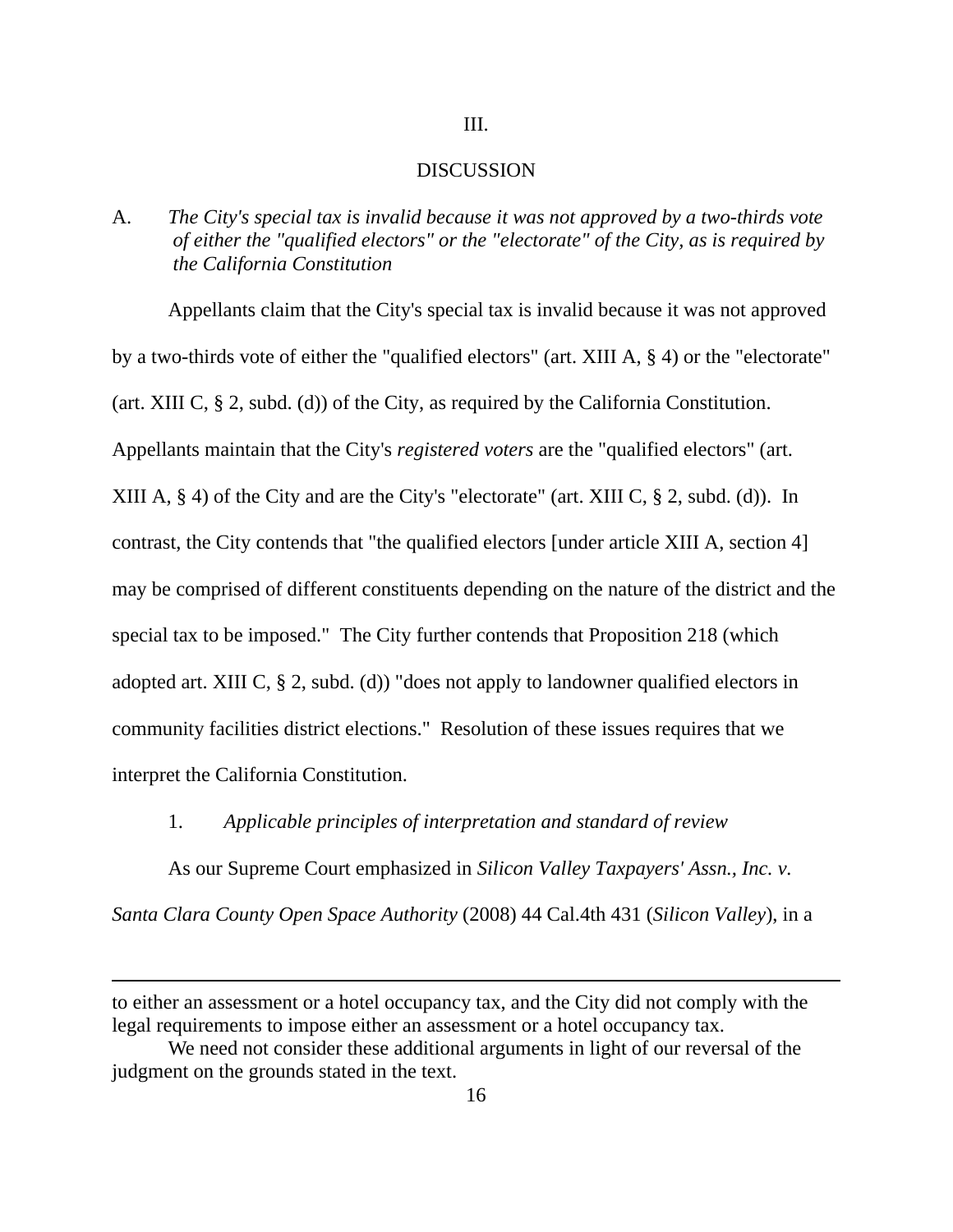case that challenged the legality of local government's actions under Proposition 218,

"We ' " 'must enforce the provisions of our Constitution and "may not lightly disregard or blink at ... a clear constitutional mandate." '" ' [Citation.] In so doing, we are obligated to construe constitutional amendments in a manner that effectuates the voters' purpose in adopting the law." (*Silicon Valley, supra*, at p. 448.)

The *Silicon Valley* court outlined the principles that govern our interpretation of

those provisions of the California Constitution that were adopted by the voters:

"[W]e apply the familiar principles of constitutional interpretation, the aim of which is to 'determine and effectuate the intent of those who enacted the constitutional provision at issue.' [Citation.] 'The principles of constitutional interpretation are similar to those governing statutory construction.' [Citation.] If the language is clear and unambiguous, the plain meaning governs. [Citation.] But if the language is ambiguous, we consider extrinsic evidence in determining voter intent, including the Legislative Analyst's analysis and ballot arguments for and against the initiative. [Citations.]" (*Silicon Valley, supra*, 44 Cal.4th at pp. 444-445.)

Moreover, " '[r]udimentary principles of construction dictate that when constitutional provisions can reasonably be construed so as to avoid conflict, such a construction should be adopted.' [Citation.]" (*Greene, supra*, 49 Cal.4th at p. 290.)

"Because interpretation of a constitutional provision . . . is a question of law, we

perform that interpretation de novo, or independently, and are not bound by the trial

court's analysis or conclusion." (*Taxpayers for Accountable School Bond Spending v.* 

*San Diego Unified School Dist.* (2013) 215 Cal.App.4th 1013, 1026.)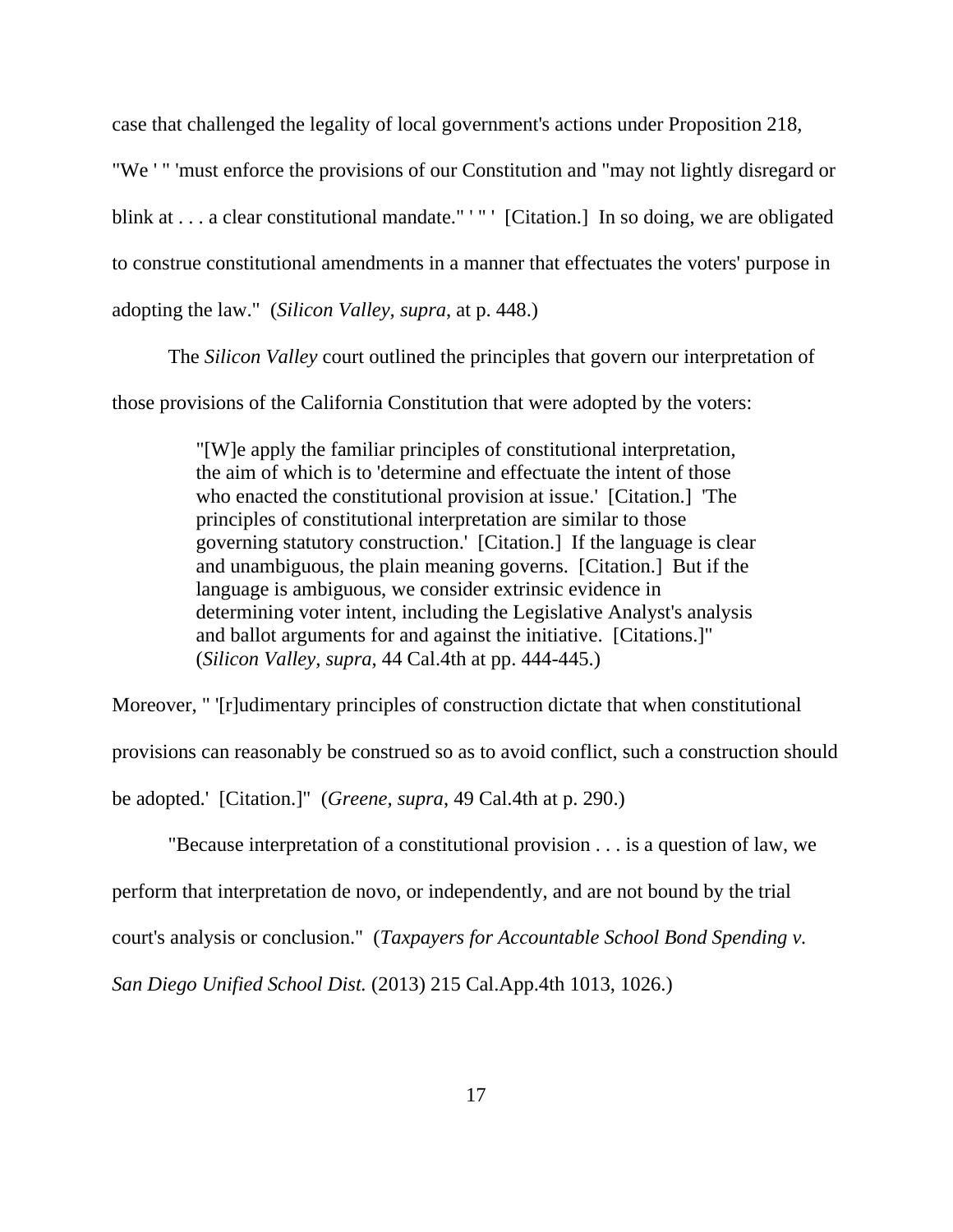# 2. *The relevant constitutional provisions*

Article XIII A, section 4 (added by Prop. 13, § 4) provides:

"Cities, Counties and special districts, by a two-thirds vote of the qualified electors of such district, may impose special taxes on such district, except ad valorem taxes on real property or a transaction tax or sales tax on the sale of real property within such City, County or special district."

Article XIII C, section 2, subdivision (d) (added by Prop. 218, § 3) provides in

relevant part:

 $\overline{a}$ 

"No local government may impose, extend, or increase any special tax unless and until that tax is submitted to the electorate and approved by a two-thirds vote."

 3. *The City's "qualified electors" for purposes of article XIII A, section 4, and the City's "electorate" for purposes of article XIII C, section 2, subdivision (d) are the registered voters of the City* 

The text, constitutional history, and purpose of both article XIII A, section 4, and

article XIII C, section 2, subdivision (d) support the conclusion that the City's special tax

election was invalid under the state Constitution*.* Neither public policy considerations

nor section 53326, subdivision (c) of the Mello-Roos Act warrants a contrary conclusion.

 a. *The text of article XIII A, section 4 makes clear that the City's "qualified electors" are the City's registered voters* 

The text of article XIII A, section 4 states that a city may impose a special tax if it

receives a "two-thirds vote of the qualified electors" of the city.10 The *Neilson* court

<sup>10</sup> The City does not dispute that it is the *City*, rather than the *CCFD*, that seeks to impose the tax in this case. Indeed, the City alleged in its validation complaint that the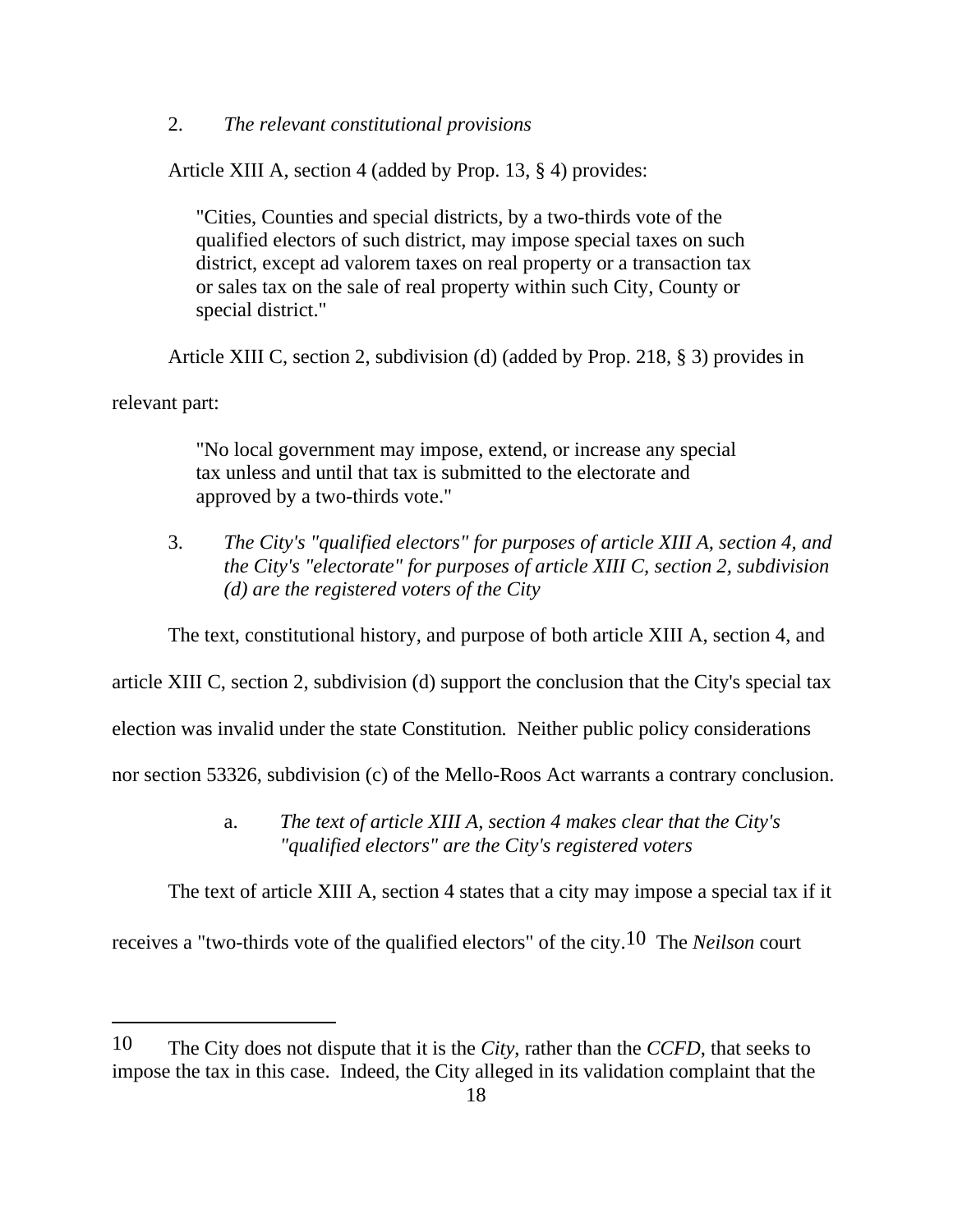concluded that the "the term 'qualified electors' means registered voters." (*Neilson, supra*, 133 Cal.App.4th at p. 1313, quoting art. XIII A, § 4.)

 In *Neilson*, a "nonresident landowner challenged a flat-rate parcel tax imposed by a city after the city's registered voters approved the tax by a two-thirds majority." (*Neilson, supra*, 133 Cal.App.4th at p. 1301.) The nonresident landowner contended that "the affected property owners, not the registered voters of [City of California City], were the 'qualified electors' for purposes of section 4 of article XIII A." (*Id*. at p. 1312.) The City of California City argued in response that "section 4 of article XIII A should be harmonized with section 2 of article XIII C [added by Proposition 218], and that various definitions [that were] in place at the time Proposition 218 was adopted lead to the conclusion that City's resident voters are the relevant electorate." (*Id.* at pp. 1312-1313.) The *Neilson* court outlined those definitions as follows:

> "The Elections Code defines 'elector' to mean 'any person who is a United States citizen 18 years of age or older and a resident of an election precinct at least 15 days prior to an election.' (Elec. Code, § 321.) The Elections Code does not contain a formal definition of the word 'qualified,' but it does contain variations of that word that are useful in determining its meaning. For example, division 2 of the Elections Code is titled 'Voters' and it contains chapters titled 'Voter Qualifications' (ch. 1, beginning with § 2000) and 'Registration' (ch. 2, beginning with § 2100). Pursuant to section 2000 of the Elections Code, '[e]very person who *qualifies* under Section 2 of Article II of the California Constitution and who complies with this code governing the registration of electors may vote at any election held within the territory within which he or she resides and the election is held.' (Italics added.) Article II, section 2

special tax election gave "the *City Council* authority to levy the special tax to finance the authorized facilities and issue the bonds." (Italics added.)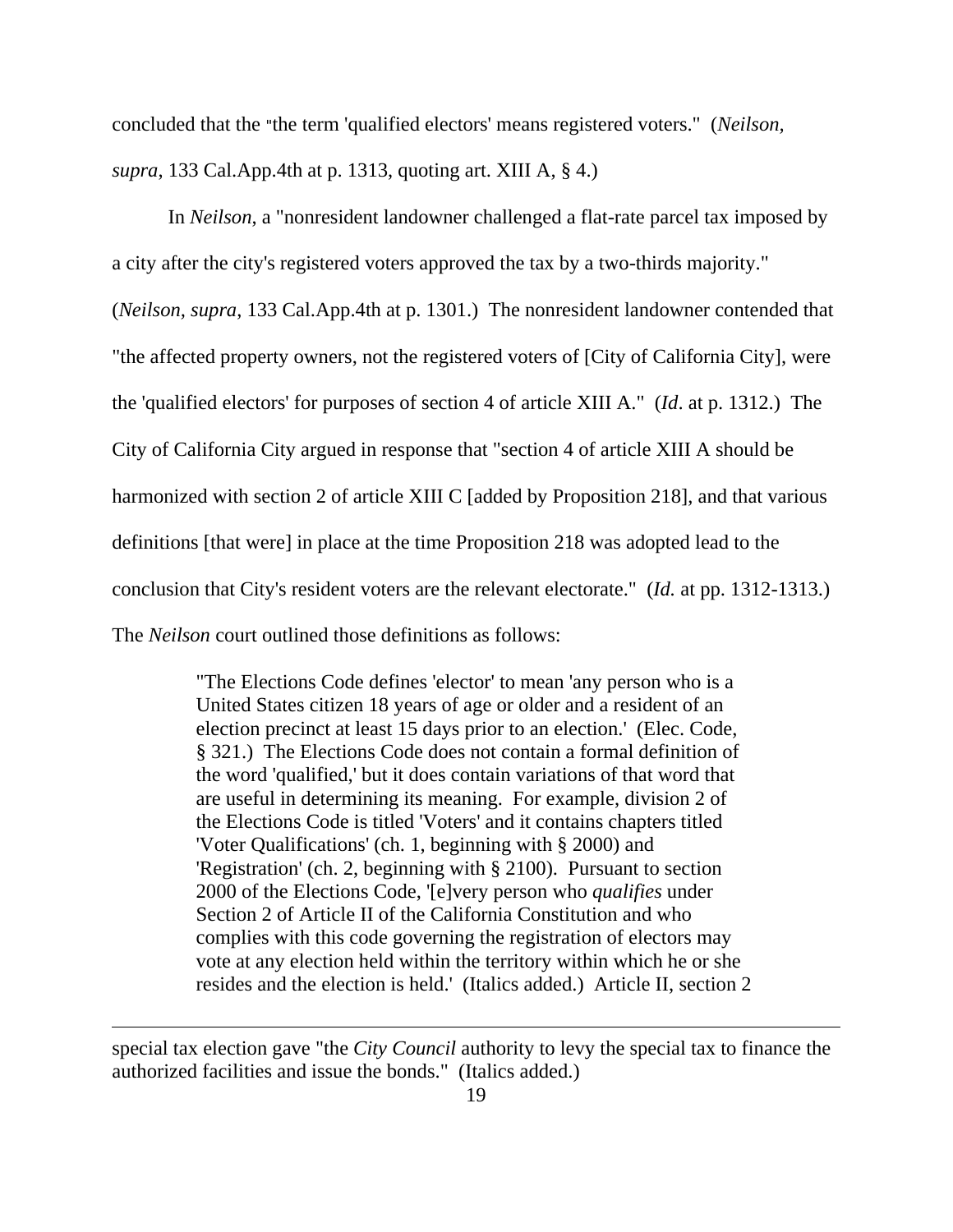provides that a 'United States citizen 18 years of age and resident in this state may vote.' Also, Elections Code section 359 provides that 'voter' means 'any elector who is registered under this code.' " (*Id.* at p.  $1313.$ )<sup>11</sup>

 In light of these provisions, the *Neilson* court concluded that "section 4 of article XIII A required the special tax to be approved by two-thirds of [City of California City's] *registered voters* who voted in the election concerning [the special tax]." (*Neilson, supra*, 133 Cal.App.4th at p. 1313, italics added; see also *Foothill-De Anza Community College Dist. v. Emerich* (2007) 158 Cal.App.4th 11, 26 [agreeing with *Neilson* and stating nonresident property owner was not qualified to vote on school bond measure, and rejecting nonresident property owner's argument that "qualified electors are the persons who, like him, are going to actually pay the tax"].) The *Neilson* court also rejected the nonresident landowner's contention that only property owners should be permitted to vote on the tax because "the voting eligibility requirements that [the nonresident landowner] proposes are set forth in article XIII D [adopted as part of Proposition 218] in regards to special *assessments*," not *taxes*.12 (*Neilson, supra*, at p. 1313, italics added.)

<sup>11</sup> The *Neilson* court observed in a footnote that the Public Utilities Code defines "qualified elector" in relevant part as "a voter whose name appears on the great register of the county in which the district is located . . . ." (*Neilson, supra*, 133 Cal.App.4th at p. 1313, fn. 6, quoting Pub. Util. Code, § 15505.)

<sup>12 (</sup>See pt. III.A.3.d., *post* for a discussion of the distinct voting requirements established by Proposition 218 with respect to *taxes* (art. XIII C) and *assessments* (art.  $XIII$  D).)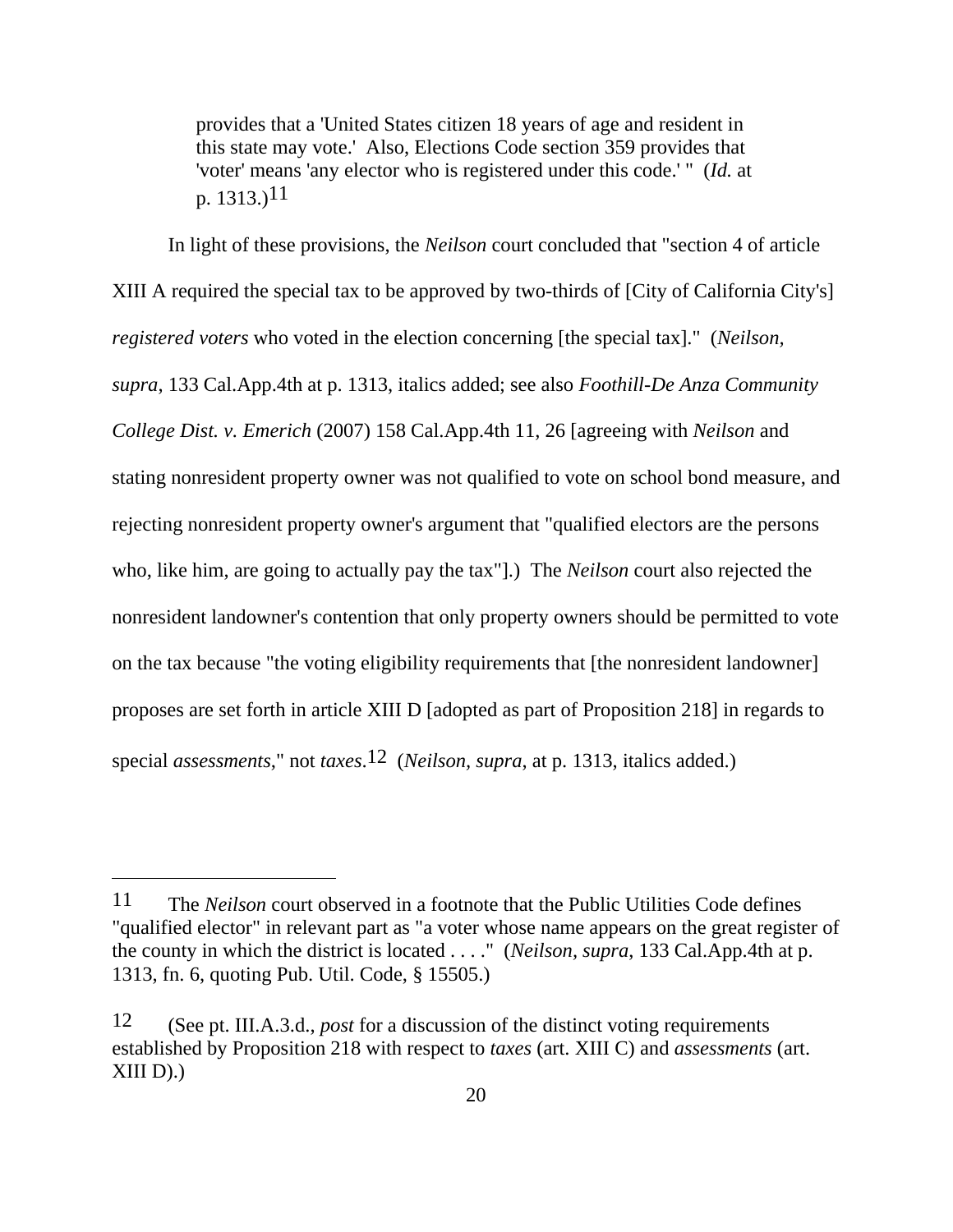The California Attorney General has reached the same conclusion as did the *Neilson* court. (See 66 Ops.Cal.Atty.Gen. 321 (1983) [interpreting the "the two-thirds majority vote provision[] of . . . article XIII A, section 4," and stating, "the requisite twothirds majority is to be based upon . . . those *registered voters* who actually voted," italics added].) We accord the opinion of the Attorney General "great weight," while recognizing that the opinion is not "controlling as to the meaning of a constitutional provision or statute." (*County of Fresno v. Clovis Unified School Dist.* (1988) 204 Cal.App.3d 417, 427 (*County of Fresno*).)

 As both *Neilson* and the Attorney General's opinion suggest, interpreting the phrase "vote of the *qualified electors*" in article XIII A, section 4 (italics added), to refer to a vote of *registered voters* is fully consistent with the text of the provision. The term "qualified elector" is a term that has long been used in California law to refer to registered voters, without further qualification.13 (See, e.g., *Allyn v. Allison* (1973) 34

<sup>13</sup> A textual argument can be made that the City's special tax is invalid because, by referring to "qualified electors," the voters who adopted Proposition 13, section 4 intended to require the assent of two-thirds of those possessing the *qualifications* to vote under the state Constitution, whether or not they were *registered* to do so. (See 66 Ops.Cal.Atty.Gen. 321, *supra* [considering, but rejecting this interpretation of art. XIII A, § 4]; cf. *Ni v. Slocum* (2011) 196 Cal.App.4th 1636, 1654 [noting the distinction in former Political Code section 1083a between "qualified electors" and "registered qualified elector[s]"]; *Shamsian v. Department of Conservation* (2006) 136 Cal.App.4th 621, 634, fn. 3 [quoting former Elec. Code, § 304 as providing, "The Secretary of State shall adopt regulations requiring each county to design and implement programs intended to identify *qualified electors* who are not *registered voters*, and to register such persons to vote"].) However, such an interpretation would be impracticable, since the ordinary manner of determining those who are *qualified* to vote is through voter registration. (See *Collier v. Menzel* (1985) 176 Cal.App.3d 24, 33 [" '[Registration] . . . is to be regarded as a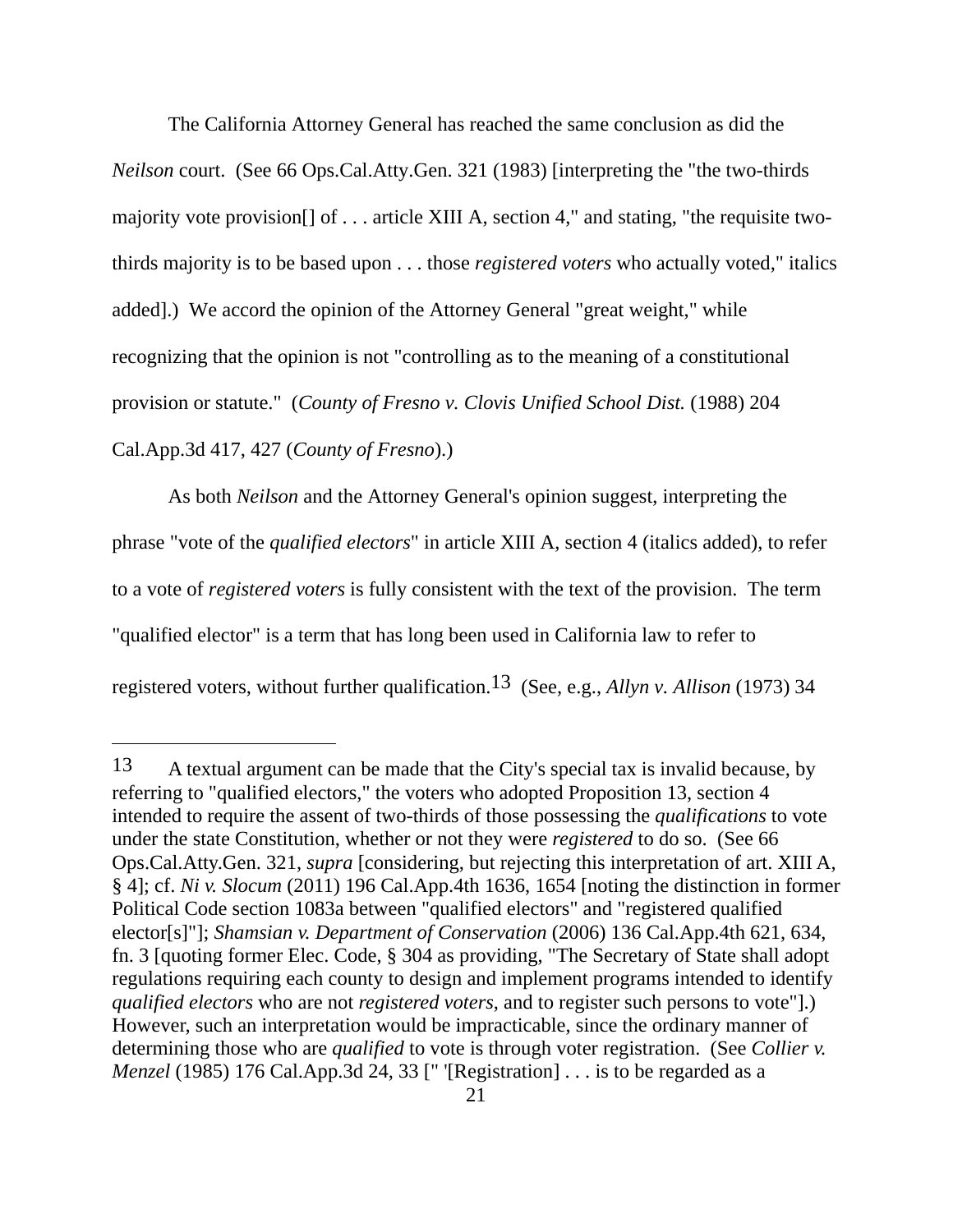Cal.App.3d 448, 451, citing *Bergevin v. Curtz* (1889) 127 Cal. 86, 88 (*Bergevin*) [discussed below]; *McMillan v. Siemon* (1940) 36 Cal.App.2d 721, 726 (*McMillan*) ["The term '*qualified elector*,' as used in [former] article II, section  $1,1^{4}$ ] of the Constitution, we think . . . means an elector who is entitled to vote," italics added]; *Welch v. Williams* (1892) 96 Cal. 365, 367 ["The object of the registration law is to prevent illegal voting by providing, in advance of election, an authentic list of the *qualified electors,*" italics added]; see also 44 Ops.Cal.Atty.Gen. 159 (1964) ["The term '*qualified elector*' in this state has a precise meaning. It connotes a status and not a term of residency. '*Qualified elector*' means an elector *who is entitled to vote*. In short, it is synonymous with the terms 'voter' or 'registered voter,' " first two italics added]; accord City Charter, § 6 [entitled "*Qualified Electors*," and stating, "The qualifications of an elector at any election held in the City under the provisions of this Charter shall be the same as those

reasonable regulation by the legislature for the purpose of ascertaining who are qualified electors in order to prevent illegal voting' "].) In addition, we agree with the *Neilson* court that by referring to a "*vote* of the qualified electors" (art. XIII A, § 4, italics added), article XIII A requires an affirmative vote of two-thirds of registered voters who vote in an election on the imposition of a special tax. (*Neilson, supra*, 133 Cal.App.4th at p. 1313.)

 $\overline{a}$ 

14 The *McMillan* court noted that a former provision of the California Constitution expressly used the term "qualified elector" in the same provision that defined the qualifications of an elector: "[Former] Article II, section 1, of the Constitution, after specifying the qualifications of an elector, contains the following proviso: 'Provided, any person duly registered as an elector in one precinct and removing therefrom to another precinct in the same county within forty days prior to an election, shall for the purpose of such election be deemed to be a resident and *qualified elector* of the precinct from which he so removed until after such election.' " (*McMillan*, *supra*, 36 Cal.App.2d at p. 724, italics added.)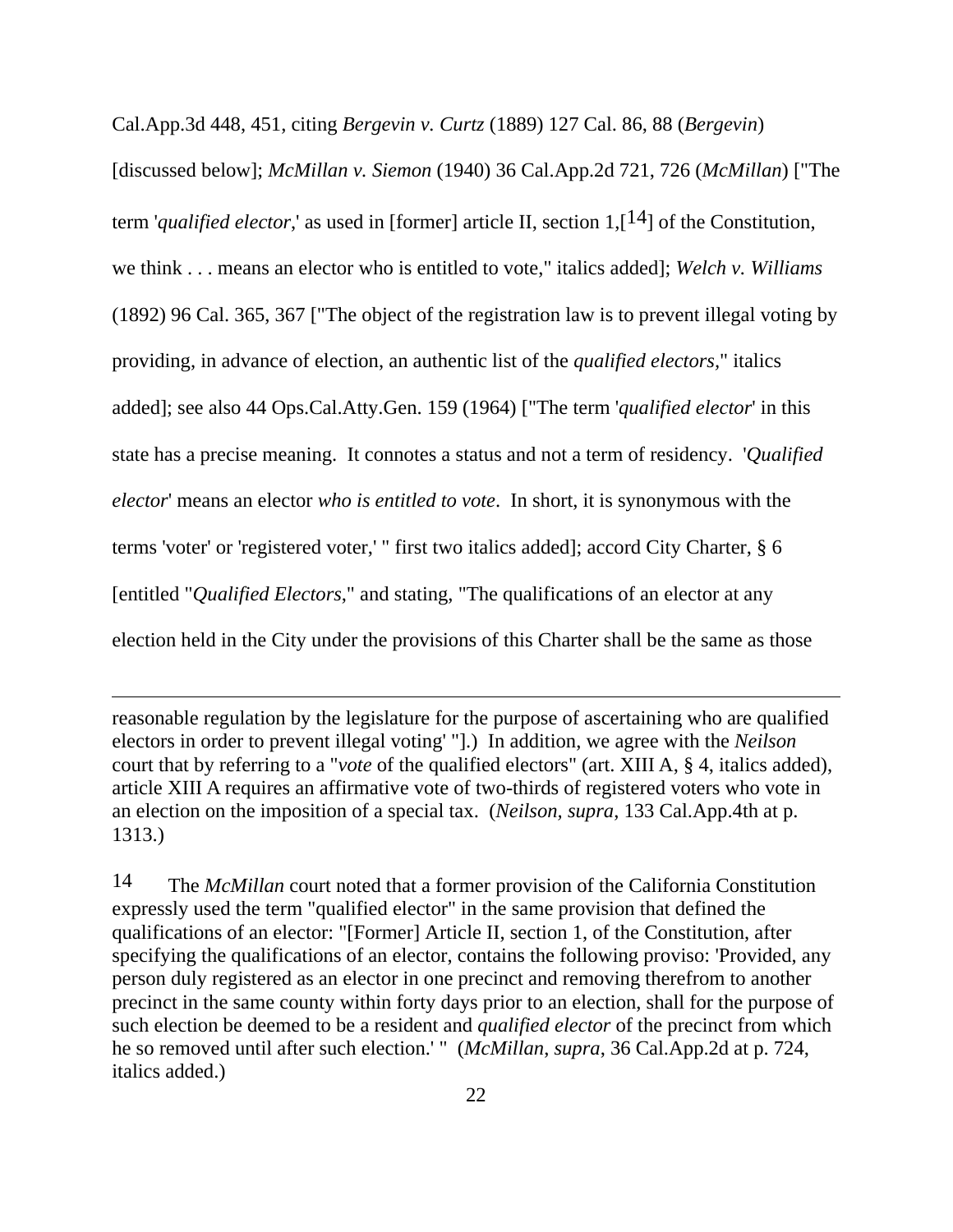prescribed by the general law of the State for the qualification of electors at General State Elections," italics added].)

 In *Bergevin*, after noting that the state Constitution prescribes the "qualifications of an elector" (*Bergevin, supra*, 127 Cal. at p. 88), the Supreme Court explained that voting registration requirements are a method of determining which individuals are "*qualified electors*." (*Ibid*., italics added; see also *Minges v. Board of Trustees* (1915) 27 Cal.App. 15, 18 [citing *Bergevin* and stating, "A qualified elector, then, is a person whose qualifications measure up to the constitutional standard"].) Thus, in requiring a "vote of the qualified electors," the text of article XIII A, section 4 supports the conclusion that the provision requires a vote of those who reside in the relevant district and possess the qualifications to vote under our state Constitution and who have registered to vote.

 Further, we are aware of no authority, and the City has cited none, that suggests that the phrase "qualified electors" has ever been used generically to describe a group of persons entitled to vote based on qualifications *other than* those specified by our state Constitution. (See Cal. Const., art. II, § 2 ["A United States citizen 18 years of age and resident in this State may vote"; Elec. Code, § 2000 [stating that every person who "qualifies" under article II, section 2 of the California Constitution and who has registered may vote].)<sup>15</sup> Thus, the text of article XIII A, section 4 indicates that an

<sup>15</sup> Several other provisions of the California Constitution refer to "qualified electors." (See, e.g., Cal. Const., art. IX, § 2 ["A Superintendent of Public Instruction shall be elected by the *qualified electors* of the State at each gubernatorial election," italics added]; Cal. Const., art. XI, § 1, subd. (a) ["No county seat shall be removed unless two-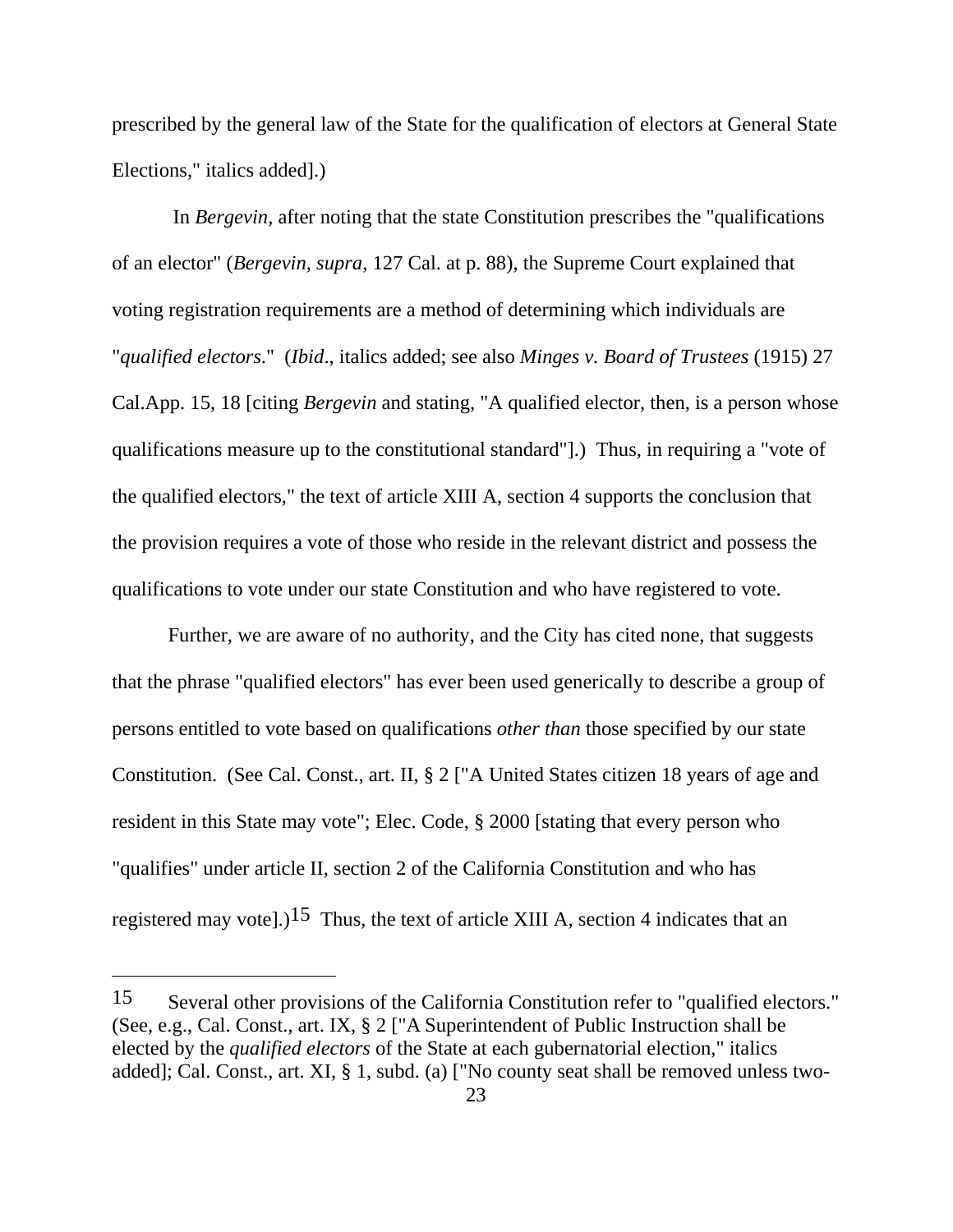election in which only a small subset of landowners and leaseholders are permitted to vote is not an election of the City's "qualified electors."

 The City offers no textual argument to counter the *Neilson* court's conclusion that the phrase "qualified electors" in article XIII A, section 4 refers to the registered voters of the entity (e.g., city, county, or special district) imposing a special tax. However, the City notes that the *Neilson* court stated, "[T]he prepositional phrase 'of such district' [in article XIII A, section 4] means [City of California City] because the tax is imposed by [City of California City] on all parcels within its geographical limits." (*Neilson, supra*, 133 Cal.App.4th at p. 1313.) The City contends that *Neilson*'s "holding does not apply," because, according to the City, "the CCFD special tax will not be imposed on all City parcels, but only on parcels on which hotels operate." We do not read the *Neilson* court's statement as interpreting article XIII A, section 4 to mandate an election of all of a city's registered voters *only* where the special tax will be imposed on *all* parcels in a

thirds of the *qualified electors* of the county, voting on the proposition at a general election, shall vote in favor of such removal," italics added]; Cal. Const., art. XXXIV, § 1 ["No low rent housing project shall hereafter be developed, constructed, or acquired in any manner by any state public body until, a majority of the *qualified electors* of the city, town or county, as the case may be, in which it is proposed to develop, construct, or acquire the same, voting upon such issue, approve such project by voting in favor thereof at an election to be held for that purpose, or at any general or special election," italics added].) We are aware of no authority that suggests that the term "qualified electors" in these provisions has been interpreted to refer to anything other than registered voters.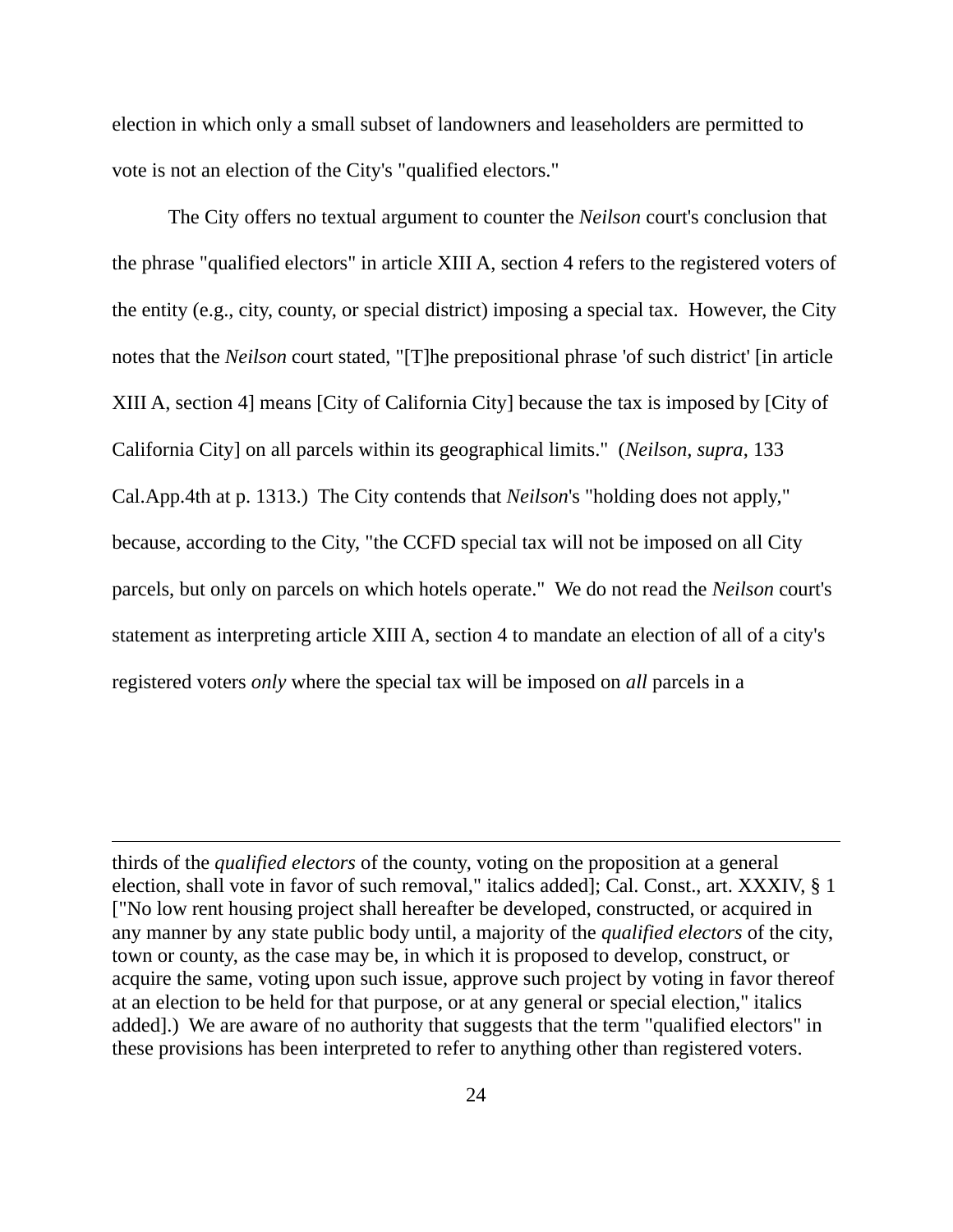municipality.16 Rather, we read this portion of *Neilson* as simply meaning that the registered voters of the City of California City were the proper voters to vote on the parcel tax at issue in that case, since the tax would be imposed within the City of California City. As so interpreted, we fully agree with this aspect of *Neilson*.

> b. *The constitutional history of article XIII A, section 4 is consistent with the conclusion that the City's "qualified electors" are its registered voters*

 Interpreting the term "qualified electors" as synonymous with registered voters is consistent with the materials that were presented to the voters in connection with the approval of Proposition 13. The Legislative Analyst's description of Proposition 13 stated in relevant part, "This initiative would: . . . . authorize local governments to impose certain nonproperty taxes if two-thirds of the *voters* give their approval in a local election." (Ballot Pamp., Primary Elec. (June 6, 1978), analysis of Prop. 13 by Legis. Analyst, p. 56, italics added; see also *California Bldg. Industry Assn., supra,* 206 Cal.App.3d at p. 230 ["In reviewing the relevant 1978 voter pamphlet, it can easily be inferred from the information given there [citation] that voters believed they were authorizing special taxes which . . . [required] approval by two-thirds of the *voters* in the

<sup>16</sup> Interpreting article XIII A as requiring an election of a district's registered voters *only* where the special tax will be imposed on *all o*f the parcels in a district has no basis in the text of the provision.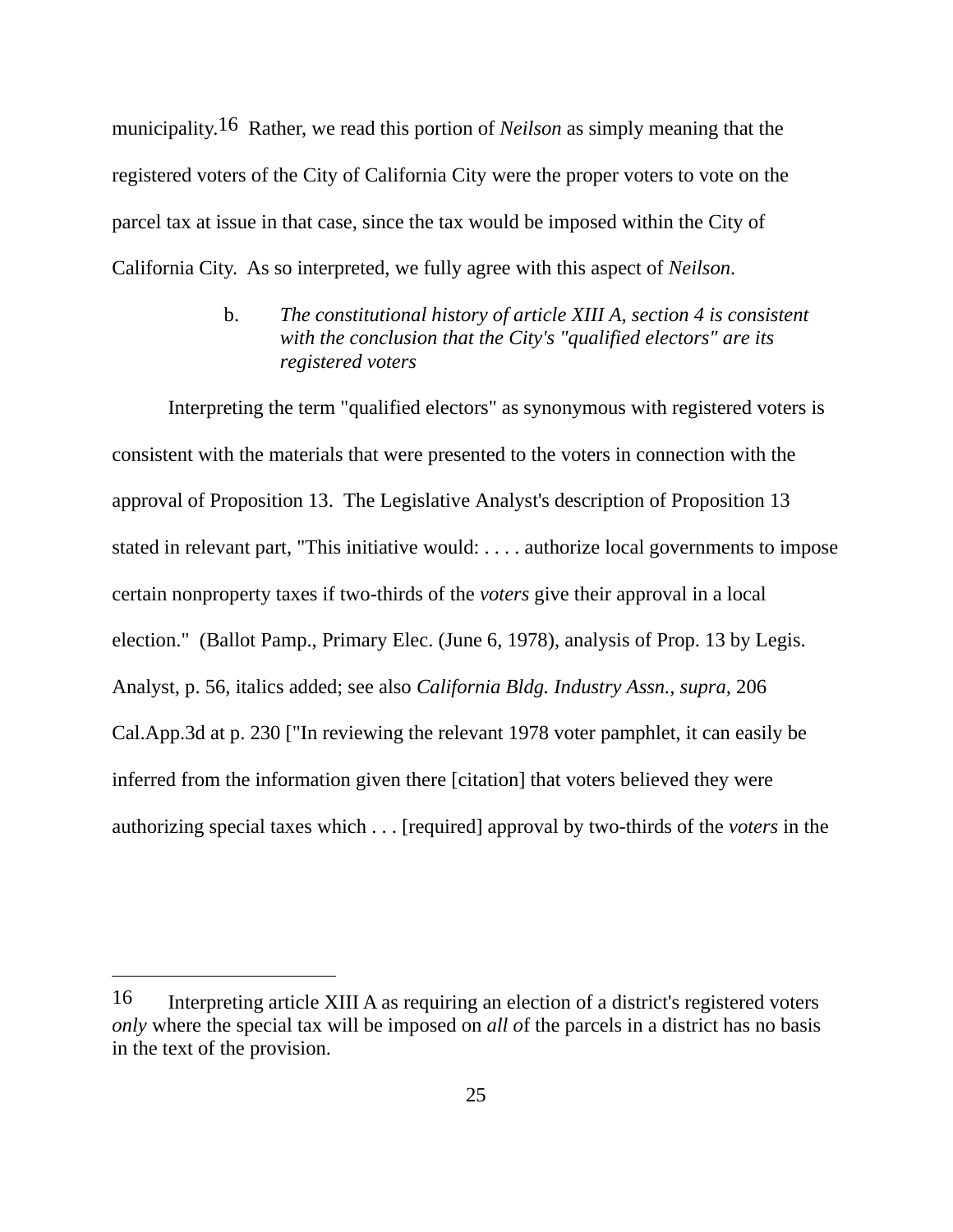city, county or special district," italics added].)<sup>17</sup> In short, the voters who voted on Proposition 13 were expressly informed at the time they approved the proposition, in the materials accompanying the ballot measure, that future local government special tax increases would require the assent of the *voters*. There is *nothing* in either the text or the constitutional history of Proposition 13 that suggests that voters intended for *local governments* to be able to exclude large numbers of registered voters from voting in a special tax election by limiting who would be deemed "qualified electors" for purposes of the election.

# c.*The intent of the voters in enacting article XIII A, section 4 to restrict the taxing authority of local governments supports the conclusion that the City's special tax election violated the state Constitution*

 Interpreting "qualified electors" as describing a single, defined set of persons, i.e. registered voters, is consistent with California voters' intent in enacting article XIII A, section 4. In *Rider v. County of San Diego* (1991) 1 Cal.4th 1 (*Rider*), the Supreme Court explained that the voters adopted section 4 of Proposition 13 in order "to restrict the ability of local governments to impose new taxes to replace property tax revenues lost under the other provisions of [Proposition 13]." (*Rider, supra,* at p. 11; see also *Howard Jarvis Taxpayers Assn. v. County of Orange* (2003) 110 Cal.App.4th 1375, 1384 [the

<sup>17</sup> On our own motion, we take judicial notice of the 1978 ballot pamphlet materials associated with Proposition 13, including the summary prepared by the Attorney General, the Legislative Analyst's analysis, and the ballot arguments for and against the initiative. (See *PG&E Corp. v. Public Utilities Com.* (2004) 118 Cal.App.4th 1174, 1204, fn. 25 [appellate court may take judicial notice of legislative history materials on its own motion].)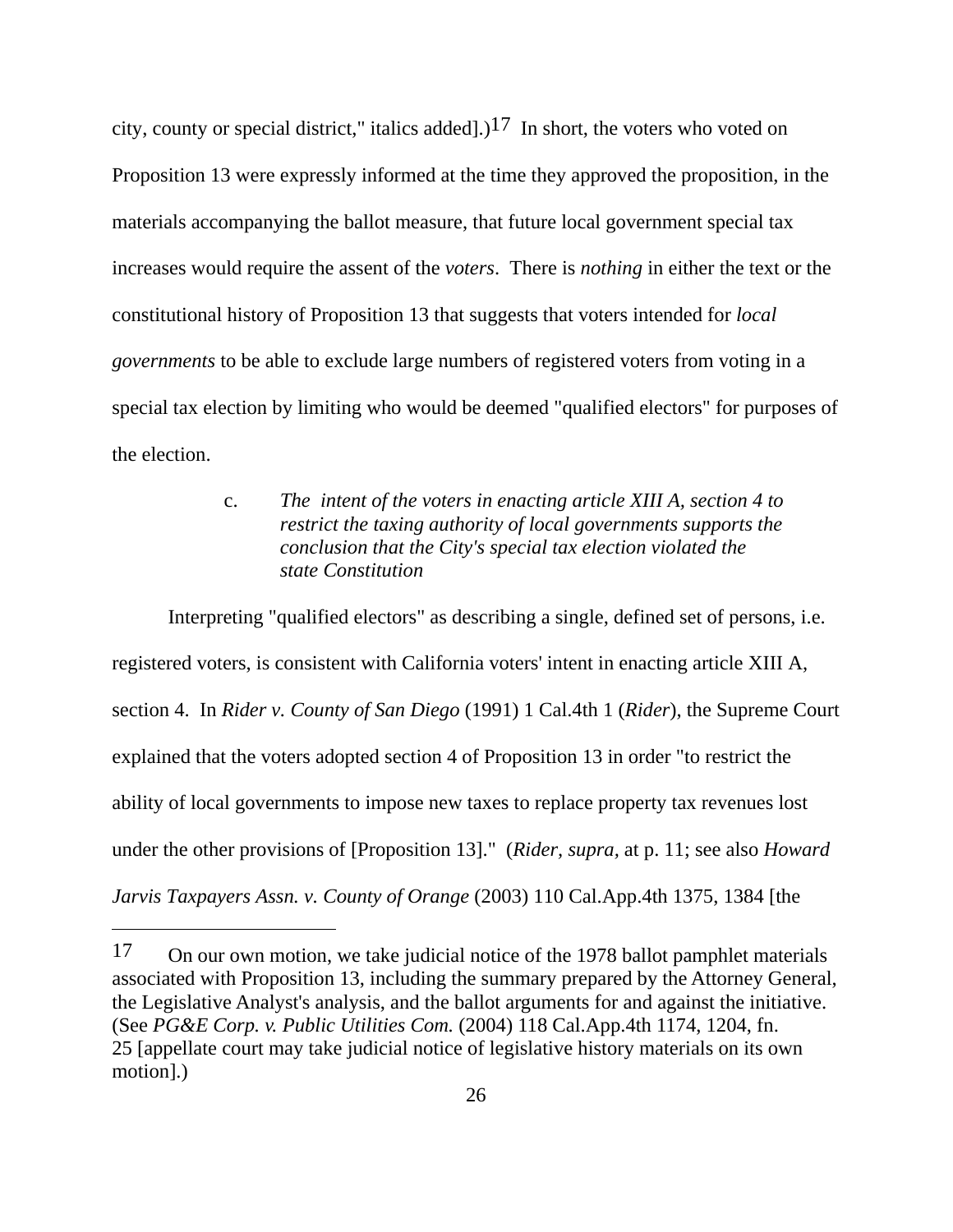"*raison d'être* [of Proposition 13] was to limit municipalities' taxing power"].) The *Rider* court considered this intent in determining whether an agency that adopted an ordinance to impose a "supplemental sales tax . . . throughout the [County of San Diego] for the purpose of financing the construction of justice facilities" (*Rider, supra*, at p. 5) constituted a "special district" under article XIII A, section 4 subject to the two-thirds super-majority requirement, despite the agency's "lack of power to levy a tax on real property." (*Rider, supra,* at p. 10.) Notwithstanding the textual ambiguity of the meaning of the term "special district" (art. XIII A, § 4) and prior case law that suggested that the agency was not a special district because it lacked the power to levy a tax on real property,18 the *Rider* court held "that 'special district' . . . include[s] any local taxing agency created to raise funds for city or county purposes to replace revenues lost by reason of the restrictions of Proposition 13." (*Rider, supra*, at p. 11.) The *Rider* court concluded that the tax was invalid because it had been approved by a simple majority vote, rather than by a two-thirds vote, as required by article XIII A, section 4. (*Rider, supra*, at pp. 5-6.)

 In reaching this holding, the *Rider* court explained, "We must attempt to determine whether the framers, in using the term 'special district,' intended to adopt a definition that

<sup>18</sup> The *Rider* court acknowledged that it had previously concluded in *Los Angeles County Transportation Com. v. Richmond* (1982) 31 Cal.3d 197, 208 (*Richmond*), that the term "special district" was ambiguous, "having been given varying interpretations in prior cases and statutes" (*Rider, supra*, 1 Cal.4th at p. 7), and that a transit commission created prior to the passage of Proposition 13 that lacked the power to levy a tax on real property was not a special district subject to article XIII A, section 4. (*Rider*, *supra*, at pp. 7-8 [describing holding in *Richmond*].)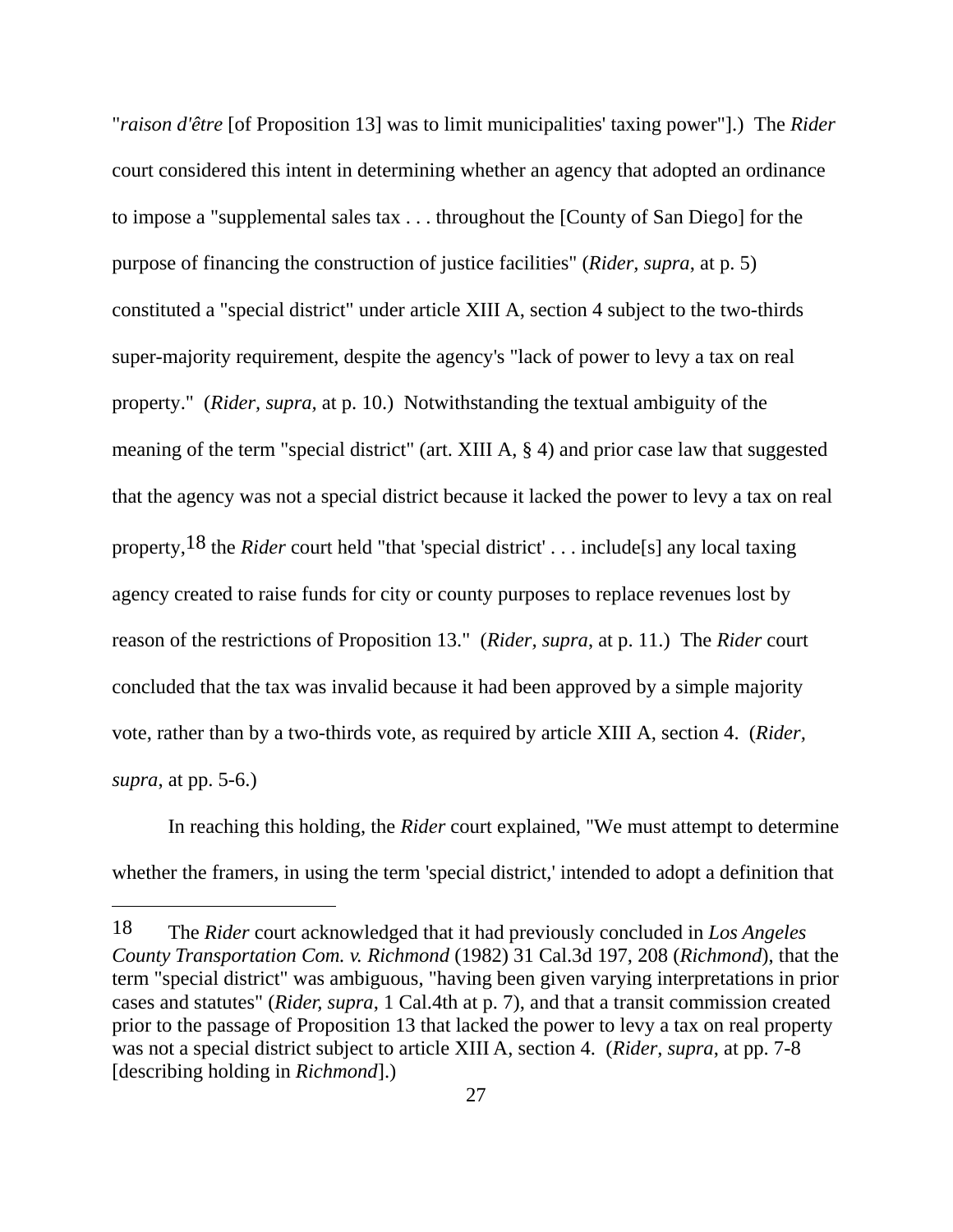could so readily permit circumvention of section 4." (*Rider, supra*, 1 Cal.4th at p. 11.) In concluding that the justice facilities financing agency was a special district subject to Proposition 13's limitations on special taxation, the *Rider* court stated that the intent of the voters in enacting article XIII A, section 4 "would be frustrated if cities and counties were . . . permitted to arrange for the formation of local taxing districts to finance municipal functions without securing the requisite two-thirds voter approval." (*Rider, supra*, at p. 11.)

 Similarly, in this case, we must determine whether the same voters who enacted Proposition 13 in order to "circumscribe the taxing power of local government" (*Rider*, *supra*, 1 Cal.4th at p. 6) nevertheless intended for *local governments* to be able to define the class of electors who would be eligible to vote on a special tax, depending on, as the City argues, the "nature of the district and the special tax to be imposed." We think it is clear that the voters who enacted Proposition 13 did not so intend. In our view, the City's interpretation of article XIII A, section 4 would allow the City to:

> "readily circumvent the super-majority vote requirement of section 4 'by the simple creation of a district which is geographically precisely coterminous with [the City], but which [has different 'qualified electors'] . . . [and thereby] cut a hole in the financial fence which the people in their Constitution have erected around their government. Governmental entities may be expected, instinctively, to pour through the opening seeking the creation of similar revenuegenerating [mechanisms] in myriad forms which will be limited only by their ingenuity.' " (*Rider, supra*, 1 Cal.4th at p. 8, quoting *Richmond, supra*, 31 Cal.3d at p. 213 [dis. opn. by Richardson, J.].)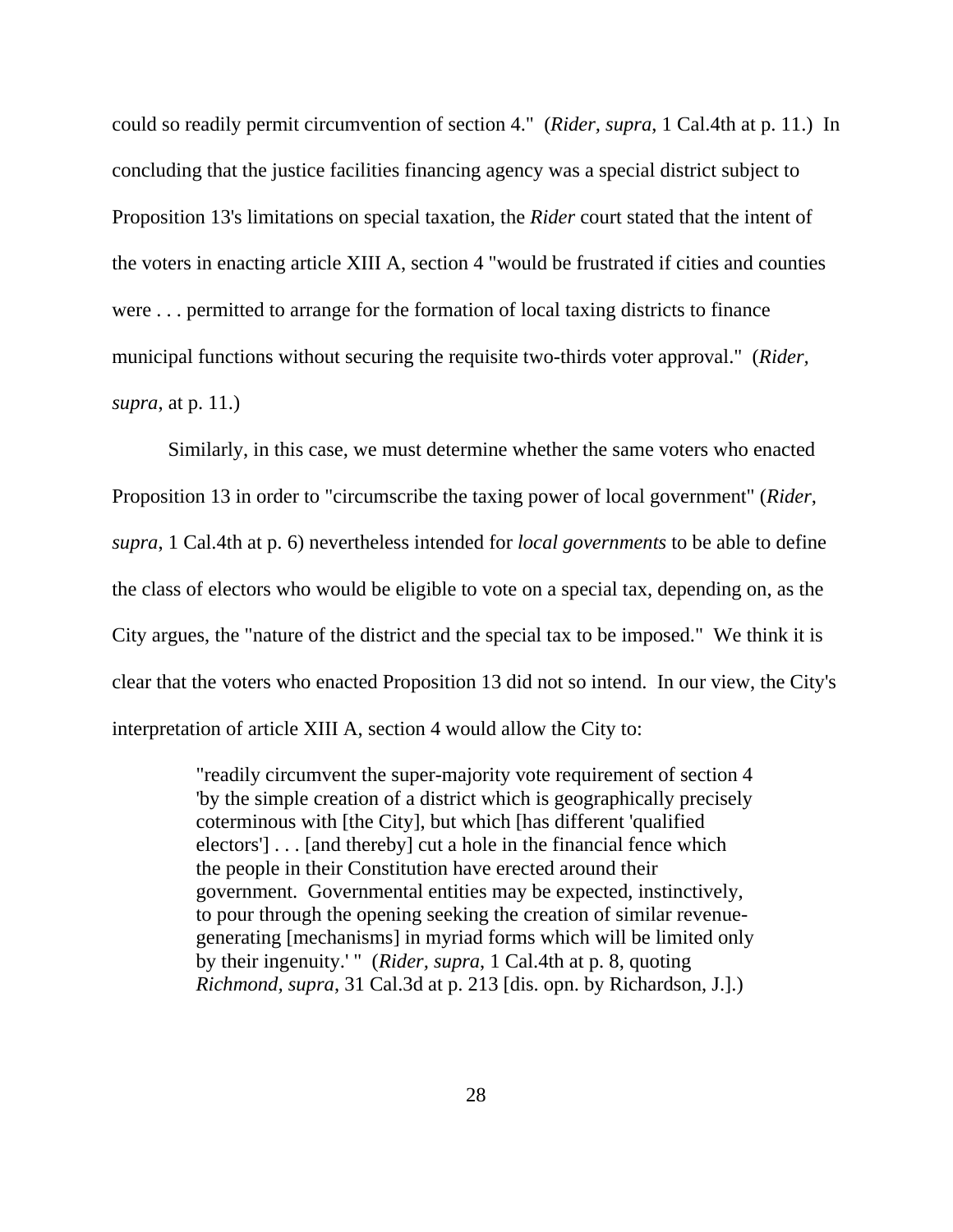Interpreting the term "qualified electors" (art. XIII A, § 4) to refer to registered voters is consistent with the voters' intent to limit the taxing power of local governments. Indeed, the intent of the voters at issue in this case is far more evident than was that intent in *Rider*, since unlike the "ambiguous" (*Rider, supra*, 1 Cal.4th at p. 7) term "special district" (art. XIII A, § 4) that was at issue in *Rider*, the voters used the well-defined term "qualified electors" (art. XIII A, § 4) to prescribe the body of persons whose assent would be required prior to a local government's imposition of a special tax. (See pt. III.A.3.a., *ante*.) Since " 'the intent of the voters is the paramount consideration' " in our interpretation of article XIII A, section 4, this analysis strongly supports the conclusion that the election approving the special tax was invalid. (*Silicon Valley Taxpayers' Assn. v. Garner* (2013) 216 Cal.App.4th 402, 407.)

> d. *The text, history, and purpose of Proposition 218 support the conclusion that registered voters also comprise the "electorate" in article XIII C, section 2, subdivision (d)*

 The City does not dispute that that the terms "qualified electors" in article XIII A, section 4 (added by Prop. 13) and "electorate" in article XIII C, section 2, subdivision (d) (added by Prop. 218) should be given the same meaning.<sup>19</sup> We agree. Although worded slightly differently, the text of the two provisions is similar, requiring that before the City may impose a special tax it must gain the approval of "a two-thirds vote of the *qualified*

<sup>19</sup> The City's position is that Landowners are "qualified electors" under article XIII A, section 4, that Proposition 218 did not alter the constitutional requirements governing the imposition of special taxes, and that, therefore, Landowners are also a proper "electorate" under article XIII C, section 2, subdivision (d).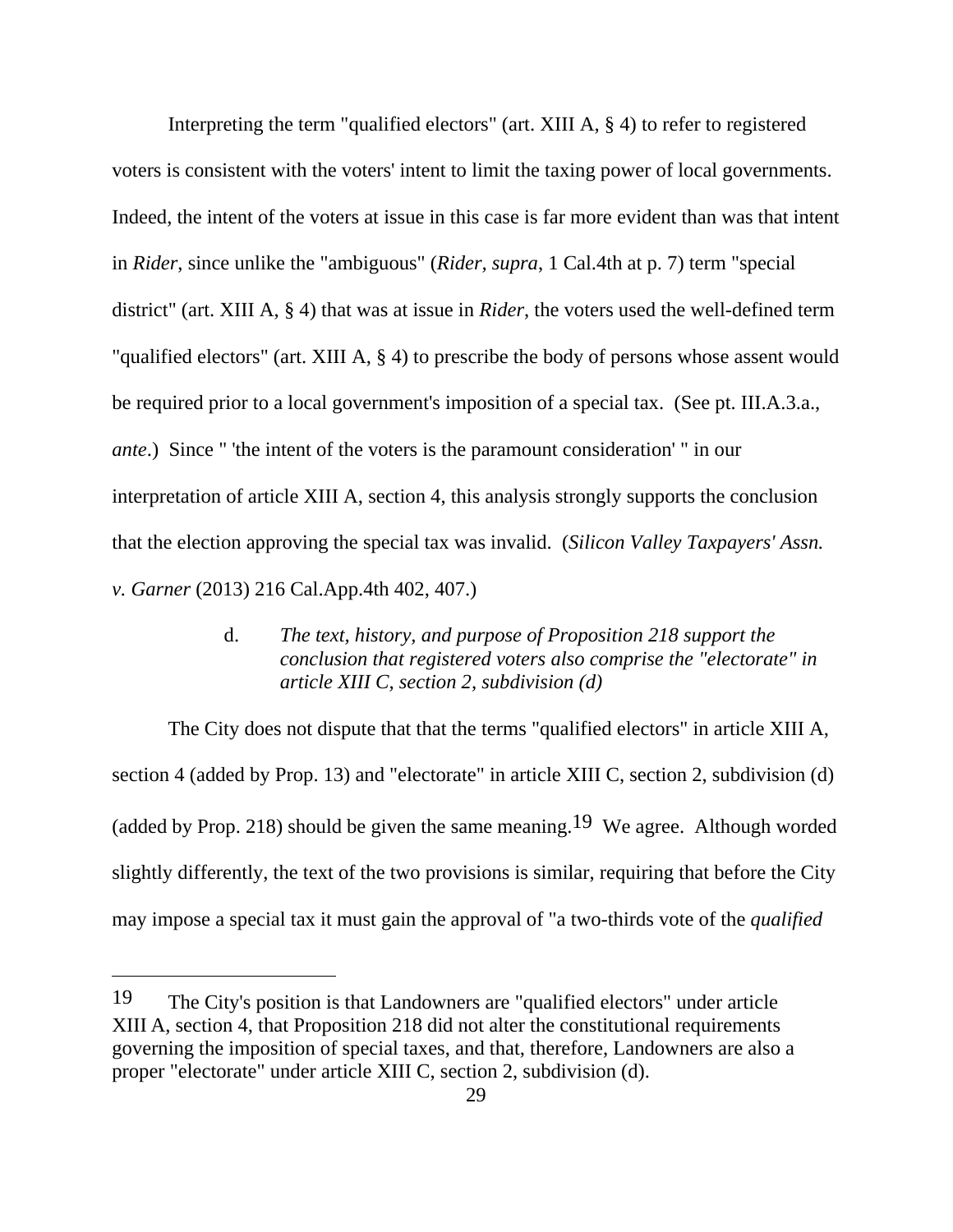*electors*" (art. XIII A, § 4, italics added) and "a two-thirds vote" of the "*electorate*" (art. XIII C, § 2, subd. (d), italics added). The Supreme Court has used the terms interchangeably—repeatedly using the term 'electorate' when describing the "qualified electors" voter approval requirement contained in article XIII A, section 4 (added by Prop. 13), thus providing support for the conclusion that the two terms should be interpreted to mean the same thing. (See, e.g., *Silicon Valley*, *supra*, 44 Cal.4th at p. 442 [" ' "To prevent local governments from subverting its limitations, Proposition 13 also prohibited counties, cities, and special districts from enacting any special tax without a two-thirds vote of the electorate . . . " ' " quoting *Apartment Assn. of Los Angeles County, Inc., supra,* 24 Cal.4th at p. 836].)

 In addition, "because Proposition 218 was designed to close government-devised loopholes in Proposition 13, the intent and purpose of the latter informs our interpretation of the former." (*Apartment Assn. of Los Angeles County, Inc., supra*, 24 Cal.4th at p. 839; and see *id*. at p. 837 [describing history of the enactment of Prop. 218 as " 'buttress[ing] Proposition 13's limitations on ad valorem property taxes and special taxes by placing analogous restrictions on assessments, fees, and charges' "].) While the primary purpose of Proposition 218 was to reform the law governing local government's imposition of revenue generating devices *other* than special taxes (such as general taxes, assessments, and fees), it is clear from the text of article XIII C, section 2, subdivision (d) that the voters who enacted Proposition 218 intended to reaffirm the super-majority limitation initially imposed by Proposition 13 on the ability of local governments to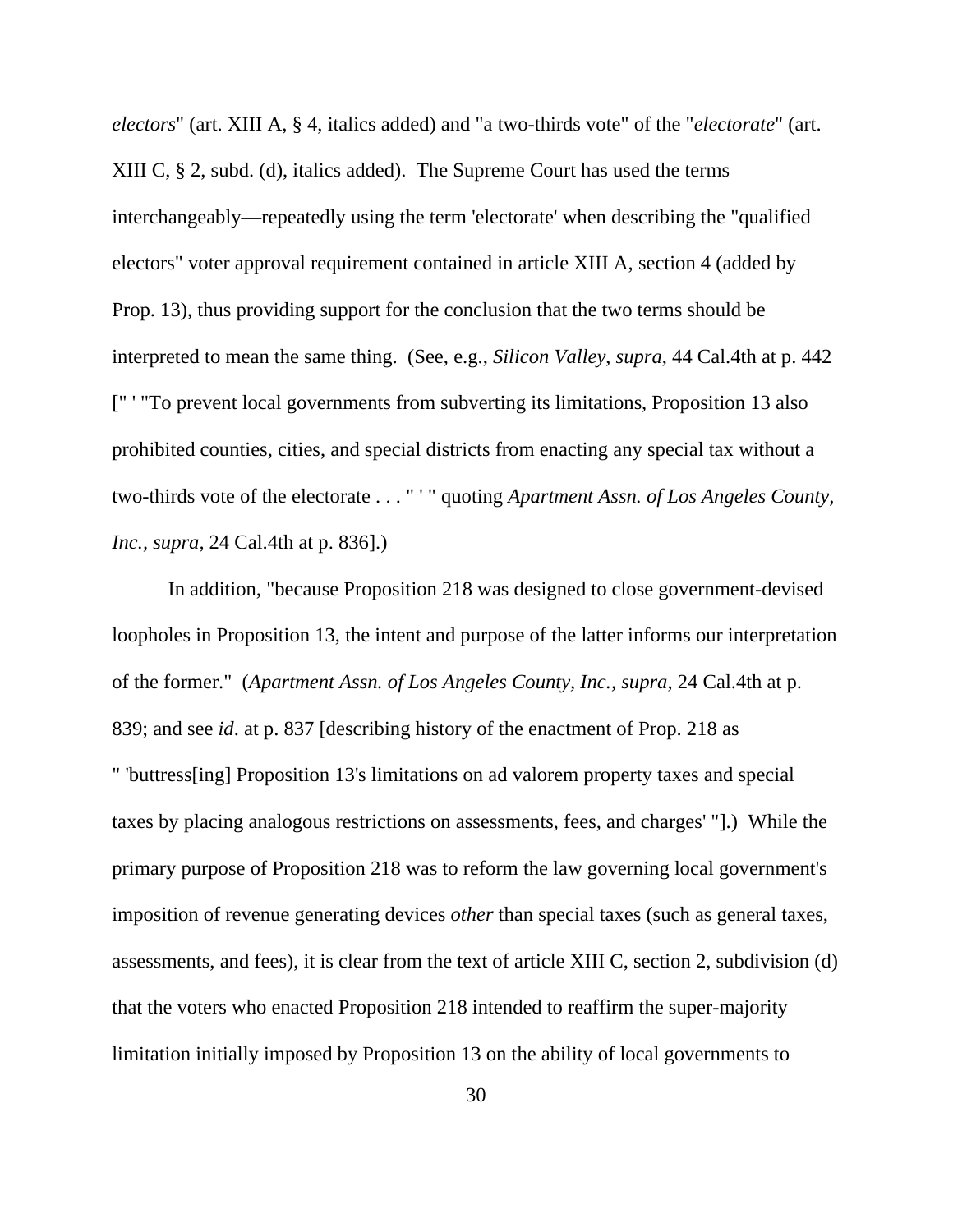impose special taxes. (See Ballot Pamp., Gen. Elec. (Nov. 5, 1996) official title and summary prepared by the Attorney General, p. 72 [stating that Prop. 218 "[r]equires [that] majority of voters approve increases in general taxes and *reiterates that two-thirds must approve special tax,*" italics added].)20

 In light of the similarity of the relevant text of article XIII A, section 4 and that of article XIII C, section 2, subdivision (d), the constitutional history of the two provisions, and "our duty to harmonize constitutional provisions where possible" (*McWilliams v. City of Long Beach* (2013) 56 Cal.4th 613, 627), we conclude that both provisions refer to the same group of persons whose approval is required before the City may impose a special tax.

 The fact that Proposition 218 *did* expressly permit property owners to vote on certain *assessments* (art. XIII D) provides strong support for the conclusion that the voters who enacted Proposition 218 did *not* intend to permit local governmental entities to impose property qualifications for electors in elections involving *taxes* (art. XIII C).21

<sup>20</sup> On our own motion, we take judicial notice of the entirety of the 1996 ballot pamphlet materials associated with Proposition 218 (Ballot Pamphlet on Prop. 218), including the summary prepared by the Attorney General, the Legislative Analyst's analysis, and the ballot arguments for and against the initiative. (See *PG&E Corp. v. Public Utilities Com.*, *supra*, 118 Cal.App.4th at p. 1204, fn. 25.) Our ruling moots SDOG's request that we take judicial notice of the "Rebuttal Argument Against Proposition 218" from the Ballot Pamphlet on Proposition 218, quoted in the text below.

<sup>21</sup> The City does not contend that the election at issue in this case was a valid " 'assessment ballot proceeding' " (Elec. Code, § 4000, subd. (c)(8)(A)) as provided for in article XIII D. (See Elec. Code, § 4000, subd. (c)(8)(A) [specifying that the voting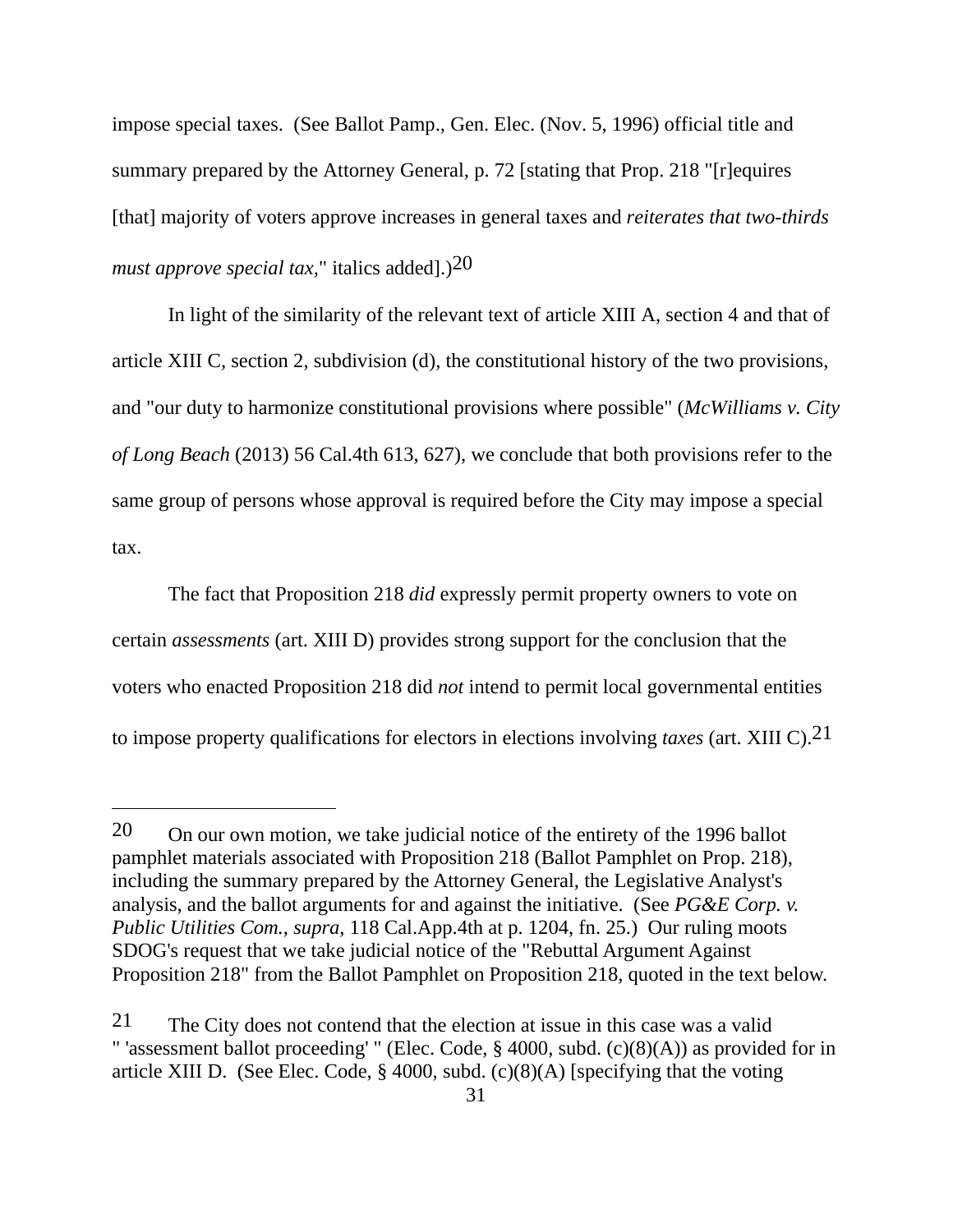(See, e.g, *Golden Hill Neighborhood Assn, Inc. v. City of San Diego* (2011) 199

Cal.App.4th 416, 430 ["Proposition 218's weighted voting requirement, set forth in article XIII D, section 4, subdivision (e),  $[2^2]$  enhances taxpayer consent by giving property owners whose properties are proposed to be assessed in amounts greater than other owners' properties a proportionately greater say as to whether the proposed assessment will be instituted"].)

 The lack of any provision comparable to the weighted property owner voting provisions mandated for *assessments* in article XIII D that would permit only property owners to vote on *taxes* supports the conclusion that article XIII C, section 2, subdivision (d) requires the approval of two-thirds of the *registered voters* when a local government seeks to impose special *taxes*. (See *Neilson, supra*, 133 Cal.App.4th at p. 1313 [noting that voting limited to property owners is permitted with respect to *assessments* but not with respect to special *taxes*].)

procedure authorized by art. XIII D shall be "denominated an 'assessment ballot proceeding' "].)

 $\overline{a}$ 

22 Article XIII D, section 4, subdivision (e) provides: "The agency shall conduct a public hearing upon the proposed assessment not less than 45 days after mailing the notice of the proposed assessment to *record owners of each identified parcel*. At the public hearing, the agency shall consider all protests against the proposed assessment and tabulate the ballots. The agency shall not impose an assessment if there is a majority protest. A majority protest exists if, upon the conclusion of the hearing, ballots submitted in opposition to the assessment exceed the ballots submitted in favor of the assessment. In tabulating the ballots, the ballots shall be weighted according to the proportional financial obligation of the affected property." (Italics added.)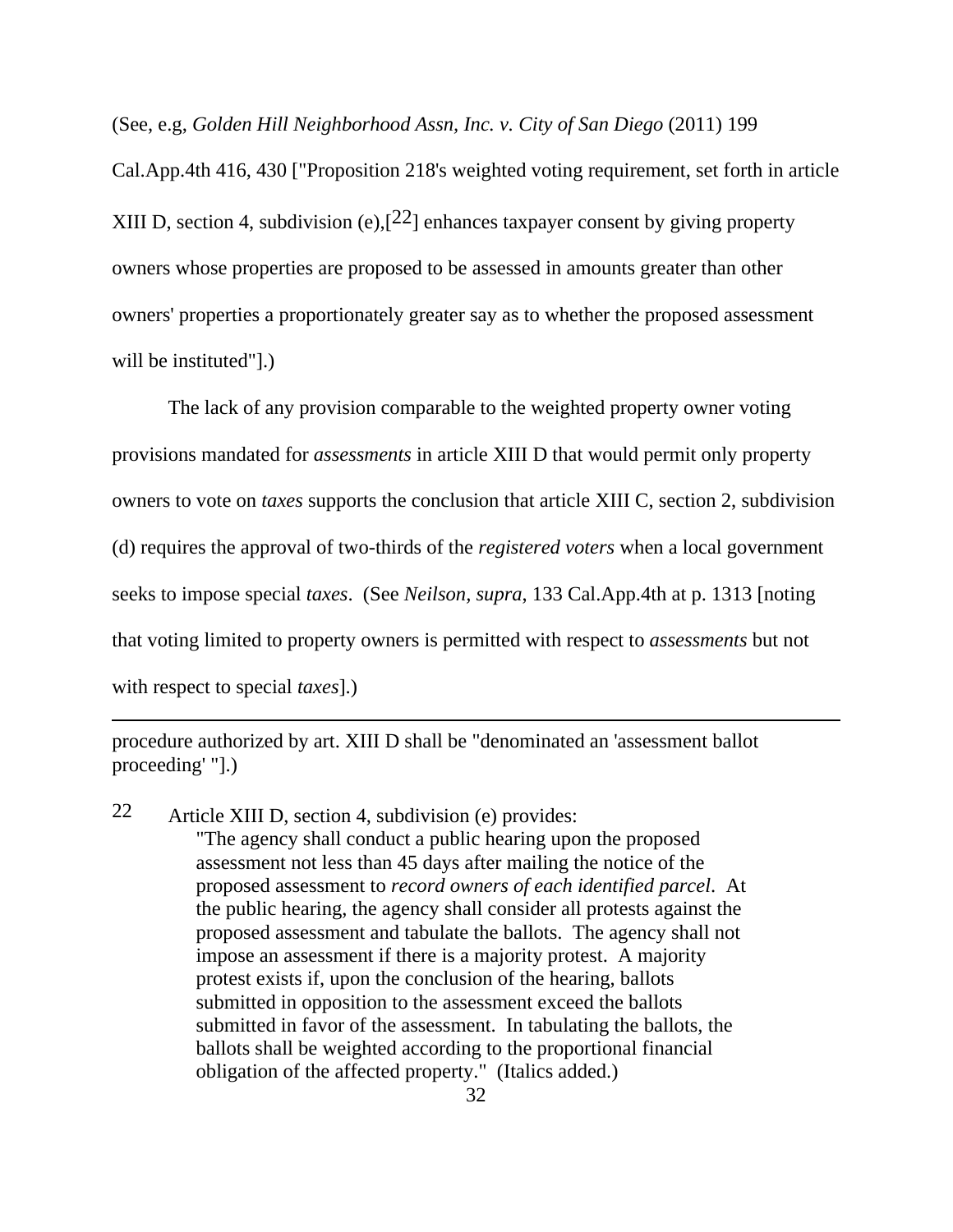Article XIII D, section 4, subdivision (g) expressly contrasts "electors" and the

"electorate" with "property owners":

 $\overline{a}$ 

"Because only special benefits are assessable, *electors* residing within the district who do not own property within the district shall not be deemed under this Constitution to have been deprived of the right to vote for any assessment.<sup>[23]</sup> If a court determines that the Constitution of the United States or other federal law requires otherwise, the assessment shall not be imposed unless approved by a two-thirds vote of the *electorate* in the district in addition to being approved by the *property owners* as required by subdivision (e)." (Italics added.)

Article XIII D, section 4, subdivision (g) makes it clear that the voters who

enacted Proposition 218 did not intend for the "electorate" (art. XIII C, § 2, subd. (d); art.

 While this "state constitutional provision prohibiting property qualification for electors and the one-person, one-vote requirement rooted in the state and federal equal protection provisions do not apply to *fee* and *assessment* elections conducted by limited purpose government agencies that disproportionately affect certain property owners" (*Greene, supra*, 49 Cal.4th at p. 297, fn. 8, italics added), we are aware of no authority holding that this provision does not apply to *tax* elections. Our conclusion that the special tax election was invalid for the reasons stated in the text obviates the need to determine the substantial constitutional question of whether the special tax election in this case also violated the state Constitution prohibition concerning property qualifications in elections or the one person one vote guarantee of the equal protection clause of the 14th Amendment to the federal Constitution. (Cf. *Southern Cal. Rapid Transit Dist. v. Bolen, supra,* 1 Cal.4th at p. 659 [holding that "under the narrow circumstances presented" a statute prescribing a "voting scheme" concerning the establishment of "*assessment*  districts" that "condition[ed] the right to vote on the ownership of real property and alloting votes on the basis of its assessed value" "survive[d] constitutional scrutiny," italics added].)

<sup>23</sup> The California Constitution expressly forbids conditioning the right to vote on the ownership of property. (Cal. Const., art. I, § 22 ["The right to vote or hold office may not be conditioned by a property qualification"].) Similarly, the equal protection clause of the 14th Amendment to the federal Constitution has been interpreted to preclude franchise restrictions based on property ownership in certain elections. (*Southern Cal. Rapid Transit Dist. v. Bolen* (1992) 1 Cal.4th 654, 664-673 [reviewing case law].)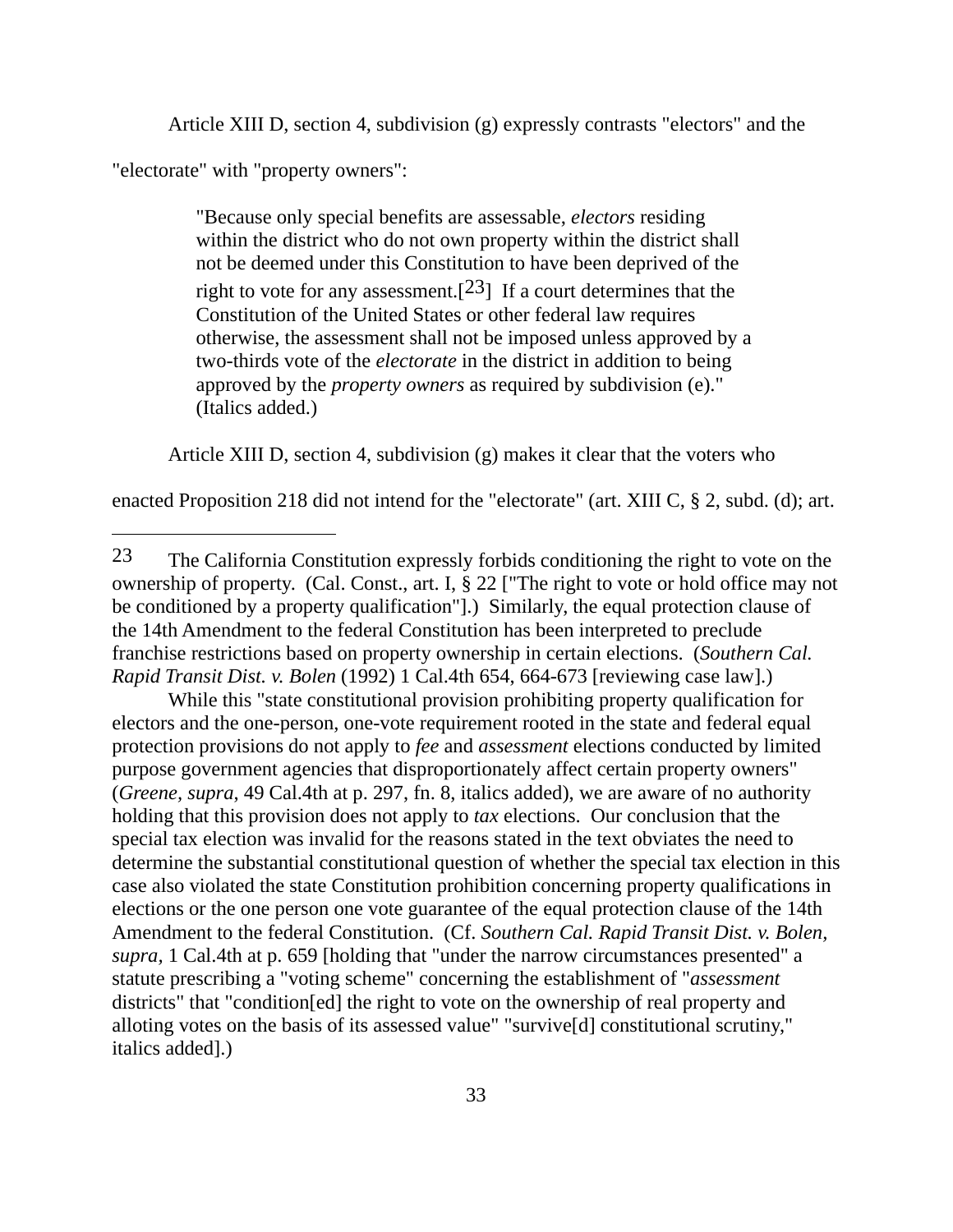XIII D, § 4, subd. (g)) to be subject to property qualifications, as was the case for the electorate who voted on the special tax at issue in this case. (See *Legal Services for Prisoners with Children v. Bowen* (2009) 170 Cal.App.4th 447, 459 ["when a word is used repeatedly in the Constitution, it is given the same meaning throughout unless the context clearly requires otherwise"].) Indeed, our Supreme Court has directly stated, albeit in dicta,24 that special tax elections *may not* contain property qualifications for electors. (See *Greene, supra*, 49 Cal.4th at p. 297 ["fee elections in article XIII D, section 6, subdivision (c) authorize limiting the election to only property owners, while most other elections, including elections pertaining to *special* and general *taxes in article XIII C, section 2, do not permit property qualifications*," italics added].) Validation of the special tax election in this case would be directly contrary to the voters' use of the term "electorate" in article XIII C, section 2, subdivision (d), and to our Supreme Court's statement in *Greene* that elections pertaining to special taxes do not permit property qualifications.

 The ballot pamphlet materials that were presented to the electorate that voted on Proposition 218 further support the conclusion that the election on the special tax in this case was invalid. Those opposed to Proposition 218 referred to the voting format specified in the proposition related to *assessments* and argued, "YOU LOSE RIGHTS;

<sup>24</sup> Notwithstanding that the *Greene* court's statement was dicta, "[D]icta from the California Supreme Court is highly persuasive and should generally be followed." (*Wechsler v. Superior Court* (2014) 224 Cal.App.4th 384, 393, fn. 2.)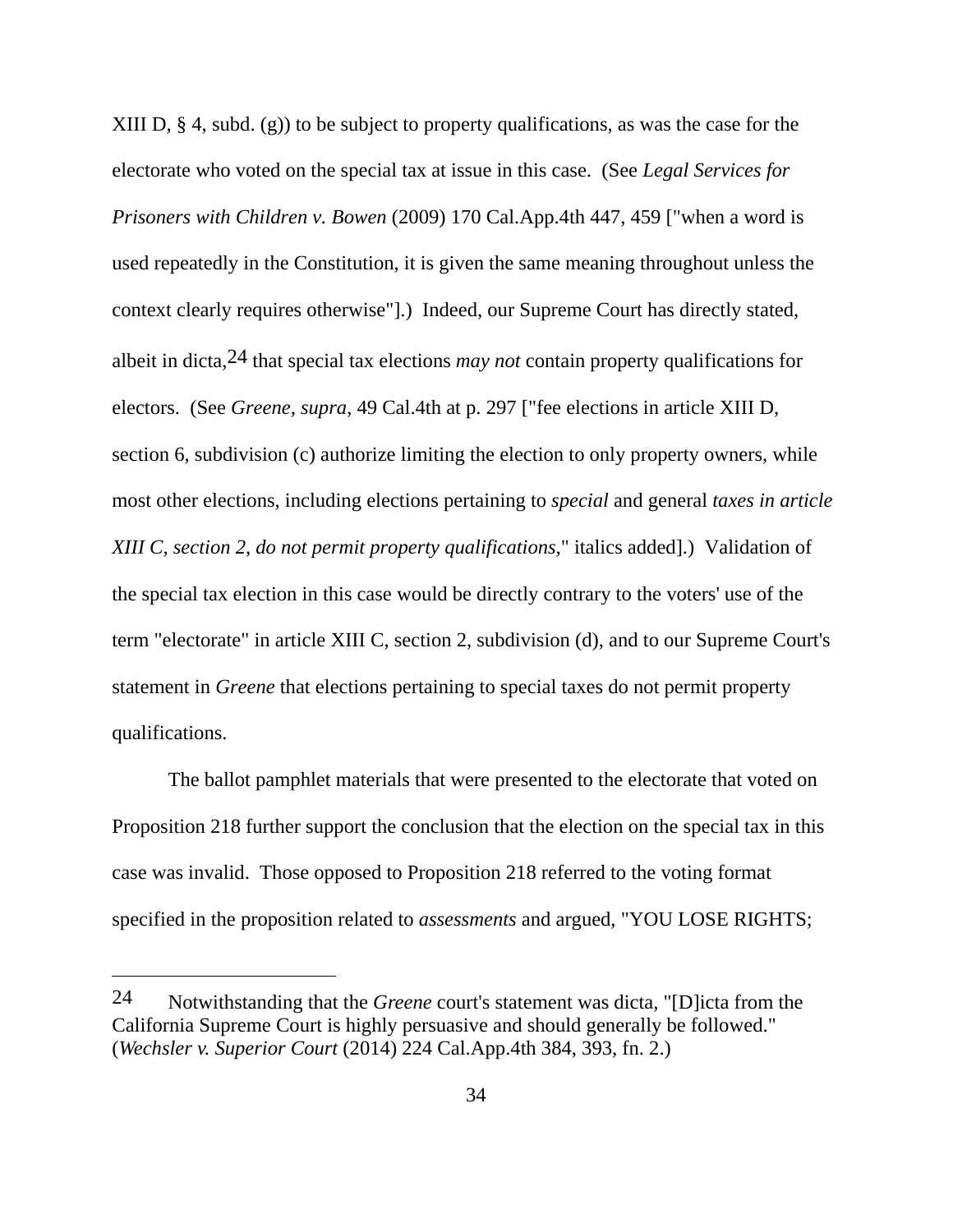CORPORATIONS, DEVELOPERS, NON-CITIZENS GAIN VOTING POWER."25

(Ballot Pamp. on Prop. 218, *supra*, argument against Prop. 218, p. 77.) In rebuttal to the argument against Proposition 218, those supporting Proposition 218 stated, "Under Proposition 218, *only California registered voters, including renters, can vote in tax elections*. Corporations and foreigners get no new rights." (Ballot Pamp. on Prop. 218, *supra*, rebuttal to argument against Prop. 218, p. 77.) In the special tax election in this case, the City's registered voters were *not* permitted to vote—unless they happened to be Landowners, and to the extent Landowners were a corporation or a foreigner, they *were*  permitted to vote.

# e. *The City's policy argument is unpersuasive*

 In its brief on appeal, the City alludes to an argument, more fully developed in its trial brief, that "the appropriate qualified electors to approve or reject the CCFD special tax were those 'landowners' that will have to pay it." There are several problems with this contention. To begin with, regardless of any policy merits of having only Landowners vote on the special tax, our state Constitution mandates that qualified *electors* and the *electorate* approve the imposition of special taxes.26 If the voters who adopted

<sup>25</sup> Specifically, the argument against Proposition 218 referred to sections  $(4)(e)$  and  $4(g)$  of Proposition 218 (art. XIII D, § 4, subds. (e) & (g)). (Ballot Pamp. on Prop. 218, *supra*, argument against Prop. 218, p. 77.)

<sup>26</sup> In addition, the City's defining "qualified electors" as Landowners (San Diego Mun. Code, § 61.2710) is, at a minimum, in tension with the state and federal constitutional tradition prohibiting property qualification in municipal elections. (See fn.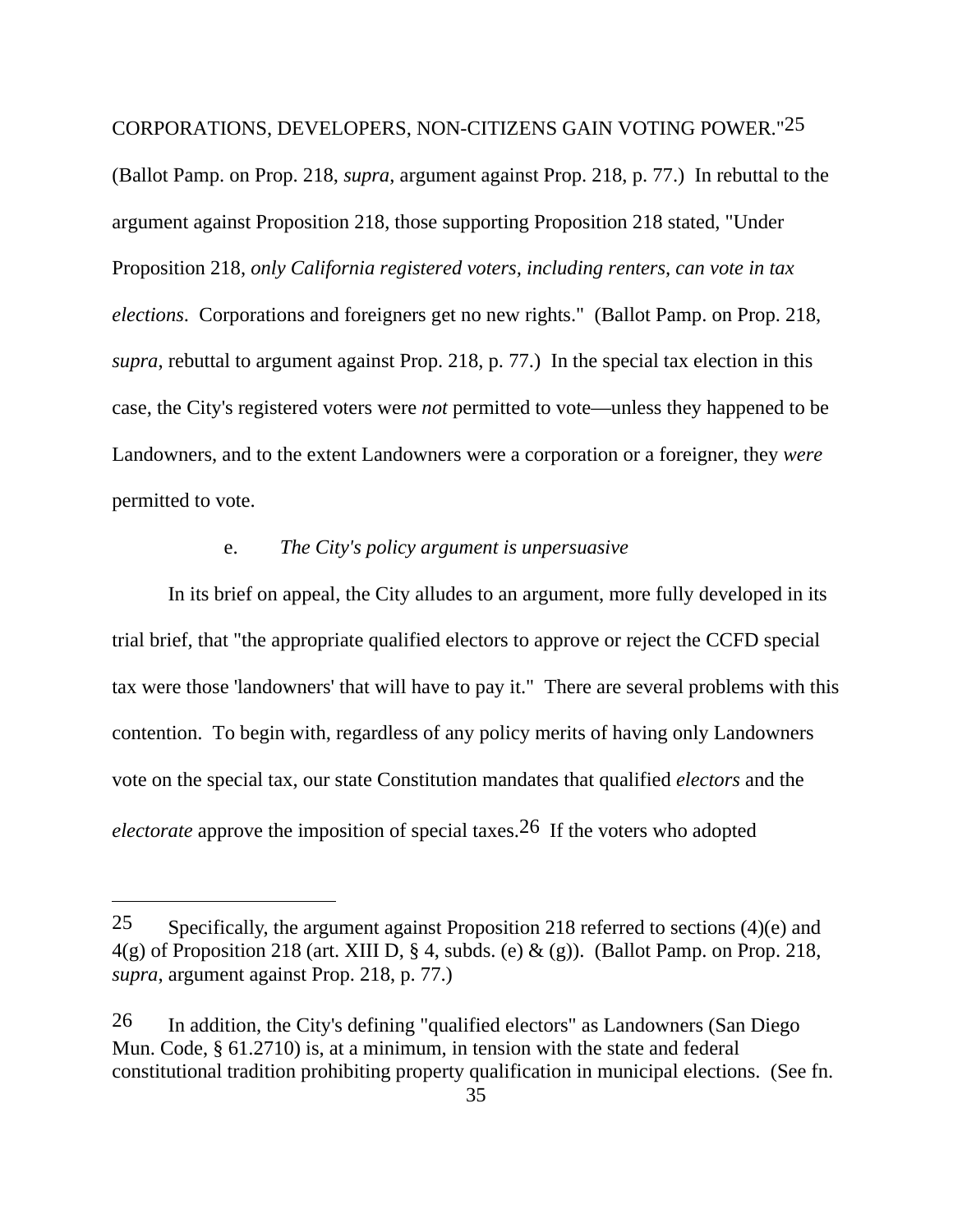Propositions 13 and 218 had desired that only qualified *property owners* be permitted to vote on the imposition of special taxes, they were clearly aware of the text to use to evince such intent. (See, e.g., art. XIII D, § 4, subd. (g) [referring to assessment ballot proceeding among "*property owners*," italics added]; accord *Southern Cal. Rapid Transit Dist. v. Bolen*, *supra*, 1 Cal.4th at p. 660 [under *assessment* voting scheme "qualified *owners* are allotted one vote for each \$1,000 of assessed value of their real property," italics added].)

 Second, the specification of a voting scheme for the imposition of *taxes* in article XIII C that is distinct from the voting scheme specified for the imposition of *assessments*  in article XIII D is explained by the "very different" natures of taxes and assessments. (*Silicon Valley, supra,* 44 Cal.4th at p. 442 [describing the distinctions between special taxes and special assessments], citing *Knox v. City of Orland* (1992) 4 Cal.4th 132 (*Knox*).) "[A] special assessment is a charge levied against real property within a particular district for the purpose of conferring a special benefit on the assessed properties beyond any benefit received by the general public." (*Schmeer v. County of Los Angeles* (2013) 213 Cal.App.4th 1310, 1319, citing *Knox, supra,* at pp. 141-142.) In contrast, "[a] 'special tax' . . . is imposed to provide benefits to the general public" (*ibid.*), and it is possible that those who are burdened by the tax may enjoy no benefit from its

<sup>23,</sup> *ante*; *Curtis v. Board of Supervisors* (1972) 7 Cal.3d 942, 962-963 [stating that "residents have a constitutional right to vote in municipal elections [citation]; . . . nonresident landowners have no such right," and that "we entertain no doubt that the state cannot enact a provision which gives absentee and corporate landowners the power to *override* the needs and interests of the residents" (*id*. at p. 963)].)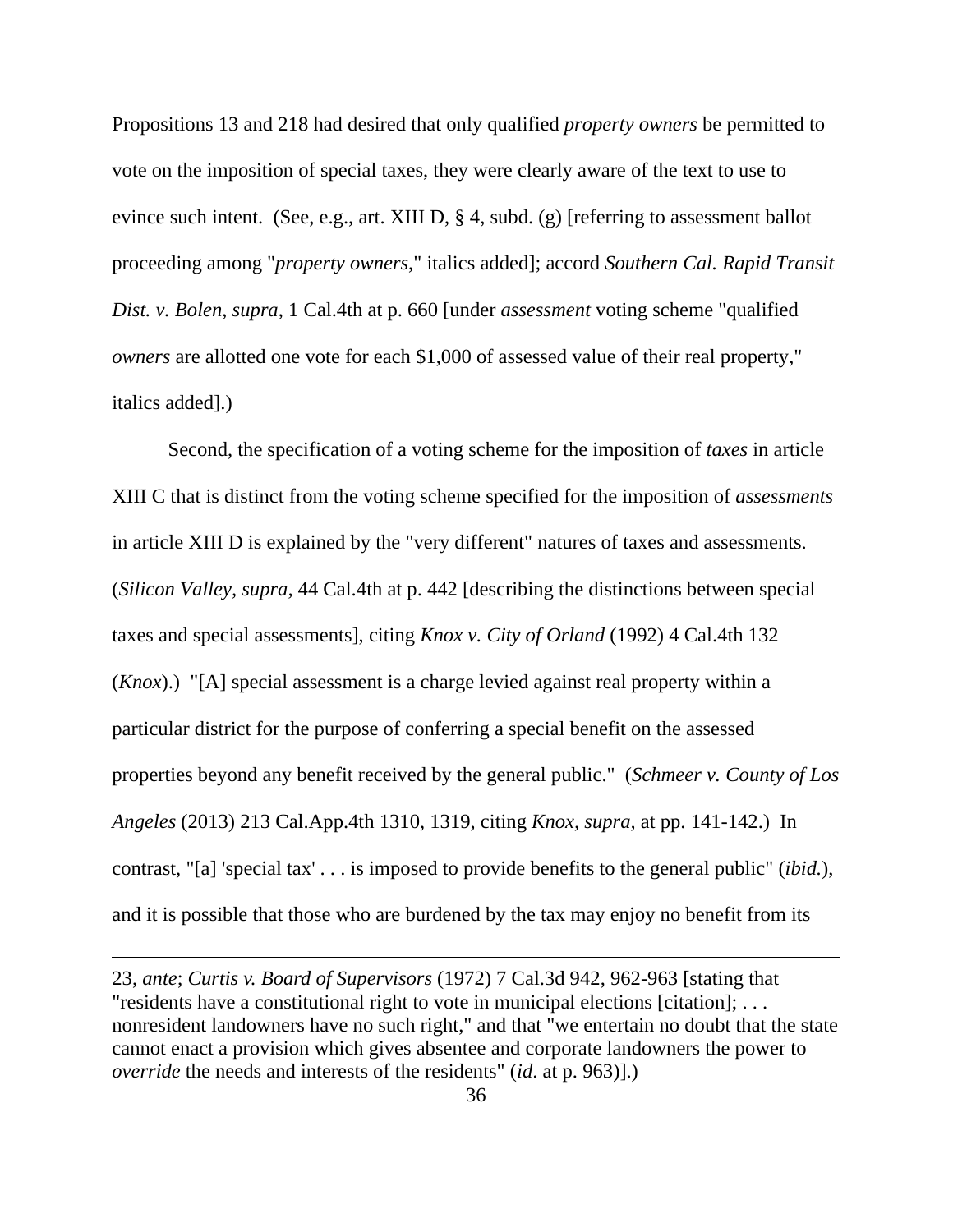expenditure. (*Silicon Valley*, *supra*, 44 Cal.4th at p. 442, citing *Knox, supra,* at pp. 141- 142.)

 The voters who enacted Proposition 218 reasonably believed that the general electorate should be the body to decide how to apportion the benefits and burdens of *taxes*, both general and special (art. XIII C), <sup>27</sup> since the benefits of such taxation would accrue to the general public and the burdens could fall, at least in part, upon those who would not benefit. In contrast, these same voters reasonably gave affected property owners the right to vote on certain special *assessments* (art. XIII D), given that " 'a special assessment . . . in reality . . . is a compulsory charge to recoup the cost of a public improvement made for the special benefit of particular property.' [Citation.]" (*Knox, supra*, 4 Cal.4th at p. 142.)

 Finally, despite the superficial normative appeal of allowing those who "pay" for a tax to approve its imposition, it is often difficult to calculate the true economic incidence of any given tax. (See *Fulton Corp. v. Faulkner* (1996) 516 U.S. 325, 340-341 [noting the "extreme complexity of economic incidence analysis"].)28 While the City argues that

 $27$  In addition to mandating that two-thirds of the "electorate" approve the imposition of *special* taxes (art. XIII C, § 2, subd. (d)), article XIII C, section 2 also mandates that a majority of the "electorate" approve the imposition of *general* taxes. (Art. XIII C, § 2, subd. (b) ["No local government may impose, extend, or increase any general tax unless and until that tax is submitted to the electorate and approved by a majority vote"].)

<sup>28</sup> The economic incidence of a tax refers to the party or parties who will ultimately bear the economic burden of the tax. The economic incidence of a tax may differ from the legal incidence of the tax, which refers to the party or parties who are responsible for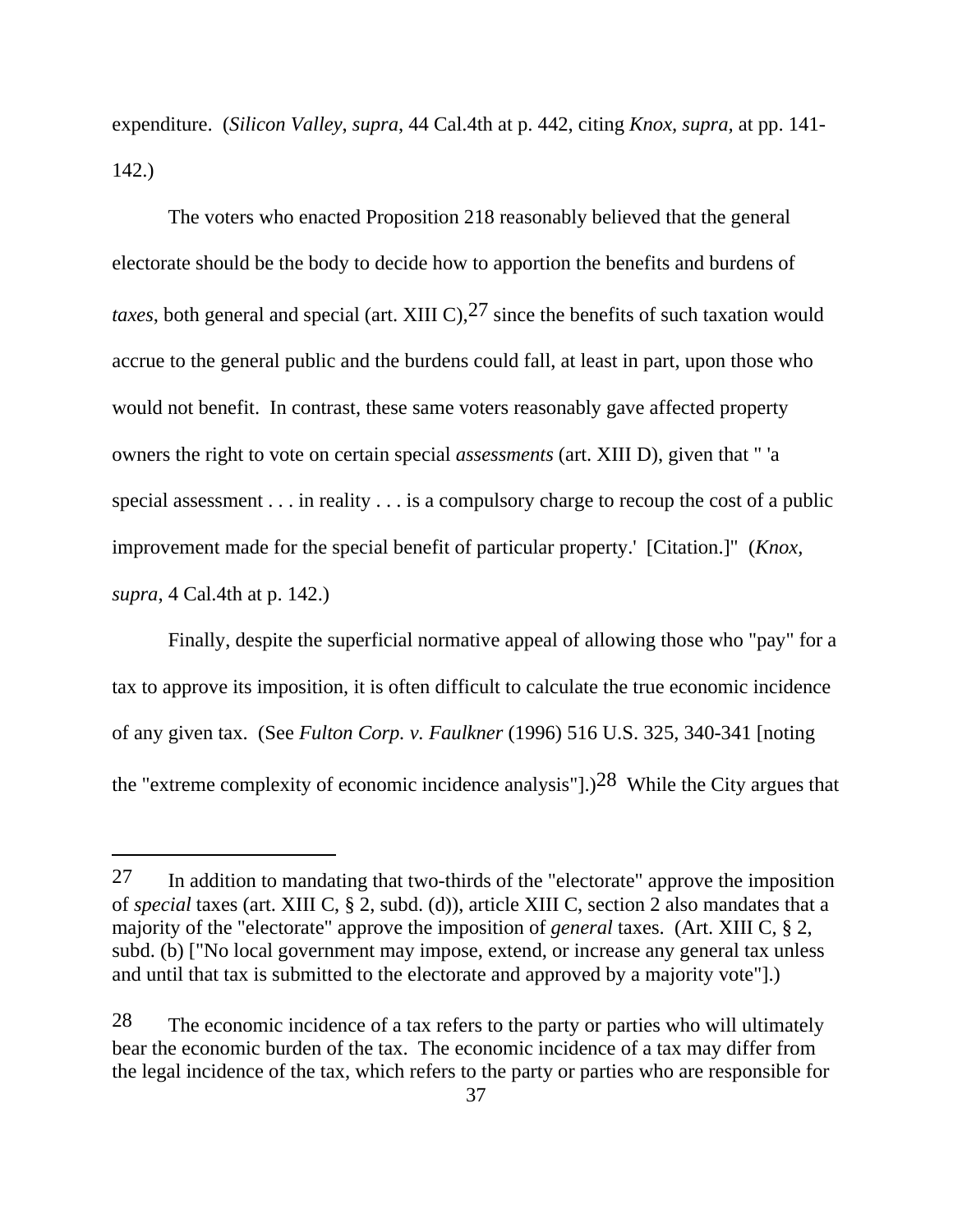only Landowners should vote on the special tax since they are the taxpayers who will pay the tax, it is far from clear that the incidence of the special tax will actually fall only on Landowners and not on those individuals who pay for hotel rooms and generate the room revenue on which the tax is based.<sup>29</sup> Further, even assuming that the incidence of the tax *would* fall solely on Landowners, this would not support the conclusion that Landowners are the proper class of persons to vote on the tax. That is because " ' "[n]othing is more familiar in taxation than the imposition of a tax upon a class or upon individuals who enjoy no direct benefit from its expenditure, and who are not responsible for the condition to be remedied." ' " (*Silicon Valley, supra*, 44 Cal.4th at p. 442, quoting *Knox*, *supra*, 4 Cal.4th at p. 142.) Giving Landowners the unilateral right to determine how to apportion the benefits that would flow from a tax whose burdens may well fall on others would be contrary to both the Constitution and ordinary principles of taxation.

 In short, the City's policy argument is unpersuasive, and does not provide support for the conclusion that the special tax election at issue in this case was valid.

remitting a particular tax to the government. The *Fulton Corp.* court explained this distinction by stating, "It is well established that 'the ultimate distribution of the burden of taxes [may] be quite different from the distribution of statutory liability' [citation], with such divergence occurring when the nominal taxpayer can pass it through to other parties . . . ." (*Fulton Corp. v. Faulkner, supra*, 516 U.S. at p. 341.)

<sup>29</sup> As SDOG argues, it is also clear that Landowners would not be the only persons or entities potentially affected by the economic effects of an increase in a tax that could lead to a decrease in the numbers of persons staying in hotel rooms in San Diego. In this regard, we note that the administrative record indicates that registered voters in the City of San Diego twice rejected efforts to increase the transient occupancy tax—in both March and November 2004.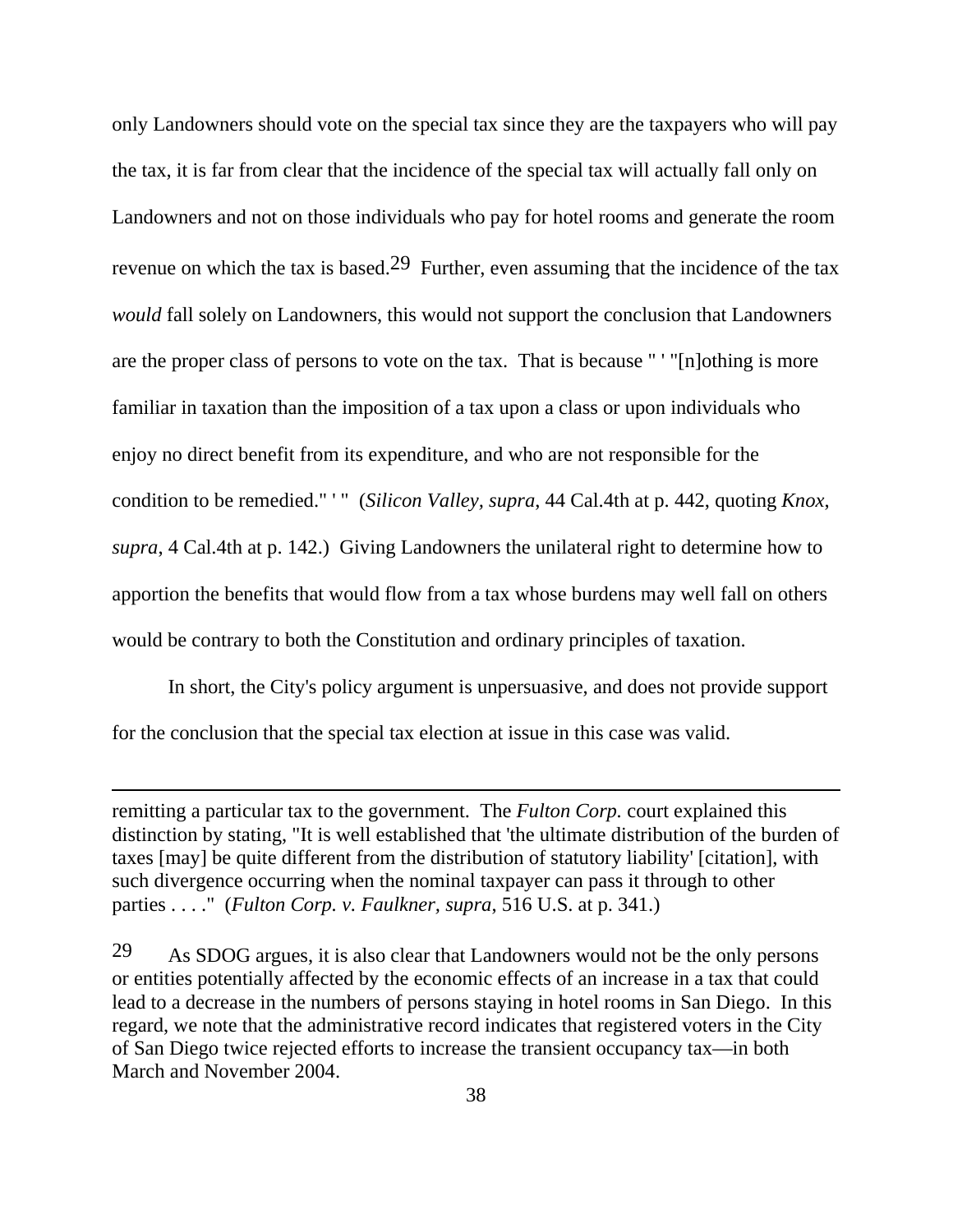f. *The landowner voting format outlined in section 53326, subdivision (c) of the Mello-Roos Act does not demonstrate the constitutional validity of the City's special tax election*

In seeking to uphold the special tax election in this case, the City does not provide *any* argument based on the text of the relevant constitutional provisions, their constitutional histories, or the intent of the voters in enacting these provisions. For the reasons described above, these traditional sources of constitutional interpretation overwhelmingly support the conclusion that the special tax election in this case was invalid because the City's registered voters were not permitted to vote in the election.

 The City's sole theory that the special tax is constitutional is its contention that article XIII A, section 4 did not expressly "define or identify the qualified electors of the local government entities to which the two-thirds majority vote requirement applied" and that the term "qualified electors" is ambiguous. The City further contends that "[i]n the [Mello-Roos] Act, . . . four years after Proposition 13, the Legislature explicitly defined qualified electors for purposes of community facilities districts" (citing *San Francisco v. Industrial Acc. Com.*, *supra*, 183 Cal. at p. 279 [stating that courts ordinarily defer to Legislature's specification of a definition for an ambiguous constitutional term]). This is the *only* theory that the trial court provided in support of its conclusion that the special tax election met constitutional requirements. (See pt. II.D.3., *ante*.) We are not persuaded.

 The term "qualified electors" (art. XIII A, § 4) is not ambiguous, for the reasons stated in part III.A.3.a., *ante*. We thus have no occasion to defer to the Legislature's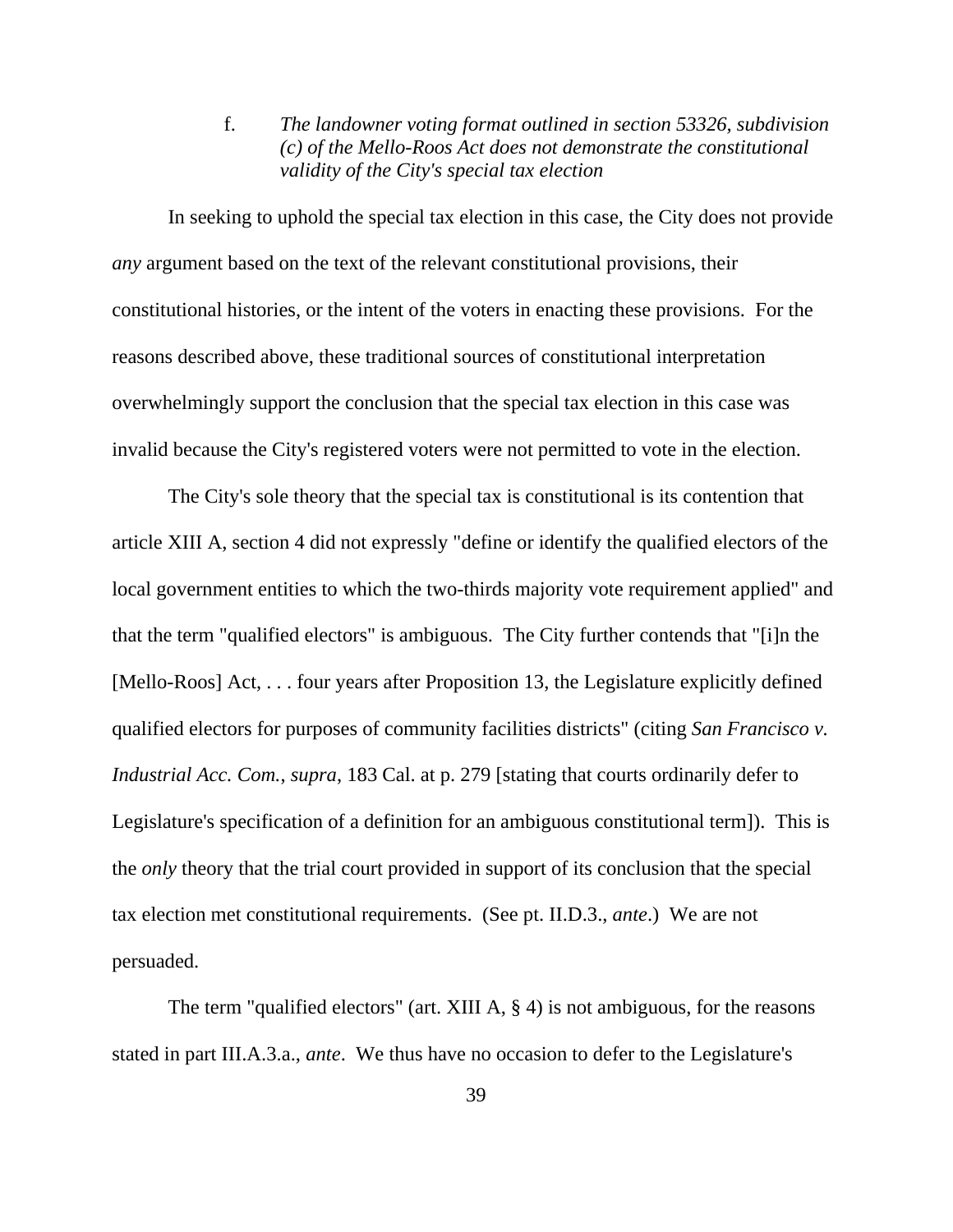purported interpretation of the term "qualified electors" (art. XIII A, § 4) contained in the Mello-Roos Act. Moreover, the Legislature's interpretation of Proposition 13 is found in its *1979* enabling legislation of the proposition (§ 50075 et seq.), *not* in the *1986* amendment of the Mello-Roos Act on which the City relies (§ 53326, subd. (c)).30 In *California Bldg. Industry Assn., supra,* 206 Cal.App.3d 212, the court explained that the Legislature's contemporaneous construction of article XIII A, section 4 is found in section 50075 et seq.:

> "Building Industry correctly argues that in [interpreting] article XIII A, section 4 . . . we should also apply the rule of construction which states that ambiguities in an enactment may be resolved by referring to the contemporaneous construction given to the enactment by the Legislature or by the administrative agency charged with implementing the enactment. [Citations] '[Where] a constitutional provision may well have either of two meanings, it is a fundamental rule of constitutional construction that, if the [L]egislature has by statute adopted one, its action in this respect is well nigh, if not completely, controlling.' (*San Francisco v. Industrial Acc. Com.*[, *supra*, 183 Cal. at p. 279] . . . .)

> "That rule has been expressly applied to article XIII A, section 4 by the *Richmond* [, *supra*, 31 Cal.3d 197] court . . . . [T]he court specifically stated that sections 50075 to 50077 were intended by the Legislature as enabling legislation for section 4. [Citation.] A review of the legislative history for these sections bears this out." (*California Bldg. Industry Assn*., *supra*, 206 Cal.App.3d at p. 231.)

<sup>30</sup> The City's assertion that section 53326, subdivision (c) was enacted "four years" after the 1978 passage of Proposition 13 is incorrect. Although the original version of the Mello-Roos Act was adopted in *1982* (Stats. 1982, ch. 1451, § 1), the provision on which the City relies in this case (§ 53326, subd. (c)), was not adopted until *1986*. (Stats. 1986, ch. 1102, § 19.)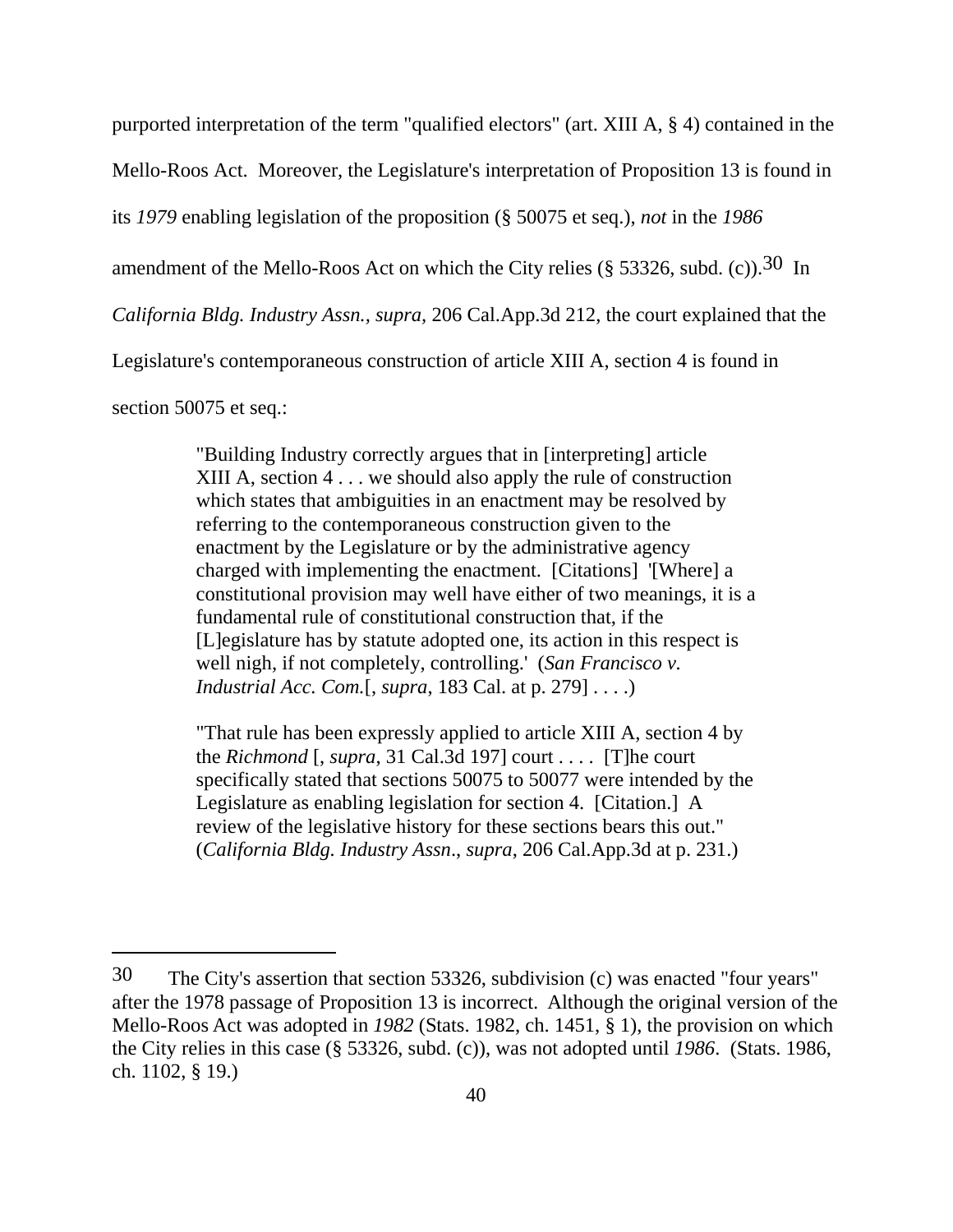The Legislature's Proposition 13 enabling legislation is fully consistent with the conclusion that article XIII A, section 4 requires that two-thirds of a district's *registered voters* approve a special tax. The Legislature entitled its enabling legislation, "*Voter*-Approved Special Taxes" (Stats. 1979, ch. 903, § 1, italics added) and included the following provision:

> "The legislative body of any city or county district may, following notice and public hearing, propose by ordinance the adoption of a special tax. The ordinance shall include the type of tax and rate of tax to be levied, the method of collection, and the dates upon which an election shall be held to approve the levy of such tax. Such proposition shall be submitted to *the voters* of the city or county, and, upon the approval of two-thirds of *the voters* voting upon such proposition, the city or county may levy the tax." (Former § 50077, subd. (a); Stats. 1979, ch. 903, § 1, italics added.)

Thus, the Legislature interpreted Proposition 13, as we do—to require the approval of two-thirds of a city's *voters* before a city may impose a special tax.

 In any event, a consideration of the election provisions contained in the Mello-Roos Act does not persuade us that the special tax election in this case complied with article XIII A, section 4 and article XIII C, section 2, subdivision (d). As noted previously, section 53326, subdivision (a) provides that a local government shall submit the question of whether to levy a special tax to fund a community facilities district to the qualified electors of the proposed community facilities district, as follows:

> "(a) The legislative body shall then submit the levy of any special taxes to the qualified electors of the proposed community facilities district . . . ."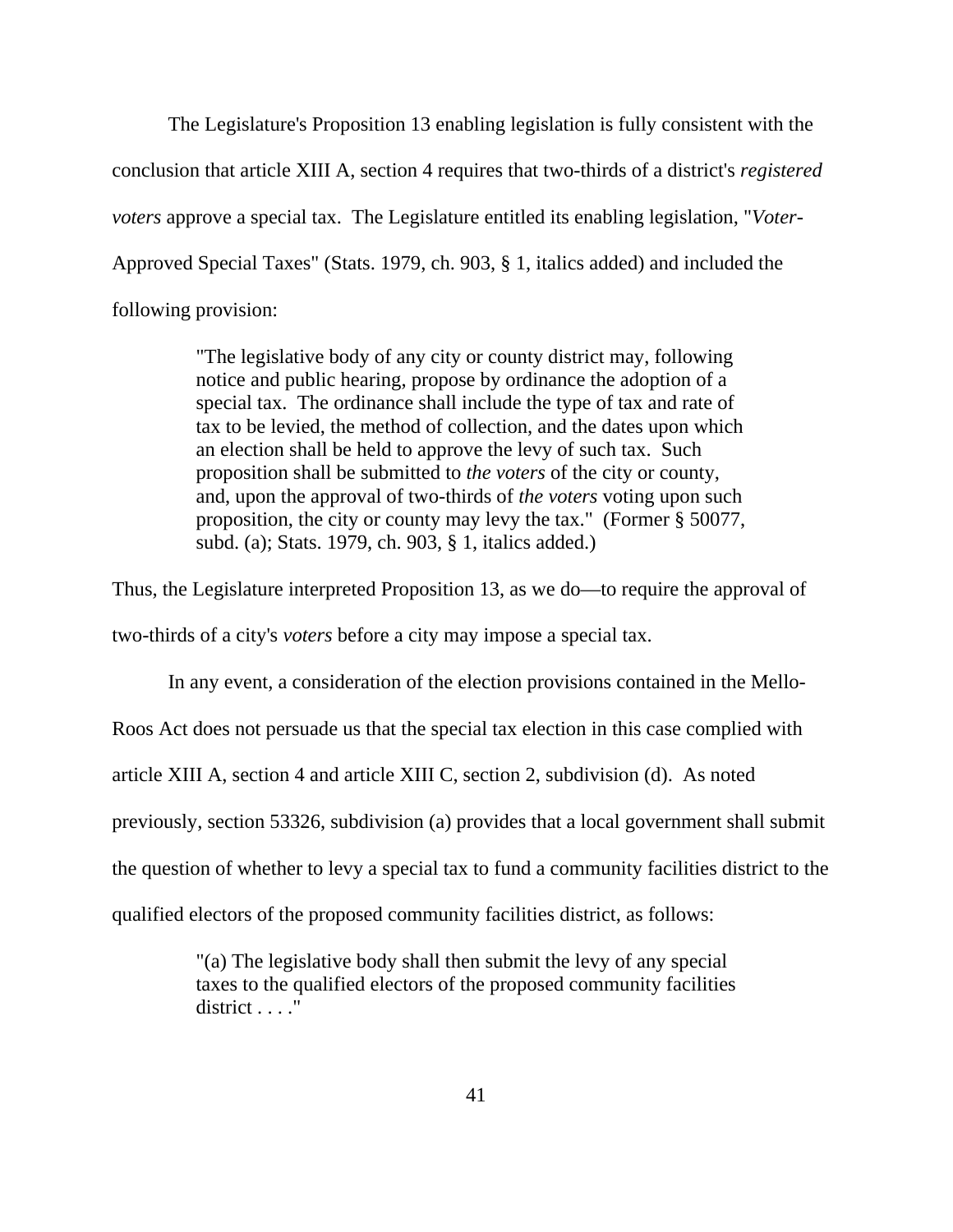Section 53326, subdivision (b) in turn specifies that the qualified electors will ordinarily be either the registered voters of the proposed community facilities district, or in the case of a predominantly uninhabited proposed district, the landowners of the district:

> "(b) *Except as otherwise provided in subdivision (c)*, if at least 12 persons, who need not necessarily be the same 12 persons, have been registered to vote within the territory of the proposed community facilities district for each of the 90 days preceding the close of the protest hearing,[31] the vote shall be by the registered voters of the proposed district, with each voter having one vote. Otherwise, the vote shall be by the landowners of the proposed district and each person who is the owner of land at the close of the protest hearing, or the authorized representative thereof, shall have one vote for each acre or portion of an acre of land that he or she owns within the proposed community facilities district not exempt from the special tax." (Italics added.) $32$

Section 53326, subdivision (c), in turn, contains the exception referenced in

section 53326, subdivision (b), stating that local governments may utilize a landowner

voting format if the special tax will not be apportioned on residential property:

"(c) If the proposed special tax will not be apportioned in any tax year on any portion of property in residential use in that tax year, as determined by the legislative body, the legislative body may provide that the vote shall be by the landowners of the proposed district

<sup>31</sup> Section 53325 provides for a hearing to protest the formation of a proposed community facilities district.

<sup>32</sup> This appeal does not require that we consider the distinct question of whether landowner voting to impose special taxes pursuant to section 53326, subdivision (b) is constitutional under article XIII A, section 4 and article XIII C, section 2, subdivision (d) in districts that lack sufficient registered voters to conduct an election among registered voters.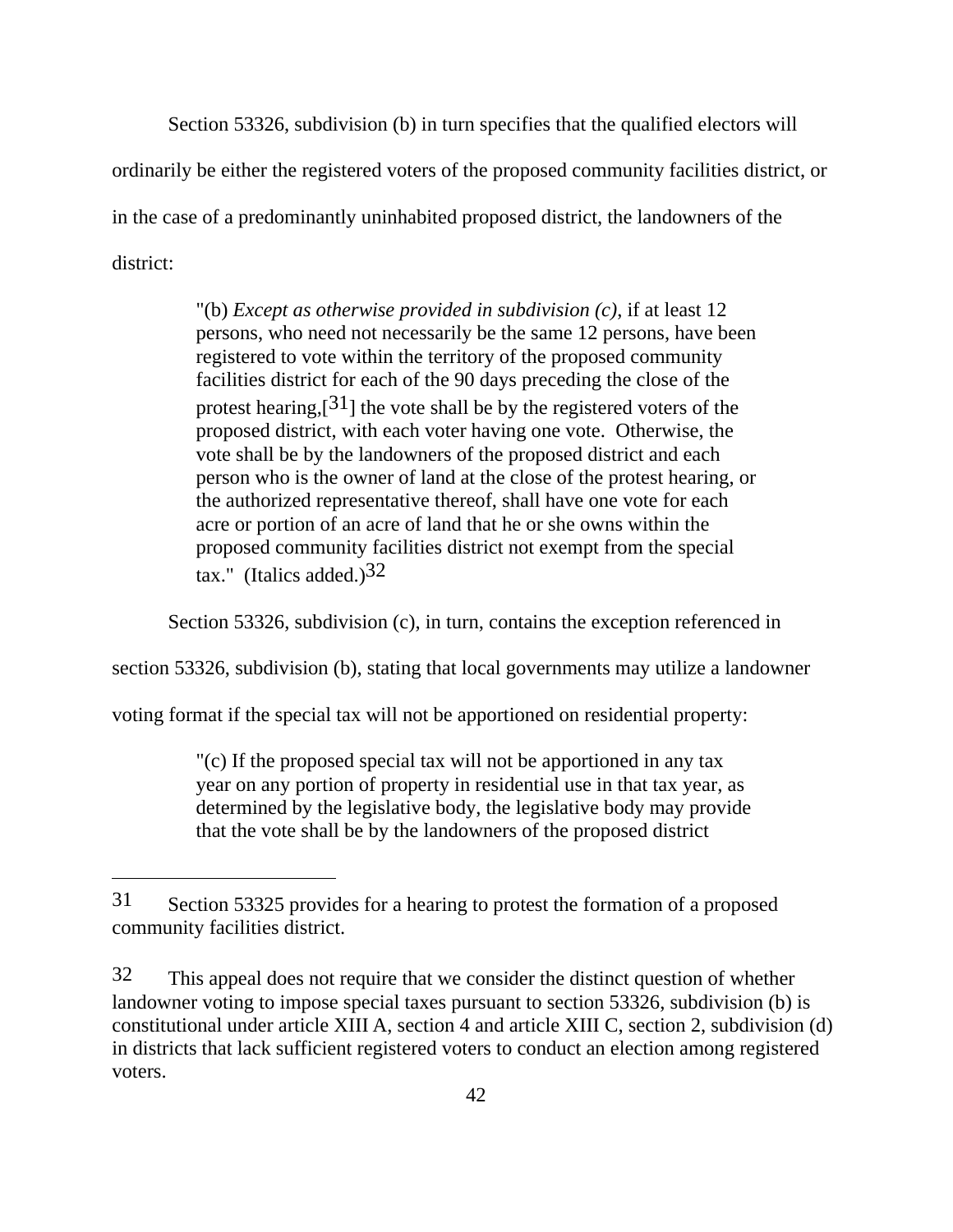whose property would be subject to the tax if it were levied at the time of the election. Each of these landowners shall have one vote for each acre, or portion thereof, that the landowner owns within the proposed district that would be subject to the proposed tax if it were levied at the time of the election." (§ 53326, subd. (c).)

There is nothing in either the text or the legislative history of section 53326

subdivision (c) that indicates that in enacting this statute, the Legislature considered the

meaning of "qualified electors" under article XIII A, section 4.33 Thus, there is no

indication that the Legislature considered any of the numerous sources of constitutional

<sup>33</sup> The parties do not rely on any of the legislative history of the statute in which the Legislature enacted section 53326, subdivision (c) in their briefing on appeal. (Stats. 1986., ch. 1102, § 19.) On our own motion, we take judicial notice of the following documents from this legislative history: Department of Finance, Enrolled Bill Report of Senate Bill No. 1115 (1985-1986 Reg. Sess.) dated August 29, 1986; Office of Local Government Affairs, Enrolled Bill Report of Senate Bill No. 1115 (1985-1986 Reg. Sess.) dated August 27, 1986; Assembly Local Government Committee, Third reading analysis of Senate Bill No. 1115 (1985-1986 Reg. Sess.) as amended August 14, 1986; Department of Finance, Review of Senate Bill No. 1115 (1985-1986 Reg. Sess.) as amended August 14, 1986; Assembly Local Government Committee, Republican Analysis of Senate Bill No. 1115 (1985-1986 Reg. Sess.) as amended August 14, 1986; Senate Rules Committee, Office of Senate Floor Analyses, Report on Senate Bill No. 1115 (1985-1986 Reg. Sess.) as amended August 14, 1986; Assembly Public Investments, Finance & Bonded Indebtedness Committee, Report on Senate Bill No. 1115 (1985-1986 Reg. Sess.) as amended June 17, 1986; Senate Rules Committee, Office of Senate Floor Analyses, Report on Senate Bill No. 1115 (1985-1986 Reg. Sess.) as amended January 28, 1986; Office of Local Government Affairs, Legislative Analysis of Senate Bill No. 1115 (1985-1986 Reg. Sess.) as amended January 28, 1986; Legislative Analyst, Analysis of Senate Bill No. 1115 (1985-1986 Reg. Sess.) as amended January 14, 1986; Department of Finance, Local Cost Estimate (1985-1986 Reg. Sess.) dated January 17, 1986; Senator Henry J. Mello, Fact Sheet–SB 1115 (1985-1986 Reg. Sess.) dated January 14, 1986; Department of Finance, Review of Senate Bill No. 1115 (1985- 1986 Reg. Sess.) as amended January 14, 1986; Senate Local Government Committee, Report on Senate Bill No. 1115 (1985-1986 Reg. Sess.) as amended January 14, 1986; Assembly Local Government Committee, Report on Senate Bill No. 1115 (1985-1986 Reg. Sess.) as amended January 28, 1985.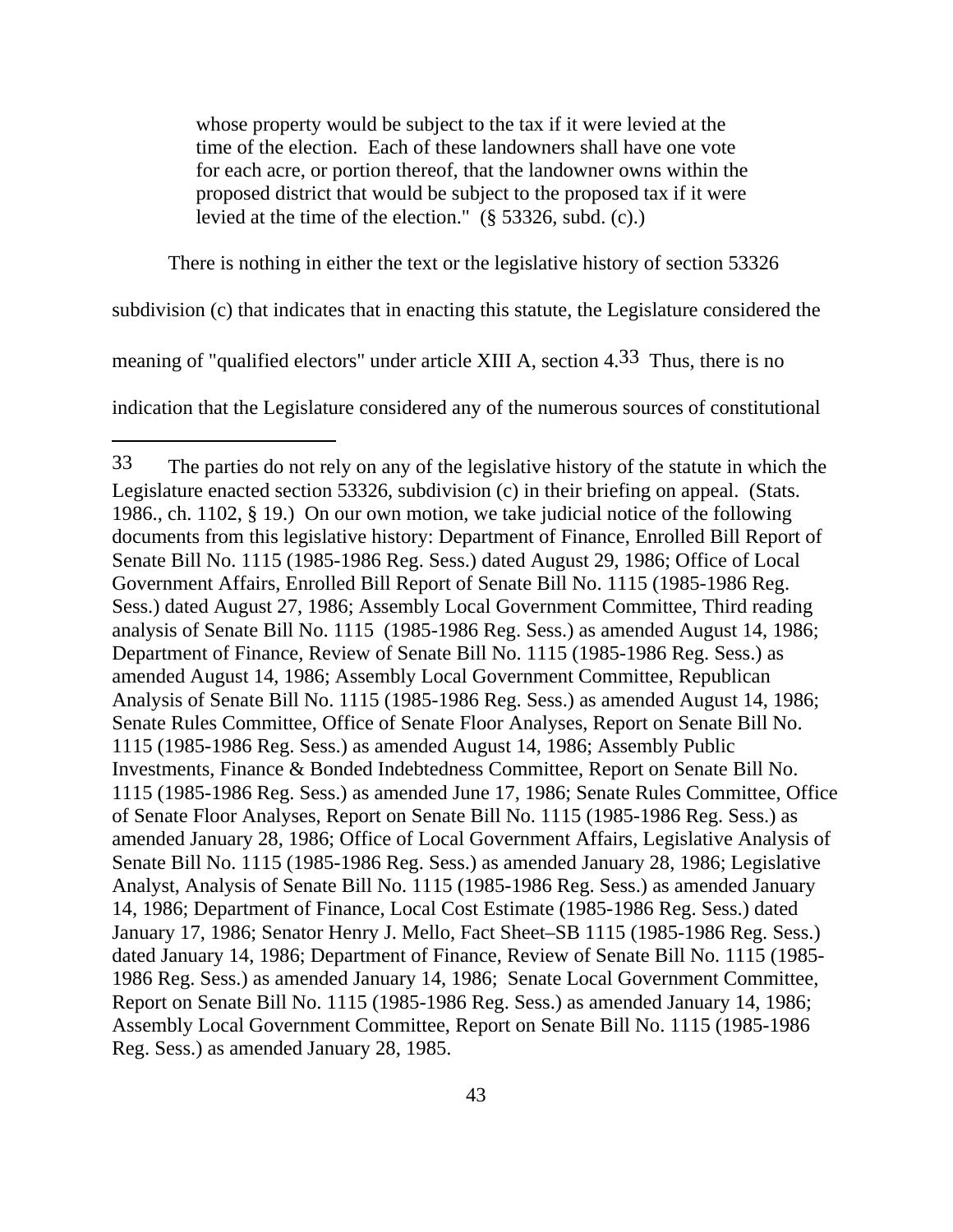interpretation that we have cited that bear on this question. Further, there is no indication in either the text or the legislative history of section 53326, subdivision (c) that indicates that the Legislature considered whether a landowner election under section 53326, subdivision (c) constitutes a valid election of the "qualified electors" (art. XIII A,  $\S$  4).<sup>34</sup> Given these circumstances, we are unwilling to defer to a purported legislative interpretation of the meaning of "qualified electors" under article XIII A. (See *Pacific Legal Foundation v. Brown* (1981) 29 Cal.3d 168, 180 [doctrine of deferring to legislative interpretation of a constitutional provision is "particularly appropriate when the Legislature has enacted a statute with the relevant constitutional prescriptions clearly in mind," citing *San Francisco v. Industrial Acc. Com., supra*, 183 Cal. at p. 279].)

 In light of the fact that Proposition 13, section 4 "was intended to circumscribe the taxing power of local government" (*Rider, supra*, 1 Cal.4th at p. 6), the City's argument that we should *defer* to the Legislature's purported intent in enacting section 53326, subdivision (c) to afford *local governments* flexibility in complying with this state's *constitutional* mandate is less than compelling. In addition, according deference to this purported legislative intent would require that we interpret article XIII A, section 4 in a manner contrary to a decision of the Court of Appeal (*Neilson, supra*, 133 Cal.App.4th at

<sup>34</sup> One committee report did pose the following question, in the "Comments" portion of the report: "Is it appropriate for residents of a Mello-Roos district to be unable to vote on the imposition of a proposed tax to be levied solely on nonresidential property, recognizing that they will not directly pay the tax, but will be impacted by the projects or services financed?" (Assem. Pub. Invest., Fin. & Bonded Indebtedness Com., Rep. on Sen. Bill No. 1115 (1985-1986 Reg. Sess.) as amended June 17, 1986, p. 4.) The report does not indicate that the committee considered the constitutionality of such a provision.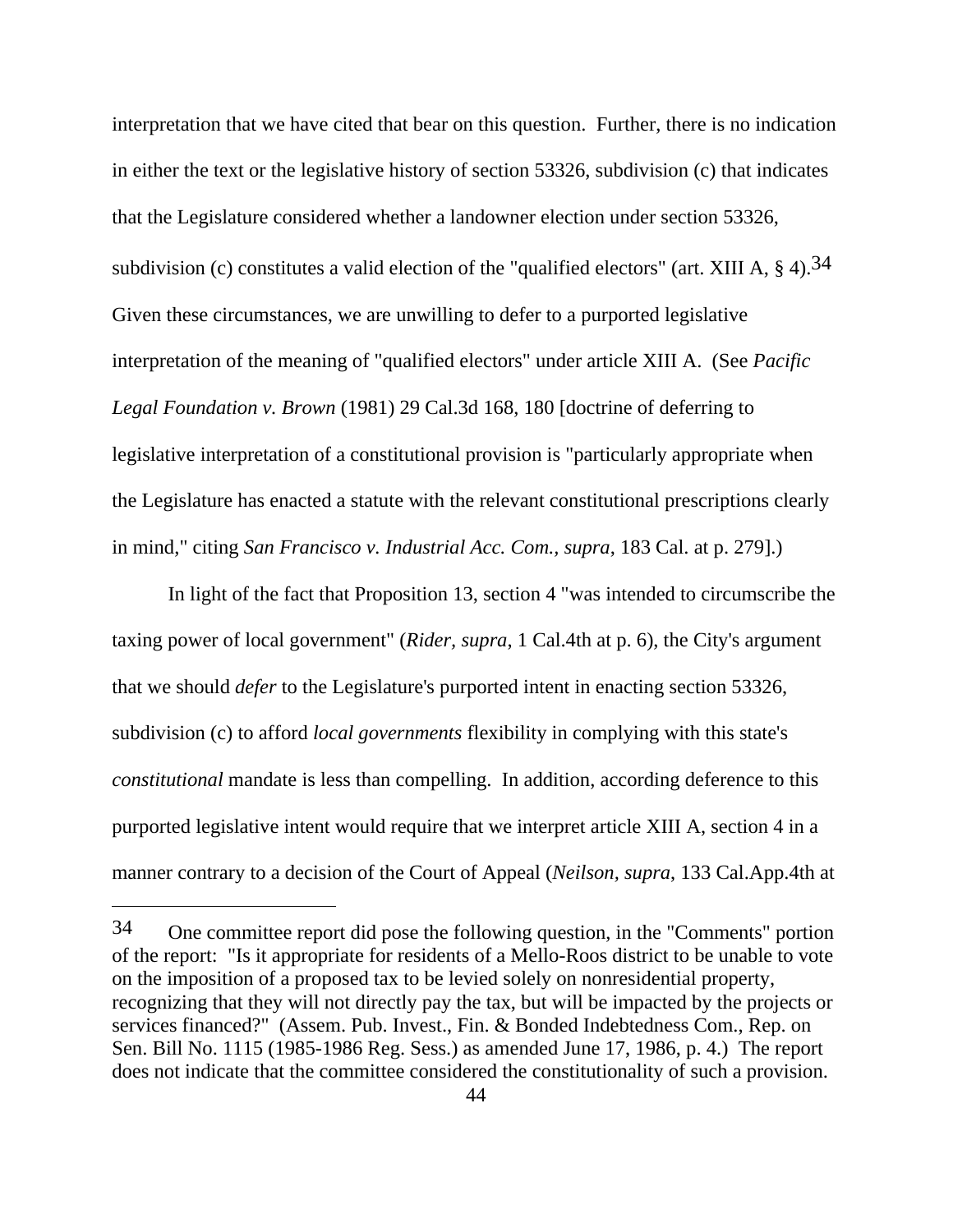p. 1313) and an opinion of the Attorney General (66 Ops.Cal.Atty.Gen. 321, *supra*). We accord the interpretation of law found in these sources significant deference. (See *The MEGA Life and Health Ins. Co. v. Superior Court* (2009) 172 Cal.App.4th 1522, 1529 [" 'we ordinarily follow the decisions of other districts without good reason to disagree' "]; *County of Fresno, supra,* 204 Cal.App.3d at p. 427 [Attorney General opinions are given "great weight"].) Further, the interpretation that the City urges would also require us to disregard the Supreme Court's statement in *Greene, supra,* 49 Cal.4th at page 297, that elections pertaining to special taxes "do not permit property qualifications."

 Even assuming that, in enacting section 53326, subdivision (c), the *Legislature* intended that local governments would be permitted to interpret the *constitutional* term "qualified electors" (art. XIII A, § 4) to refer to a narrow class of landowners and leaseholders, it is well established that "[a] statute cannot trump the Constitution." (*County of Los Angeles v. Commission on State Mandates* (2007) 150 Cal.App.4th 898, 904.) In light of the textual clarity of the constitutional provisions at stake, and the overwhelming interpretative evidence supporting the conclusion that the special tax election in this case was invalid because the City's registered voters were not permitted to vote in the election, we are obligated to effectuate the *voters*' intent in enacting Propositions 13 and 218, and strike down the tax.35 (See *Greene*, *supra*, 49 Cal.4th at p.

<sup>35</sup> It is undisputed that there are differences in the voting procedures specified in section 53326, subdivision (c) and the procedures utilized by the City in the Division. As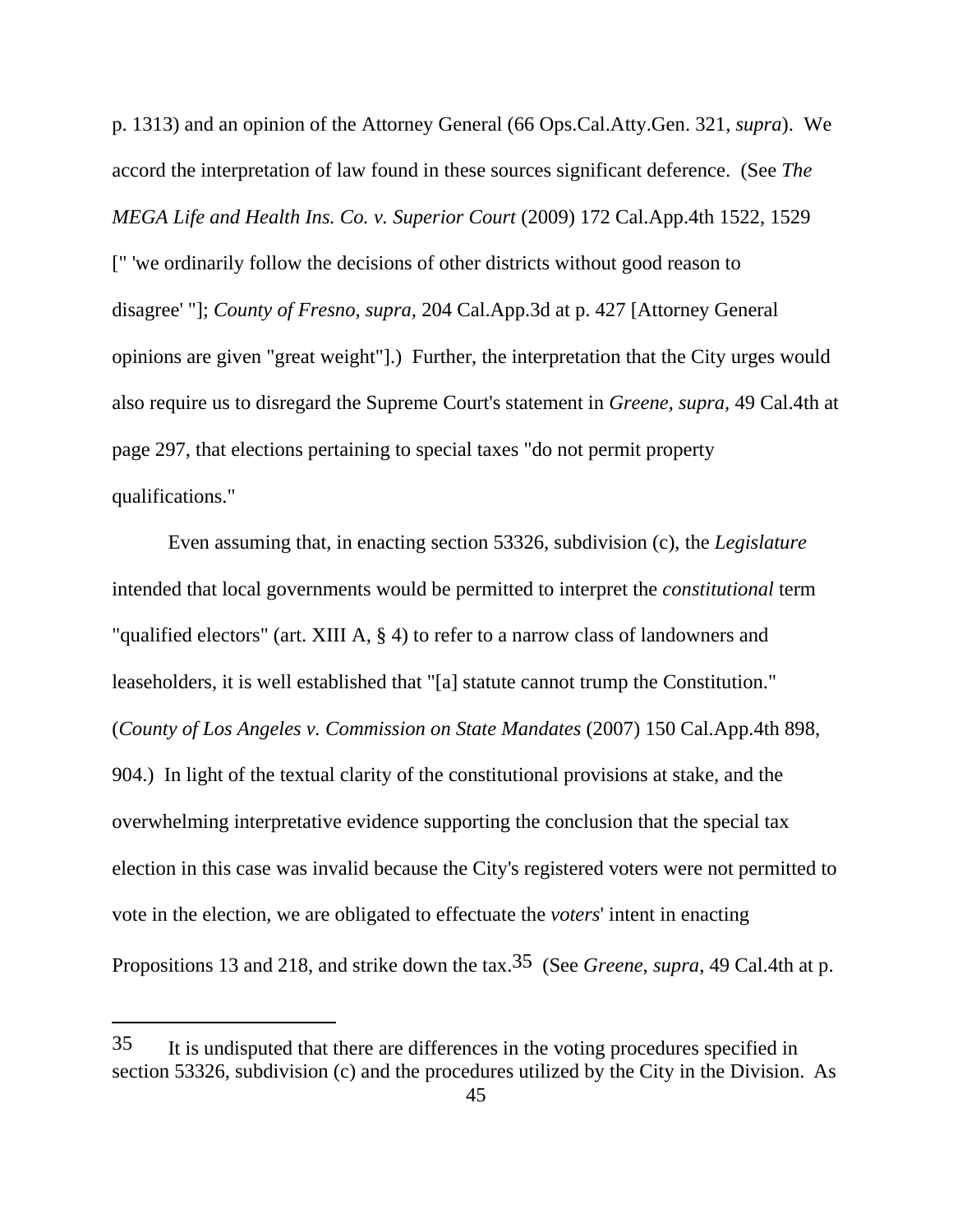291 ["ultimate constitutional interpretation must rest, of course, with the judiciary (see *Marbury v. Madison* (1803) 5 U.S. (1 Cranch) 137, 176-180)"].)

 Accordingly, we conclude that the City's special tax is invalid because it was not approved by a two-thirds vote of either the "qualified electors" (art. XIII A, § 4) or the "electorate" (art. XIII C, § 2, subd. (d)) of the City, as the California Constitution requires.

B. *The City's special tax is invalid because it was not approved by a two-thirds vote of registered voters, as is required under the City Charter* 

As an additional basis for reversing the judgment, appellants contend that the City's special tax is invalid because it was not approved by a two-thirds vote of the qualified electors of the City, as the City Charter requires.<sup>36</sup> This claim turns on the proper interpretation of the City Charter, an issue that we review de novo. (See, e.g., *City of Oakland v. Oakland Police and Fire Retirement System* (2014) 224 Cal.App.4th 210, 226, fn. 7 ["we will resolve this appeal through our de novo review of legal issues, such as the interpretation of the [Oakland City Charter]"]; *Conde v. City of San Diego*

the City states in its brief, "From the outset, the City acknowledged that the CCFD was not an exact replica of a community facilities district under the [Mello-Roos] Act." For example, while section 53326, subdivision (c) provides for weighted voting based on ownership measured by acreage, the Division allocates votes on the basis of a Landowner's projected tax burden (see San Diego Mun. Code, § 61.2710, subd. (c)). We assume, for purposes of this decision only, that these distinctions are, as the City contends, "not constitutionally material."

 $\overline{a}$ 

36 Because our resolution of appellants' claim under the City Charter provides an additional basis for reversing the trial court's judgment and our analysis of the two claims is highly related, we consider this claim notwithstanding our reversal of the judgment on state constitutional grounds.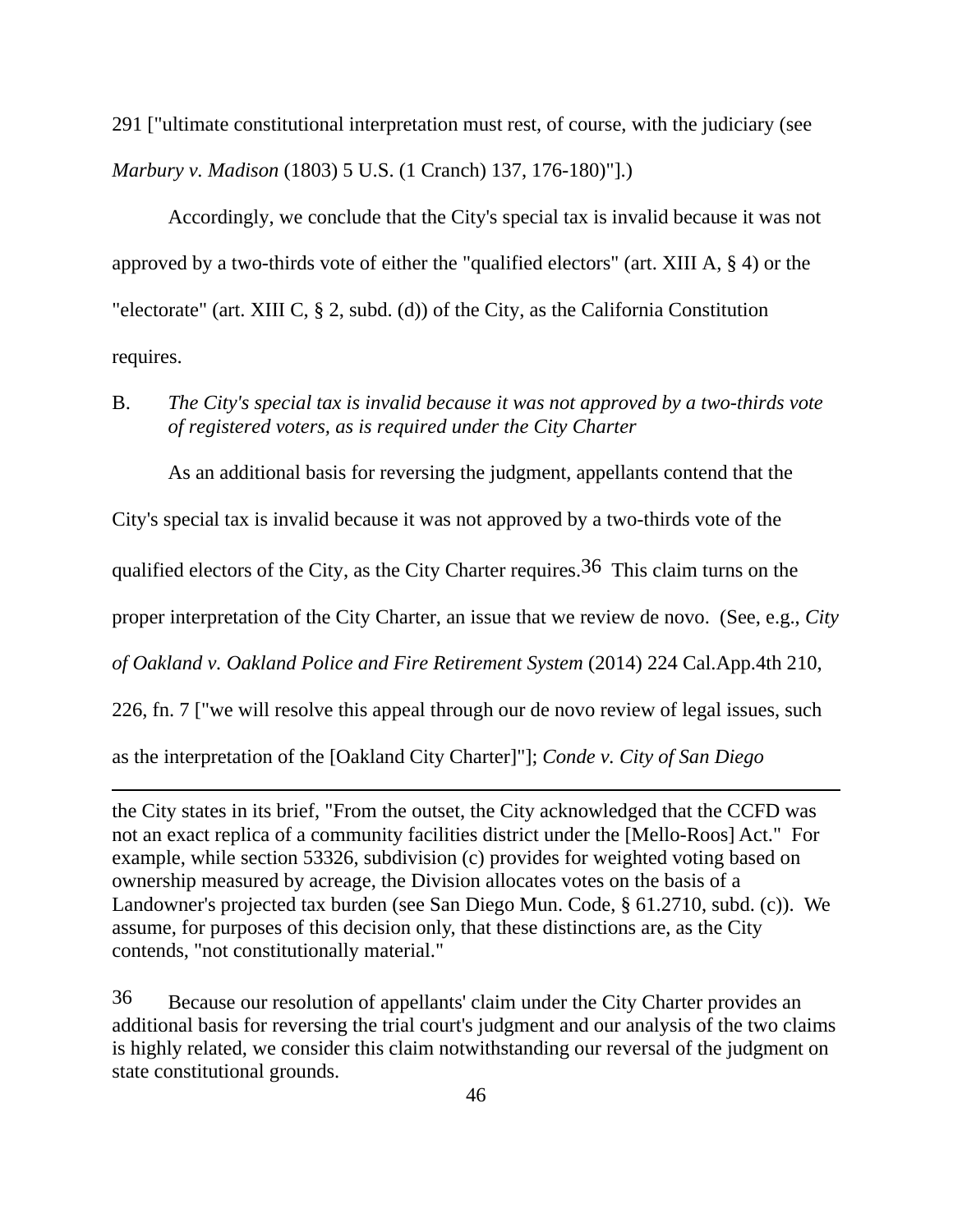(2005) 134 Cal.App.4th 346, 350 ["the interpretation of a city charter is reviewed de novo

on appeal"].)

# 1. *The legal effect of the City Charter*

In *San Diego City Firefighters, Local 145 v. Board of Administration Etc.* (2012)

206 Cal.App.4th 594, 608, this court outlined the legal effect of the City Charter:

" '[T]he charter represents the supreme law of the City, subject only to conflicting provisions in the federal and state Constitutions and to preemptive state law. [Citation.] . . . "[T]he charter operates . . . as an instrument of *limitation and restriction* on the exercise of power over all municipal affairs which the city is assumed to possess . . . ." [Citations.]" [Citations.]' . . . '[I]t is well settled that a charter city may not act in conflict with its charter. [Citations.] Any act that is violative of or not in compliance with the charter is void. [Citation.]' [Citation.] The provisions of the city's charter thus 'supersede all municipal laws, ordinances, rules or regulations inconsistent therewith' [citation] and 'an ordinance [or resolution] violative of or not in compliance with the city charter is void.' (5 McQuillin, The Law of Municipal Corporations (3d ed.) § 15:17, p. 144.)"

## 2. *Principles of interpretation*

"Generally, the same principles of construction applicable to statutes apply to the interpretation of municipal charters. [Citations.] The courts must always look first to the express language of the [law] to ascertain its meaning." (*United Assn. of Journeymen v.* 

*City and County of San Francisco* (1995) 32 Cal.App.4th 751, 760.)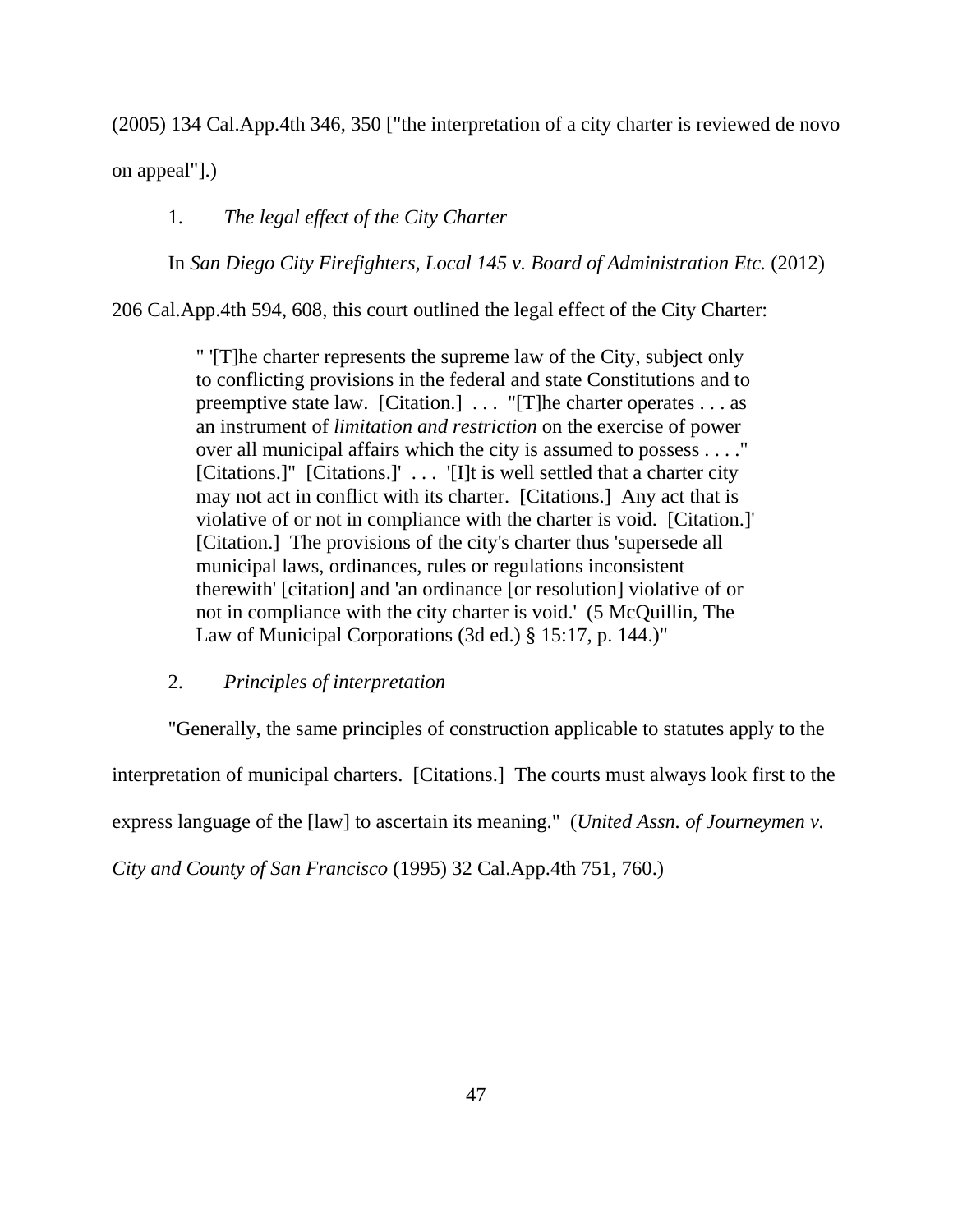#### 3. *Relevant provisions of the City Charter*

Section 6 of the City Charter provides:

#### "*Qualified Electors*

"The qualifications of an elector at any election held in the City under the provisions of this Charter shall be the same as those prescribed by the general law of the State for the qualification of electors at General State Elections. No person shall be eligible to vote at such City election until he has conformed to the general State law governing the registration of voters." (Italics added.)

City Charter section 76 provides in relevant part, "No special tax shall be

permitted except as expressly authorized by this Charter."

Section 76.1 of the City Charter provides:

"Special Taxes

"Notwithstanding any provision of this Charter to the contrary, a special tax, as authorized by Article XIII A of the California Constitution may be levied by the Council only if the proposed levy has been approved by a two-thirds vote of the *qualified electors* of the City voting on the proposition; or if the special tax is to be levied upon less than the entire City, then the tax may be levied by the Council only if the proposed levy has been approved by a two-thirds vote of the *qualified electors* voting on the proposition in the area of the City in which the tax is to be levied." (Italics added.)

 4*. "Qualified electors" for purposes of the City Charter are the City's registered voters* 

Section 6 of the City Charter provides that the qualified electors for "any election

held in the City" shall be those persons who are registered to vote under state law. Thus,

pursuant to section 6, "qualified electors" means registered voters. Section 76.1, in turn,

mandates that a special tax may be imposed only upon the approval of two-thirds of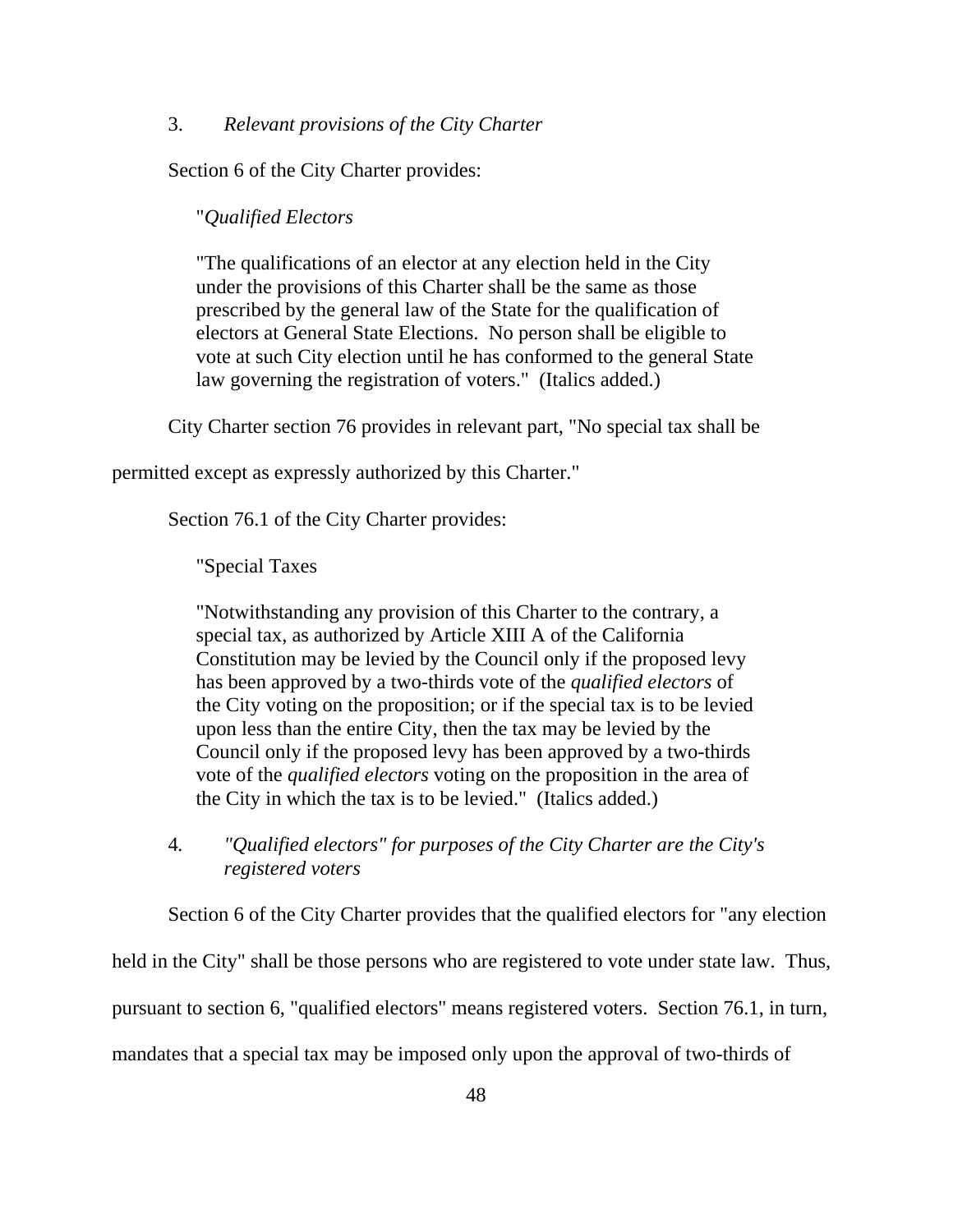"qualified electors." Reading sections 6 and 76.1 together, as we must,  $37$  sections 6 and 76.1 provide that the imposition of a special tax requires the approval of the registered voters in the City, or in the area of the City where the tax is to be levied.

 The express reference to article XIII A and the use of the term "qualified electors" in the text of section 76.1 strongly support the conclusion that the provision should be interpreted consistently with article XIII A, section 4 to require an election by registered voters. (See *Mason v. Retirement Board* (2003) 111 Cal.App.4th 1221, 1229 ["We do not interpret . . . charter provisions . . . in isolation," and stating that courts must interpret a charter provision " ' "with reference to the entire scheme of law of which it is part so that the whole may be harmonized and retain effectiveness" ' "].)

The voter information pamphlet from the election at which the City's voters

enacted section 76.1 supports this conclusion,38 stating in relevant part:

"The California State Constitution presently allows *voters* in a city or community to approve, by a two-thirds vote, special tax levies for desired additional improvements or services.

"[¶] . . . . [¶]

<sup>37 (</sup>See, e.g., *Creighton v. City of Santa Monica* (1984) 160 Cal.App.3d 1011, 1017 ["the various sections of a charter must be construed together, giving effect and meaning so far as possible to all parts thereof, with the primary purpose of harmonizing them and effectuating the legislative intent as therein expressed"].)

<sup>38 &</sup>quot;Courts may assume the ballot materials reflected the voters' intent in passing the . . . charter." (*Howard Jarvis Taxpayers Assn. v. County of Orange, supra,* 110 Cal.App.4th at p. 1386.)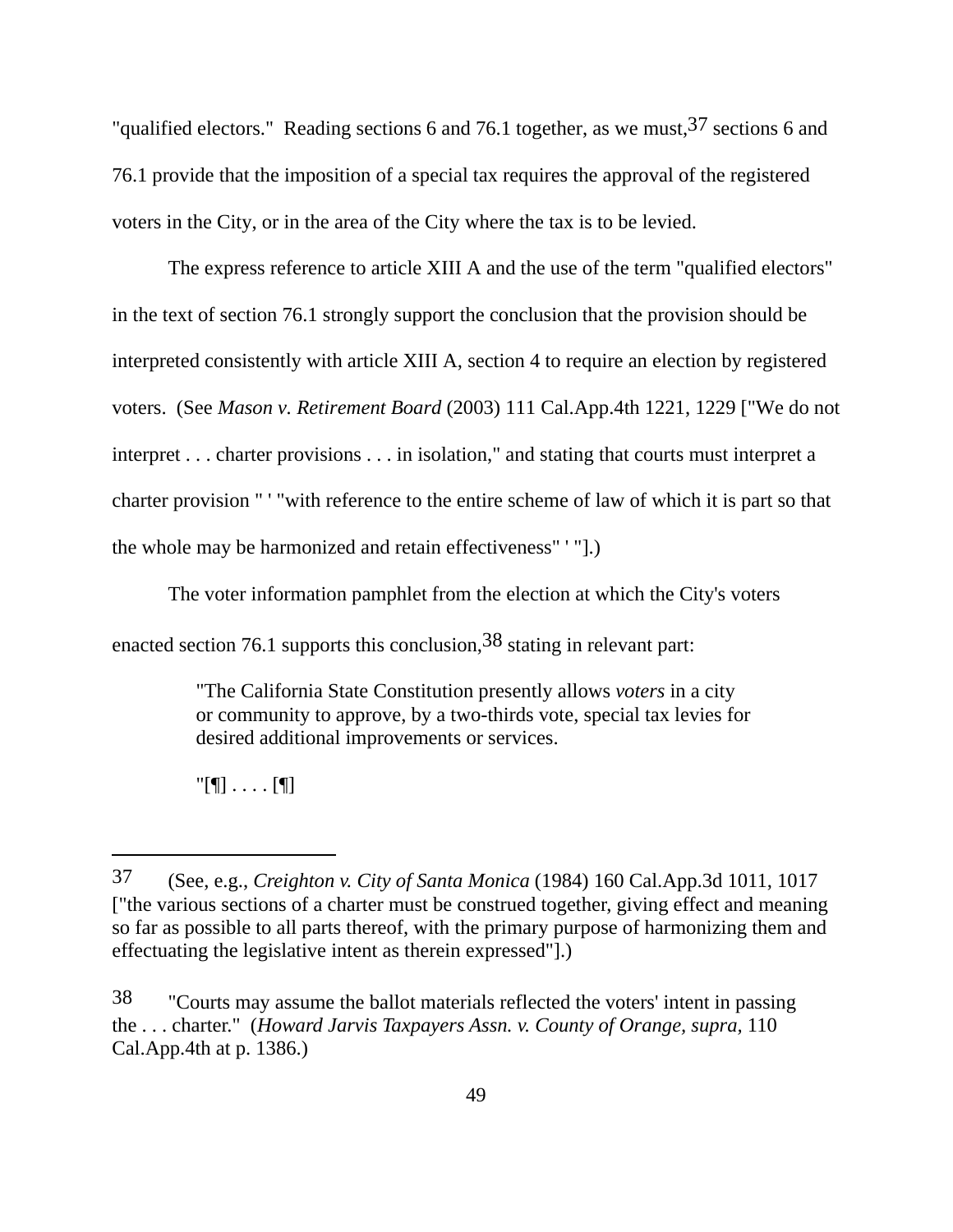"This concept is already permitted by our State Constitution and is entirely consistent with the 1978 Jarvis-Gann Initiative (Proposition 13), which enjoyed widespread voter approval. The remaining step needed to permit communities in San Diego to take advantage of this technique is an enabling amendment to City Charter section 76." (City of San Diego Sample Ballot & Voter Information Pamp., General Mun. Elec., Tuesday Nov, 8, 1983, argument in favor of Prop. B., italics added.)<sup>39</sup>

 None of the arguments that the City makes in support of its claim that section 76.1 does not require a vote of registered voters is persuasive. The City's primary argument is that section 6's express definition of "qualified electors" does not apply to the "qualified electors" referred to in section 76.1 because the first clause of section 76.1 provides, "Notwithstanding any provision of this charter to the contrary . . . ." In this regard, the City argues, "As [the] language states, section 6 (or any other provision) does not control with respect to special taxes." The City's reading of the "notwithstanding" clause is unpersuasive. The *definition* of qualified electors set forth in section 6 is *not* contrary to any provision in section 76.1. Rather, section 6 provides a definition of a term that is not otherwise expressly defined in section 76.1.40 In any event, even assuming that the definition of "qualified electors" provided in section 6 did not apply, for the reasons

<sup>39</sup> On our own motion, we take judicial notice of the pamphlet. (See *PG&E Corp. v. Public Utilities Com., supra,* 118 Cal.App.4th at p. 1204, fn. 25.)

<sup>40</sup> The "notwithstanding" clause is most reasonably interpreted as referring to other provisions concerning *special taxes* contained in the City Charter. (See City Charter, §§ 77a, 77b [authorizing special taxes related to zoological exhibits and public transportation].)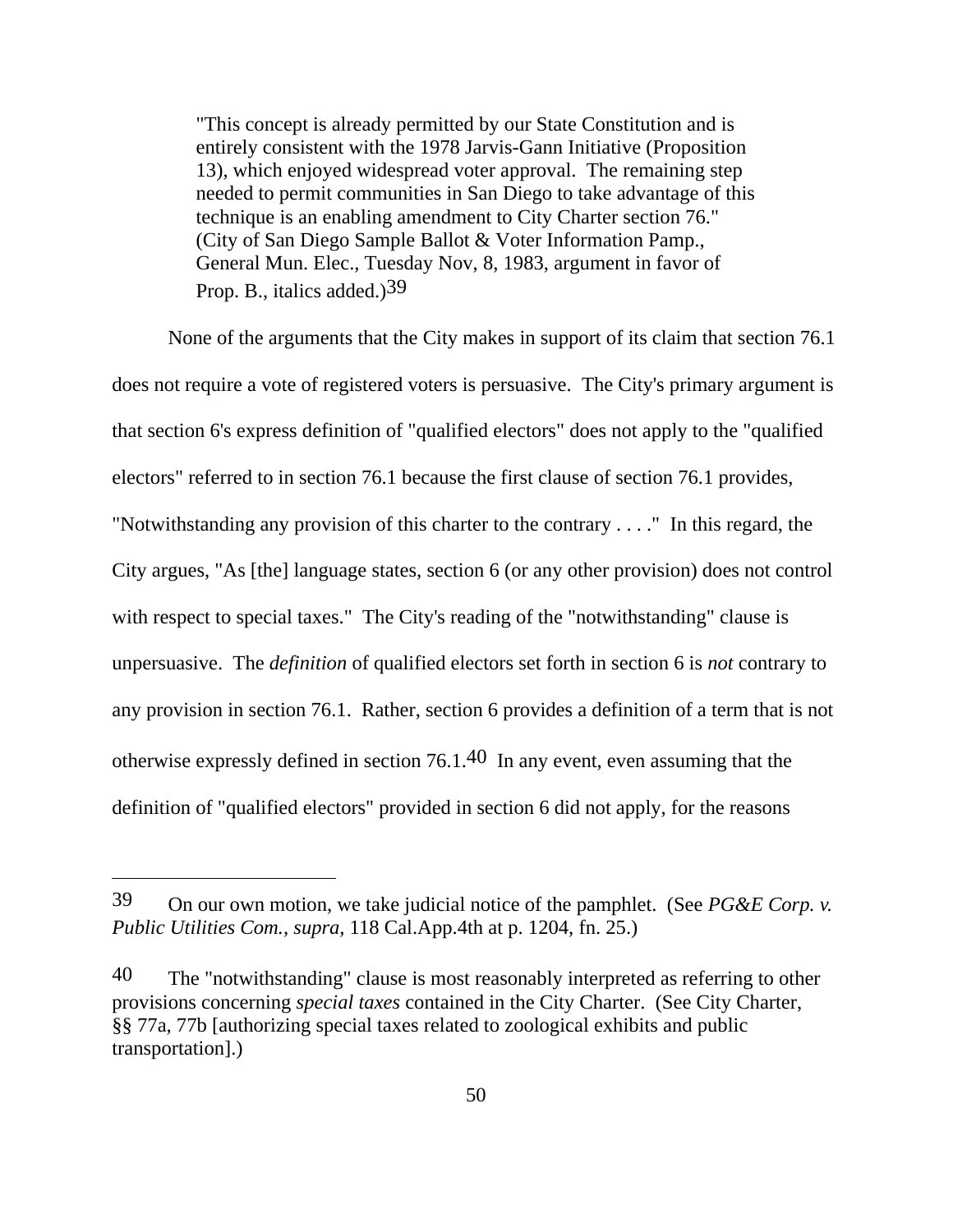stated above, we would interpret "qualified electors" in section 76.1, in a manner consistent with article XIII A, section 4, to mean registered voters.

The City also contends that the special tax in this case is governed by the last clause of section 76.1, which applies when a "special tax is to be levied upon less than the entire City." We have serious doubts as to whether a special tax that will be levied upon all parcels in the City that are, or will be, used for a hotel,  $4<sup>1</sup>$  may be deemed to be a tax levied upon less than the entire City within the meaning of section 76.1. Even assuming that a noncontiguous special district could be considered an "area less than the entire City" under section 76.1, it is unclear, at best, whether this portion of section 76.1 would permit the qualified electors in an "area less than the entire City" to authorize the potential imposition of a tax on *any* parcel within the City, whenever any such parcel becomes used as a hotel in the future. In any event, even with respect to tax levies that are geographically limited, section 76.1 requires a vote of "qualified electors," which we have interpreted to mean registered voters. Thus, even assuming that the final clause of section 76.1 applies, the City's special tax election violated the City Charter because the

<sup>&</sup>lt;sup>41</sup> The Division makes clear that the special tax applies to parcels of property that are used for hotel purposes beginning after the date of the City's special tax election by stating, "Whenever a parcel of property within a convention center facilities district formed pursuant to this Division begins to be used as a *Hotel,* either for the first time or after a period of time when it was not so used, that property shall thereupon become subject to the special tax." (San Diego Mun. Code, § 61.2711(b).)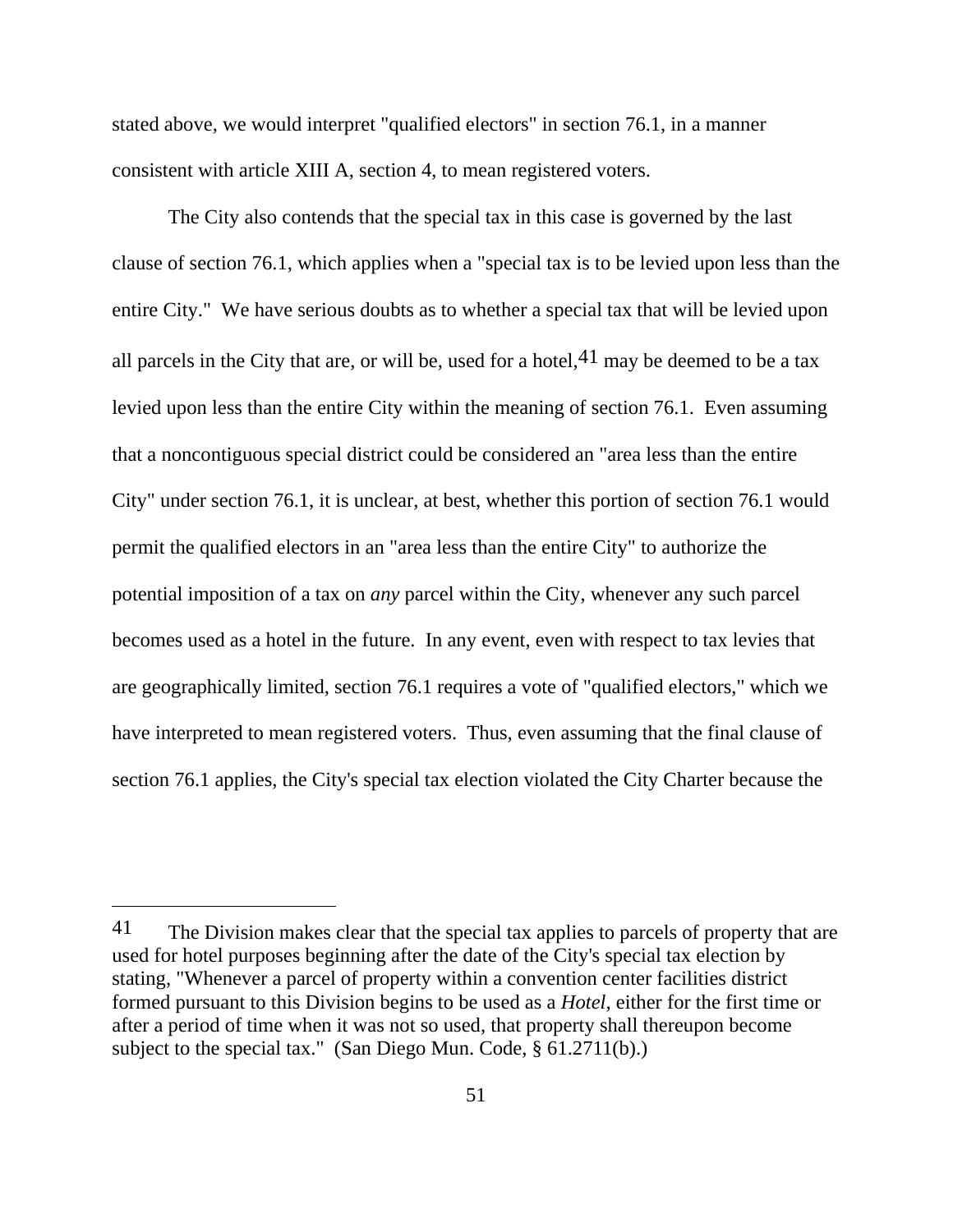City identified *Landowners*, rather than registered voters, as the "qualified electors" who would be permitted to vote in the election.<sup>42</sup>

Accordingly, we conclude that the City's special tax is invalid because it was not approved by a two-thirds vote of registered voters, as is required under the City Charter.

## IV.

## **CONCLUSION**

In *Rider*, in ruling that a local government's attempt to fund new courtrooms and

jails violated the special tax election procedures mandated by Proposition 13, the

Supreme Court concluded its opinion with the following remarks:

 $\overline{a}$ 

"We are sympathetic to the plight of local government in attempting to deal with the ever-increasing demands for revenue in the post-Proposition 13 period. . . . Yet Proposition 13 and its limitations on local taxation are constitutional mandates of the people which we are sworn to uphold and enforce." (*Rider, supra*, 1 Cal.4th at p. 16.)

Similarly, in this case, while we understand that the City would like to expand the

convention center, we are duty bound to uphold the provisions of the California

<sup>&</sup>lt;sup>42</sup> The City also contends that to interpret the City Charter as mandating a vote by registered voters would mean that "every community facilities district existing within the City involving a landowner vote (e.g. Mello-Roos districts established under the [Mello-Roos] Act were unlawfully formed, and the special taxes levied and bonds issued in reliance on the landowner election are invalid." We are not persuaded by this contention. It is clear that the validity of any previously levied taxes and previously issued bonds are not before this court. Further, as we stated with respect to the City's arguments concerning the Mello-Roos Act made in connection with the state Constitution, this appeal does not require that we consider the validity of landowner voting to impose special taxes pursuant to section 53326, subdivision (b).